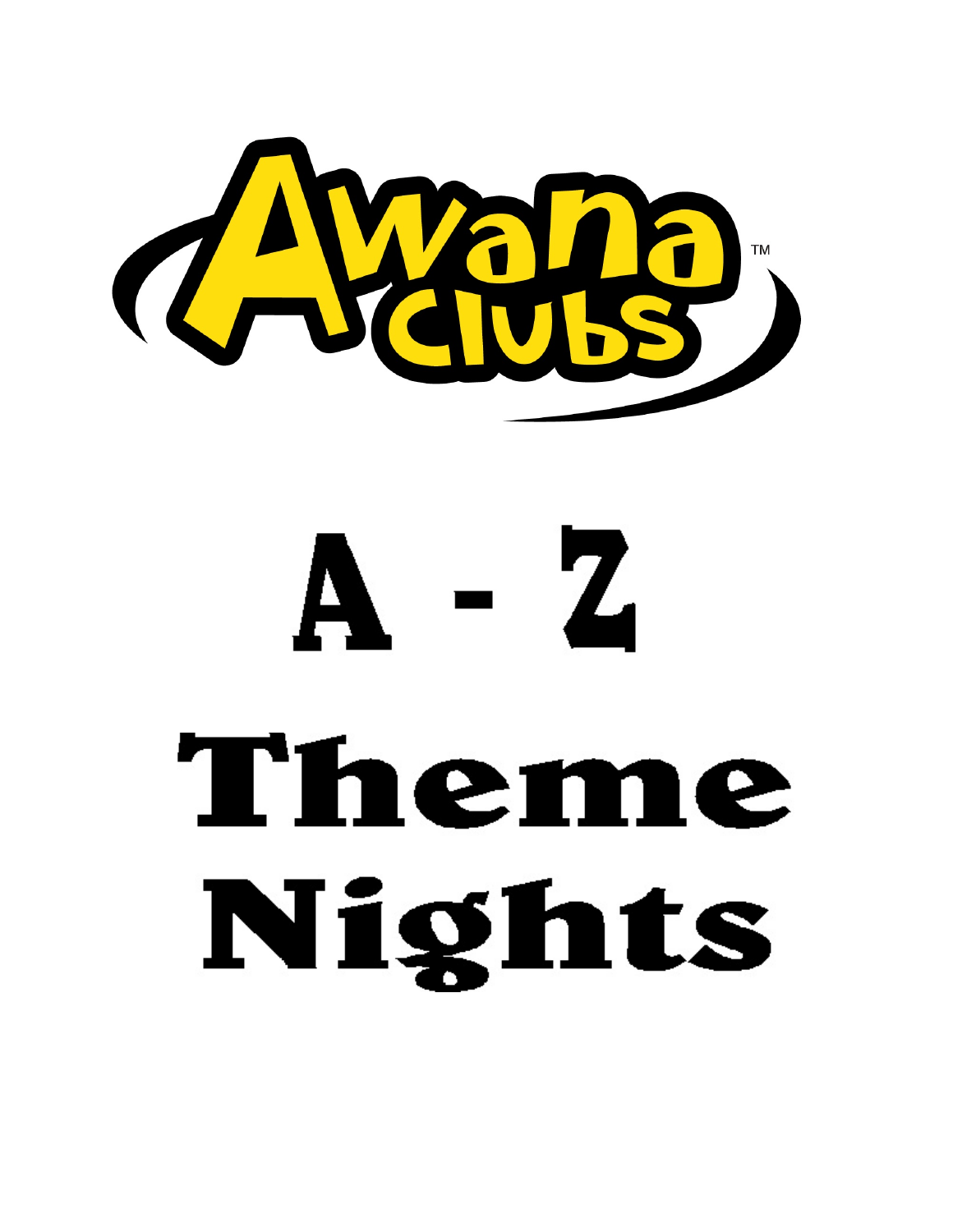# **A**

# **Adopt-A-Club Night**

Show the Awana CD about Adopt-A-Club during Council time. Tell about an Awana club oversees. Challenge your clubber and leaders to Adopt an Awana Club. Free Resource from AWANA: Adopt A Club CD #75686

# **Affliction Night or Wailing Wounded Night**

Clubbers and leaders dress up like they were wounded. It could be a sprained ankle broken arm, bandaged head, or face make-up to make it look like a black eye. Some of the clubbers cover themselves with Band-aids. The devotional for that night centers around how Christ is the Great Physician. Give prize for best the affliction.

# **All in the Family**

On a piece of wood or cardboard make a rock family. Award prize for best.

# **All Nations**

Missions emphasis night with leaders and clubbers preparing ethnic desserts.

# **All Tired Out**

We played all our games with old tires. Clubbers had to roll the tires in a relay and played an obstacle type course using the tires. You could also have the clubbers run and crawl through the tires.

# **Aloha Fest**

Since aloha means hello, love and goodbye, we thought we'd make it our harvest festival: hello to Fall and club, goodbye to summer and love. Well, that goes without saying. Love covers everything! We had several rooms decorated with Tiki hut plastic sheeting, blow-up palm trees, parrots hanging from the ceiling, tropical fish, hula music in the background ...our snack choices were pineapple on a stick, fruit punch, trail mix with tropical fruits and coconuts, snow cones and popcorn. We had enough leis and grass skirts to go around and had also asked one of our Cubbies parents to bring a big "jumping castle" so the kids could be outside. We did this on a Saturday to utilize the daylight while we could. The Lord blessed us with a warm day, too. We had several carnival style game booths that were run by our older kids.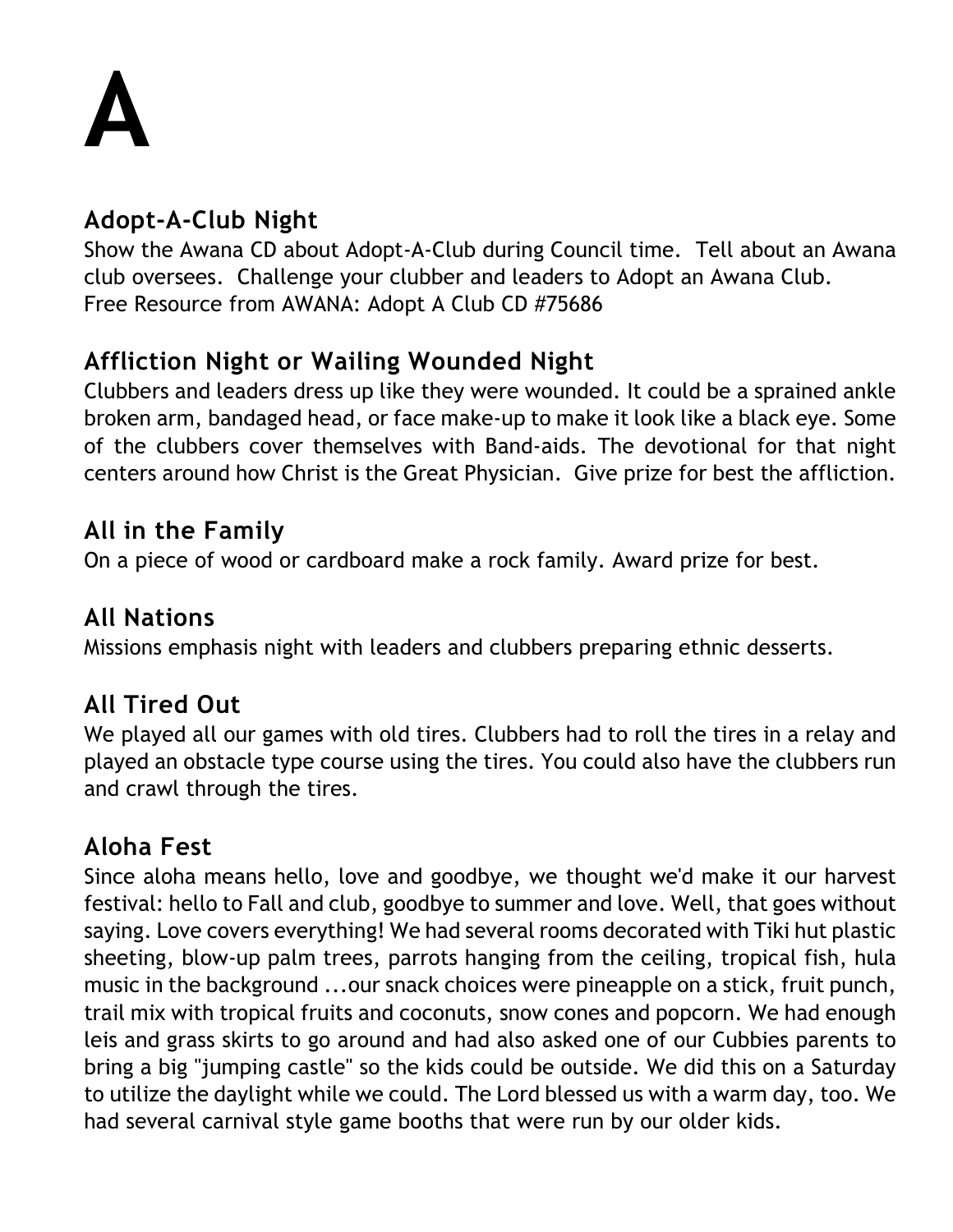# **Alphabet Night**

Clubbers choose a letter and wear as many items as possible which start with that letter. For instance, if the clubber chooses "s," he or she might wear a shirt, scarf, sandals, sunvisor, striped pants, etc. For one of the games, call out a letter, and the teams "bodily" form that letter. A snack could be alphabet crackers. Council time: Alpha and Omega Revelation 22:13

# **Alphabet Soup Night**

On this night we put a box or two of Alphabet Cereal in a bowl in the middle of the circle (this was a indoor game for us). At the whistle, one clubber from each team came into the center and got as big a handful of cereal as they could and took it back to their color line. They made as many words as possible in one minutes time. The team with the most words won. You could lengthen the time if you wanted to. On the second round of the game, each team came to the center and got as much cereal in both hands as they could. They went back to their line and the teams tried to make the longest sentences they could in 2-4 minutes time.

# **Angel Night**

Bring a gift for needy children.

# **Animal Night or Cuddly Creature Night**

#1 Have the kids bring in their favorite stuffed animal or a picture of one or their beloved pet. You give a couple of them a chance to tell about them, and then you do your lesson on how God gave us, man, dominion over the animals, but since they are God's creation, we are to treat them with respect. You can recite different Bible verses like, Provo 12:10 : "A good man is concerned for the welfare of his animals." etc. You can also teach the kids good habits for taking care of the animals and our responsibility.

#2 Everyone brings his or her favorite stuffed animal. Make ribbons for each. Example: cuddliest, biggest, cutest, most loved, best smile, greenest, biggest eyes, etc. Pile them all together for the evening and have clubbers pick them up after club.

# **Apple Night**

For game time, you can bob for apples, have an apple toss, hang an apple from the ceiling and a blindfolded team member tries to bite it while others shout instructions, etc. Possible Council time lesson could be Adam and Eve (discuss disobedience and how it led to sin and what the consequences of sin were and are today); or Psalm 17:8, the apple of God's eye (Use several apples -one that looks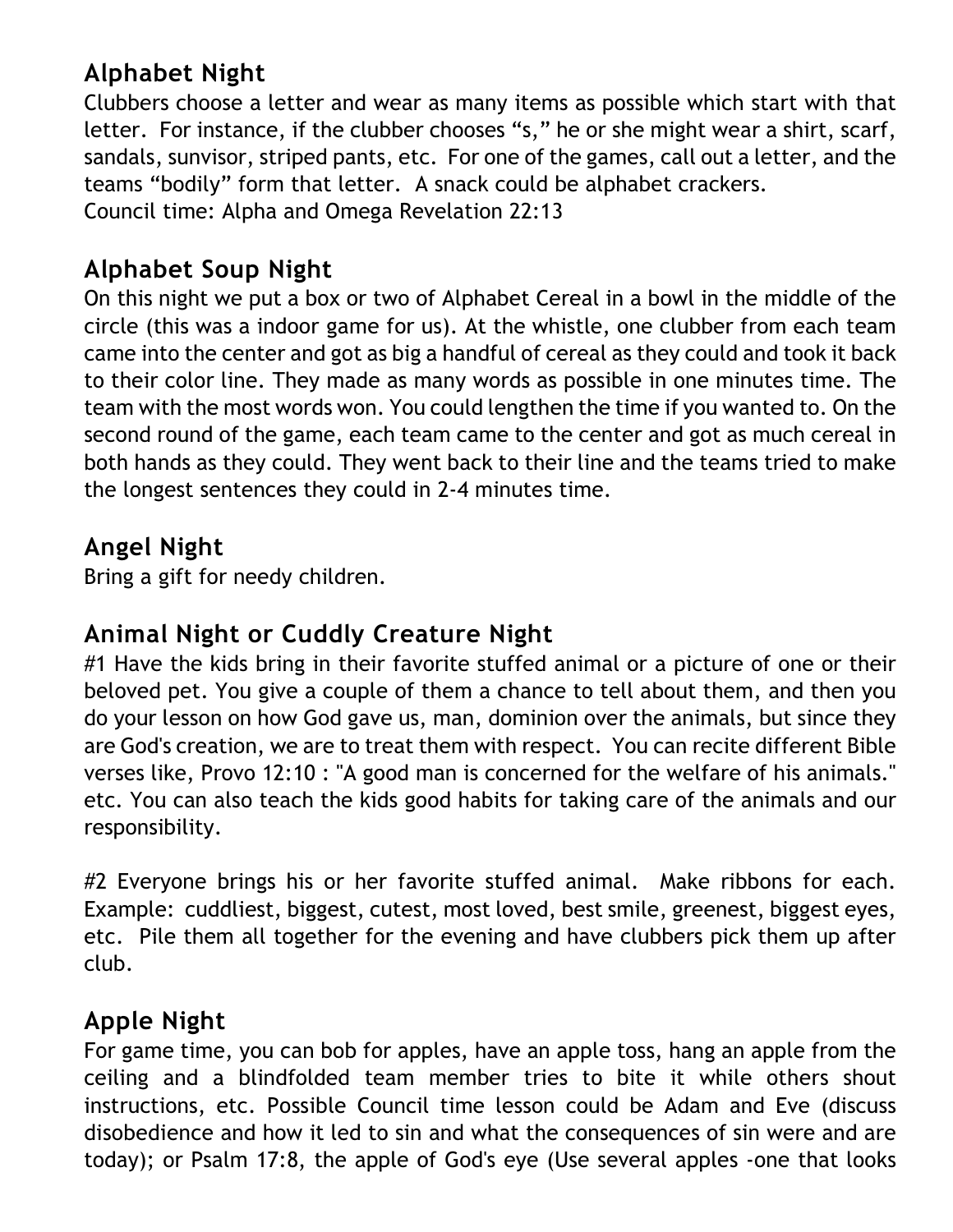perfect, one with a blemish on the outside and one with a gummy worm in it. Talk about sin, our blemishes, and what sin in our life can do and how it can spread). Give apples as awards/treats, possibly giving the winning team candied apples.

# **As You Were Night**

Have everyone bring a baby picture the week before. You can put them all on poster paper. The clubbers should write beside the picture their name and who they think the baby is. The person with the most guesses wins.

# **Auction Night**

Have items donated and/or purchase items for auction. Have an auctioneer to come in and auction items off to clubbers.

#### **Awana Awesome Autumn Adventure Around**

5A Night is our alternative to Halloween. Clubbers each get a brown lunch bag. Every 10 minutes they change rooms according to club. We have leaders posted around the grounds with buckets of candy distributed during the kids' travels. They also get candy when arriving at and leaving each room. Each club is assigned a different topic for the 10-minute visit: songs, Council Time message, games, crafts (usually edible) and more games. We don't do sections this night.

#### **Awana Day**

This started out as Awana Worker Appreciation Day during Ministry Appreciation Month. I made an Awana appreciation presentation in church and had all the leaders come up on stage. We also had the T&T boys participate to complete the "service" section in their handbook. The boys took up offering in church. The T&T girls handed out bulletins and song books.

That night, all the clubbers brought cards/gifts for their leaders, listeners, snacks team and game leaders. My group made treat bags that said, "For all you give, for all you do, these sweet treats are just for YOU." The next week, we took plastic seethrough gloves and filled them with popcorn and included a card that said, "Giving you a HAND for all you do in AWANA." We went to each room and handed them out to the workers.

# **Awana Kick-off Night**

Everyone wear football uniforms or jersey's. Award prize for smallest football.

# **Awana Round-up Night**

Everyone dress in western wear and a award prize for the person who brings the biggest boot.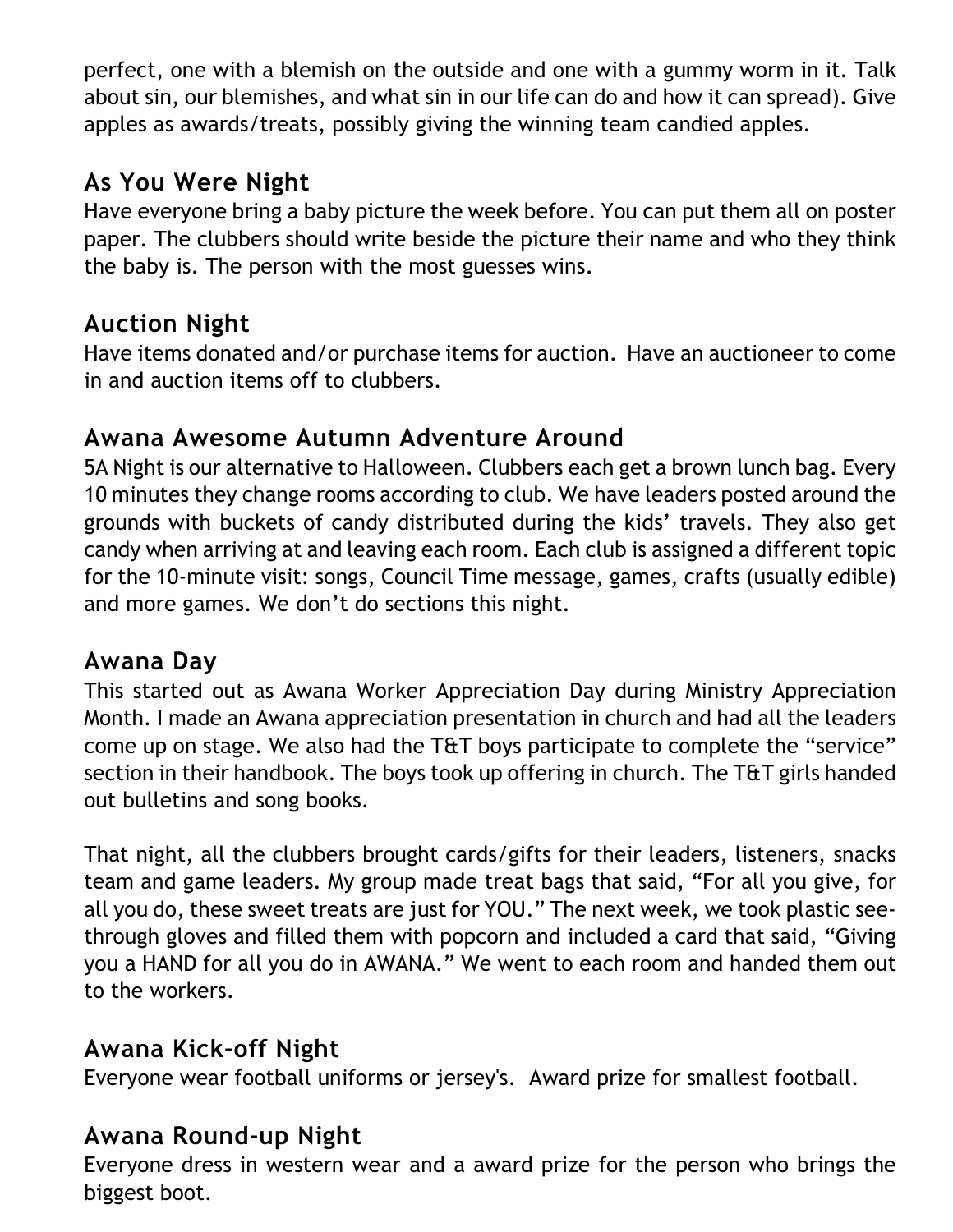# **Awana Theater**

At sign-in, we give a theater ticket to every visitor and the clubber who brought him or her. At a designated time, those with tickets go to the theater where they enjoy popcorn and lemonade while learning more about Awana. We show a short video that presents the gospel, then have a leader give the plan of salvation using the Evangecube. Our clubbers love the theater, so they bring a lot of friends, and it ensures that all visitors hear the gospel. Last year, 15 children received Christ during Awana Theater.

# **B**

#### **Back to School Night**

Play games with chalk, chalkboards, paper, etc.

Council Time: invite a Christian teacher to talk about making the most our of the school year.

# **Back Yard 500**

Clubbers make a race car and actually race during game time.

- A. Sparks borrow upper clubber's cars if need be. Have driving class.
- B. Cubbies make a bus. Play follow the leader.

# **Backwards Night or Thgin Sdrawkcab**

#1Everyone wears his or her clothes backwards. Play games backwards. Consider reversing the order of your program (i.e. if you usually have game time then handbook time then council time, try council time first followed by handbook and game times). For council time, use the idea of "backwards ways" people try to get to God (works, money, power, friends, etc.). Then explain that just like there is only one way to wear clothes, there is only one way to get to heaven (John 14:6).

#2 Just to break monotony have all clubbers and leaders to wear their clothes backwards. Do council time first, singing second, handbook time, then game time, then flag ceremony, or However you normally have club sequence, do it in reverse. Hints: for story in council time, do it by saying some of the words backwards, (this takes some practice)have clubbers following in the Bible. This really gets their attention. Or maybe without any one knowing, a ward a special prize for the clubber with the most article of clothing on backward, and don't forget to walk backwards for a few laughs at first.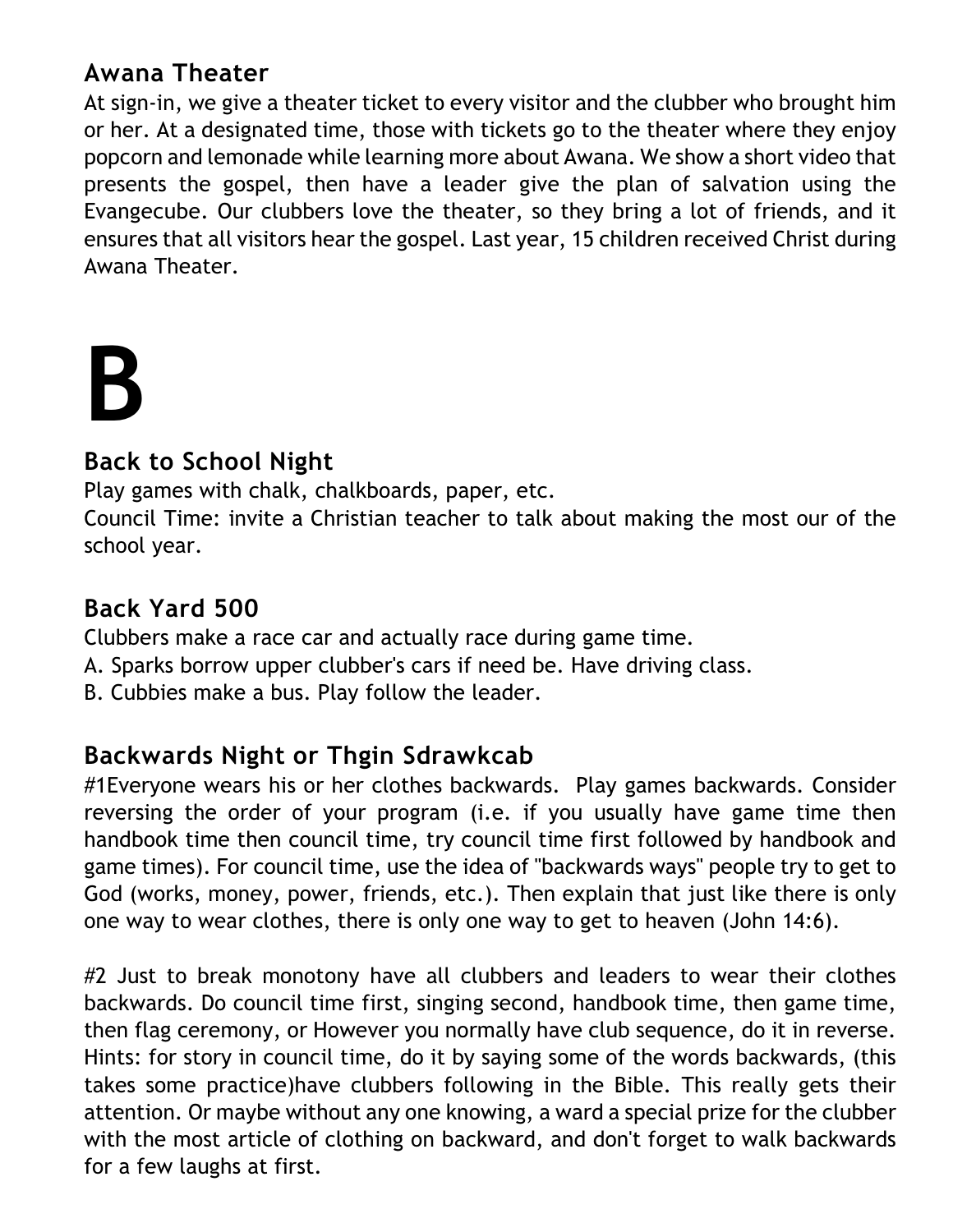#3 Kids and leaders come to club wearing their clothes inside out. Have Council Time first and Game Time last. Serve dessert first followed by inside-out sandwiches and upside-down cans of soda with holes punched for straws. Have leaders recite verses to clubbers! Have kids run backwards during relay races. Call clubbers by their backwards names (have them wear nametags with their names spelled backwards).

# **Backwards Parents Night**

Variation on Parent's Night when clubbers become leaders. Parents and leaders are the clubbers. Choose key clubbers to be in charge (moviation for clubbers who say the most sections) Plan it well.

# **Bad Hair Night**

#1 Give prizes for the worst hairdo. Play games with combs, brushes, as the baton. Council Time: 1 Samuel 16:7 and how people look on the outside but God looks on the inside.

#2 For every three sections, clubbers say they get a squirt of Mousse to put in the game directors hair.

#### **Bakes-giving**

We do this close to Thanksgiving. On this night, the clubbers and their dads bake a cake together! No moms! It is a great time of fun and fellowship for kids and dads! The guys have to go to the store and pick out their favorite cake mix and frosting and all the ingredients. Then they have to gather up everything they need to stir up and bake their cake. Some of these dads have NEVER seen the inside of a kitchen. It is so funny! But the funnier part is Mom's job is to eat a piece of the creation!

#### **Balloon Night or Balloon Blast**

#1 Decorate all the rooms with helium balloons which have a slip of paper in them. At the end of club, each clubber picks a balloon and pops it and then redeems the slip of paper for a gift. Gifts range from candy to pencils, coloring books, toys, etc

#2 For game time include balloon, draw Bible characters on balloons and judge the cutest, funniest, most creative, etc. Let clubbers "shave" whipped cream or shaving cream from the balloons. Council time: messages could be "Am I full of Hot Air?" or "How to be careful with others feelings."

# **BARF Night or Friend Night**

Be a Real Friend, Bring a Real Friend - Bring a friend to Awana and you and your friend will receive a prize-small candy bar or small toy and/or Awana shares.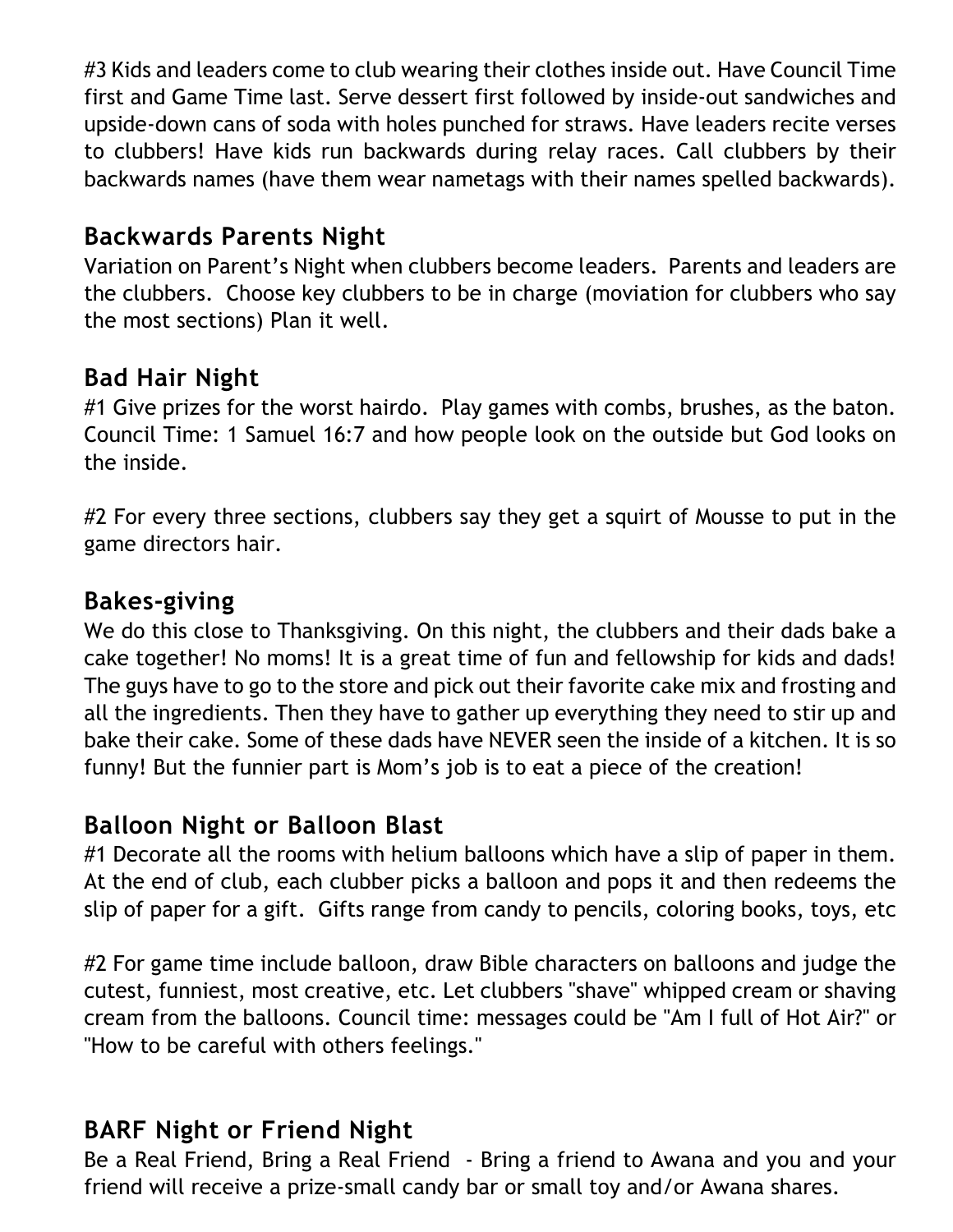# **Basketball Night**

A basketball is given to the clubber who recites the most sections. A chocolate basketball is given for each section said.

### **Beach Night**

#1 Everyone dresses in summer clothes (no bathing suits). We play volley ball, frisbee, and other beach games during game time or play games with beach balls, pails and shovels. Give a seashell for each section passed. We usually do this in January.

#2 Here's one way to beat those winter doldrums. Encourage everyone to wear his favorite beach attire. Play beach volleyball and Frisbee® tag. If feasible, bring in sand for sandcastles or make crafts using sand. Let clubbers pelt their leaders in a game of water balloon dodge ball – in a water-safe area, that is! In Council Time, discuss Jesus' post-resurrection meeting on the beach with His disciples. Hand out popsicles to help clubbers "cool" down.

# **Beautiful Feet Night (Phenomenal Phoot Phestival)**

We have everyone come barefoot that night. The T&T girls paint toenails! We make "feet people" for a craft.

#### **Belts Bash**

Let everyone make a belt at home, bring it to club to be judged. Award prize for best, funniest etc.

# **Bethlehem Night**

Come to Awana dressed as if you were going to Bethlehem in Biblical times to visit the baby Jesus. Be creative and make your outfits. Some simple ideas are: Take a sheet and cut a hole in center to place over your head or just wrap it around you. Add a robe, string or yarn to tie around waist. Use a colorful bathrobe as a coat.

# **Bible Baseball**

We choose color teams to play bible baseball. Once or twice a year, we pick questions from council time, messages, Handbooks, and from flag ceremonies. Leaders play a big part in making questions. A clubber comes to home plate from every color team, (4 people at bat at once) each is asked if they want a single, or a double, or a home run. Each clubber gets to go to his or her base according to each correct answer. At the end of club, score is kept to find out how many runs came home.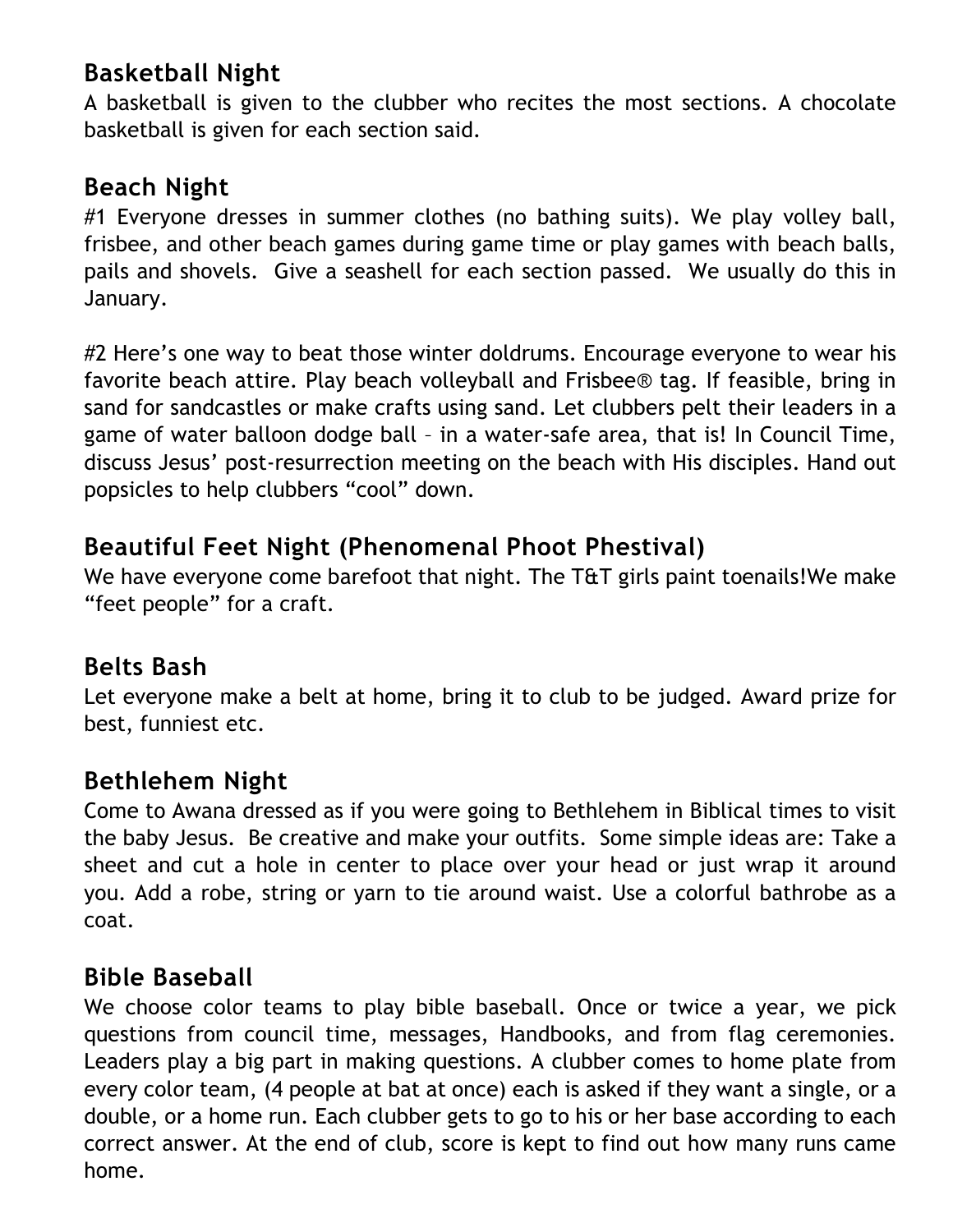# **Bible Costume Night**

If you do not have a Fall Festival or Carnival, this is a great Halloween alternative. This is a fun night when the kids can dress as a character, animal, or anything else they find in the Bible (examples: baby, lightning bolt, snake, apple, David and sling shot, use slime for Jonah coming out of the whale's belly, etc.).

Council time message -"Then, now or later, God loves me" -John 15:13, Romans 8:35, Hebrews 13:5

Have Now & Laters chewy candy for treats.

# **Bible Dress up Night or Bible Character Night**

Dress up like your favorite bible character. Award prize for the best costume.

# **Bible Scavenger Hunt**

We originally designed this for our Sunday School class. My husband and I took places in our church and tried to find scriptures with those words in them. An example would be: Where voices sing together (choir). Each team would be given a card with the following verses and which word in each verse to write down. John 1 :30 -11th word (where); Luke 23:23 -7<sup>th</sup> word (voices); Isaiah 12:5 -1st word (sing); Proverbs 22:2 -6th word (together) We tried to divide up the cards evenly as to how many verses they had to look up. Our rules were that they had to have the cards completely filled out. One clubber could look up the verse and count while another wrote the answer. Each clue would take them to another card in that place. The last card would state that they were to return it to us. The winning team would receive a candy prize. We also had a prize for every one else. We used four to five clues usually per team. Some of ours were: Under Left Fifth Seat in Church (this was under a pew); Under round table (they would have to search around the church for a round table); Under organ seat; Under hall way table; In fourth hall window. This is a very exciting game for the night. We bought colored 3x5 cards so that each team would have a different color, otherwise some might see someone elses and get it by mistake.

# **Birthday Night**

We explain your earthly birthday and your spiritual birthday and then we even had cupcakes and party hats.

# **Bible Heroes Night**

Every 2nd Club night of the month is Bible Hero night. We alternate men and women heroes of the Bible (Joseph, Miriam, David, Elizabeth etc.). We have a story with flannel graph or with the clubbers as the characters acting out the stories. It is a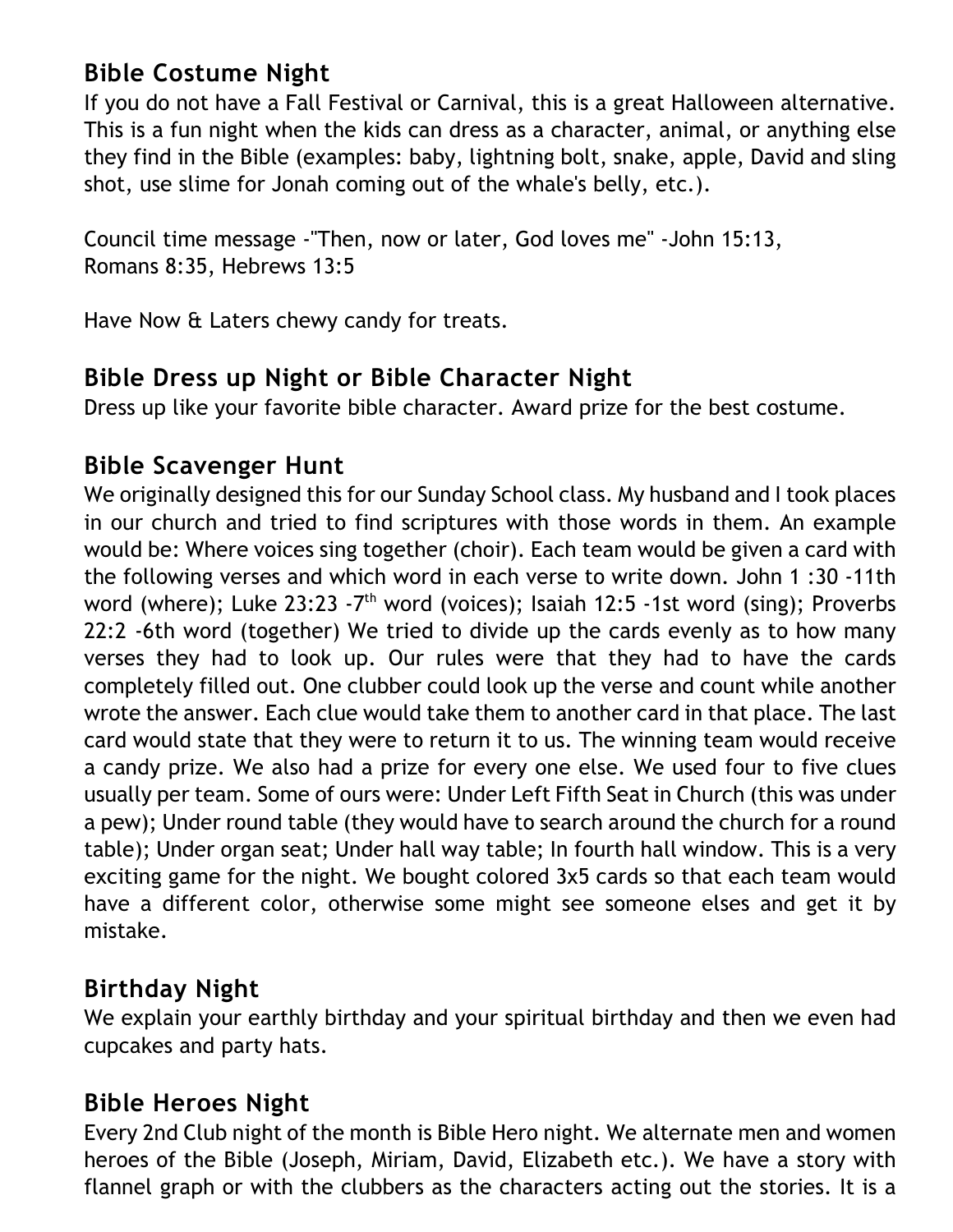great way to introduce great men and women of faith and have fun with some great Bible stories. It teaches clubbers how ordinary people can turn into extra-ordinary people when God uses them for His purpose!

# **BIG Game Night**

Play games with Big everything. Use 5-gallon water jugs for pins. We made colored strips on them out of fabric. Make large beanbags – pillows with red, blue, green, yellow and black & white cases on them. Use swimming noodles for batons. Large plastic trash cans to gather items in pick up relay. Get a semi truck intertube for each game line to roll around the circle. Use hoola hoops to throw over the large pins.

# **Black Out Night**

Lights are lowered and flashlights and candles are used. Walk color lines with flashlights. Have relays. Use water guns to put out the flames. Leaders hold candles in the darkness.

# **Blind Man's Bluff**

No special equipment. Use bandanas for blind folds. Games are played blindfolded. Council Time: Blind Bartimus - How sinners are blind.

# **Book Night**

Clubbers bring their favorite books. Play games with old books. Clubbers balance books (instead of beanbags) on their head. Give everyone an old book. First person on a team carries the book around the circle. Second person takes the book from the first person so he runs around the circle carrying two books and so on. The last person carries all the books around the circle. Give Christian children's books as prizes. Council Time focuses on God's book, the Bible.

# **Bookmark Night**

A wonderful night for the clubbers to make something special for themselves or to make and give to their Adopt-a-Club. Also, if your budget allows, this is a terrific opportunity to give inexpensive paperback Bibles to the children in your Club who have been attending but may not own a Bible or who have been borrowing one from your Club.

Buy some plain white bookmarks from a local paper supplier. Appoint several children the week before to come prepared to read their favorite Bible verse and tell why it is their favorite (call parents to remind them). Have all the children print (older) their favorite verse on the bookmark or draw a picture of their favorite Bible story (younger) on the bookmark or if time does not allow for bookmarks to be made let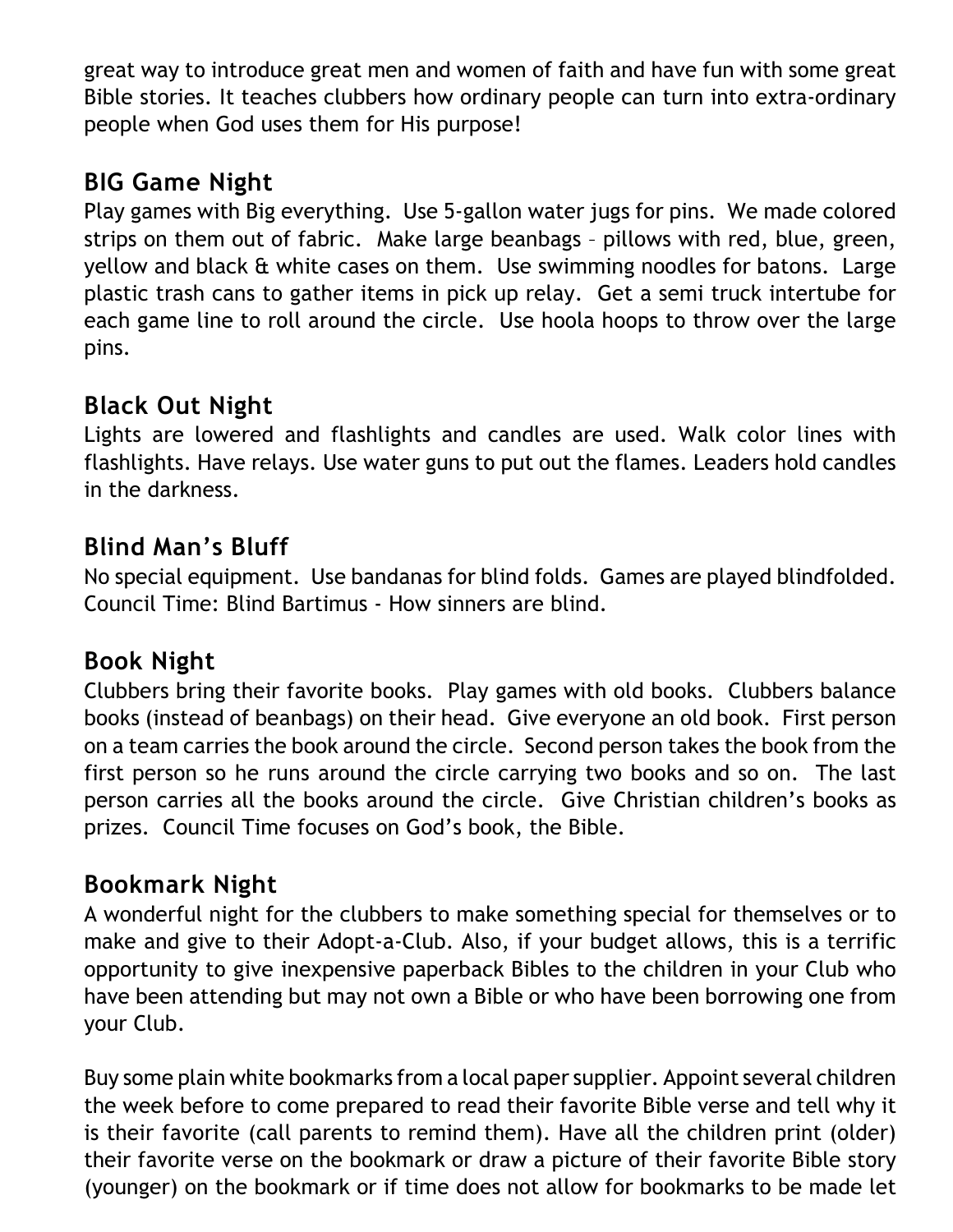the children take them home the week before and bring them back and follow the same council time message with your kids. If kids are not able to participate, have several Leaders ready to share their favorite verses and why they are favorites.

Game time: games involving books -balancing a book on your head as you relay race around AWANA circle, books of the Bible drill as a team, or just do favorite games of your clubbers.

Council time messages -Sharing favorite scriptures and explaining their meaning and importance in your life. Leaders could share their favorite salvation verses.

Awards and treats -their favorite snack food (chips, popcorn, chocolate,etc.)

#### **Boot Camp Night**

Idea: Training games and message. Dress up in camouflage.

Council Time: Talk about what it means to train yourself to be a good solider of Jesus.

On this night we played an obstacle course game. We used chairs, tables, chairs, 2x4's, and any other thing we could find to make an obstacle course out on our football field.

# **Break the Record Night**

#1 Break the record of number of sections said in one night and the attendance record.

#2 We tell our clubbers that if they can break the combined high total for number of clubbers on that night, we will treat them to one of the following: World's Largest Pizza, World's Largest Banana Split or World's Largest Nachos. This gets everyone, including the visitors, back for a second night to get the treat! We take pictures of all the clubbers with the featured food before we serve it. It's been a huge success every time.

# **Bubble Night or Bubble Mania**

Everyone receives a bottle of bubbles. Go outside and let the clubbers blow them.

# **Burger Bucks**

We gave tickets to clubbers who passed sections. They wrote their names on the back and put them in a box for a drawing. The winner received certificates for Burger King. Even one section passed made it possible to win.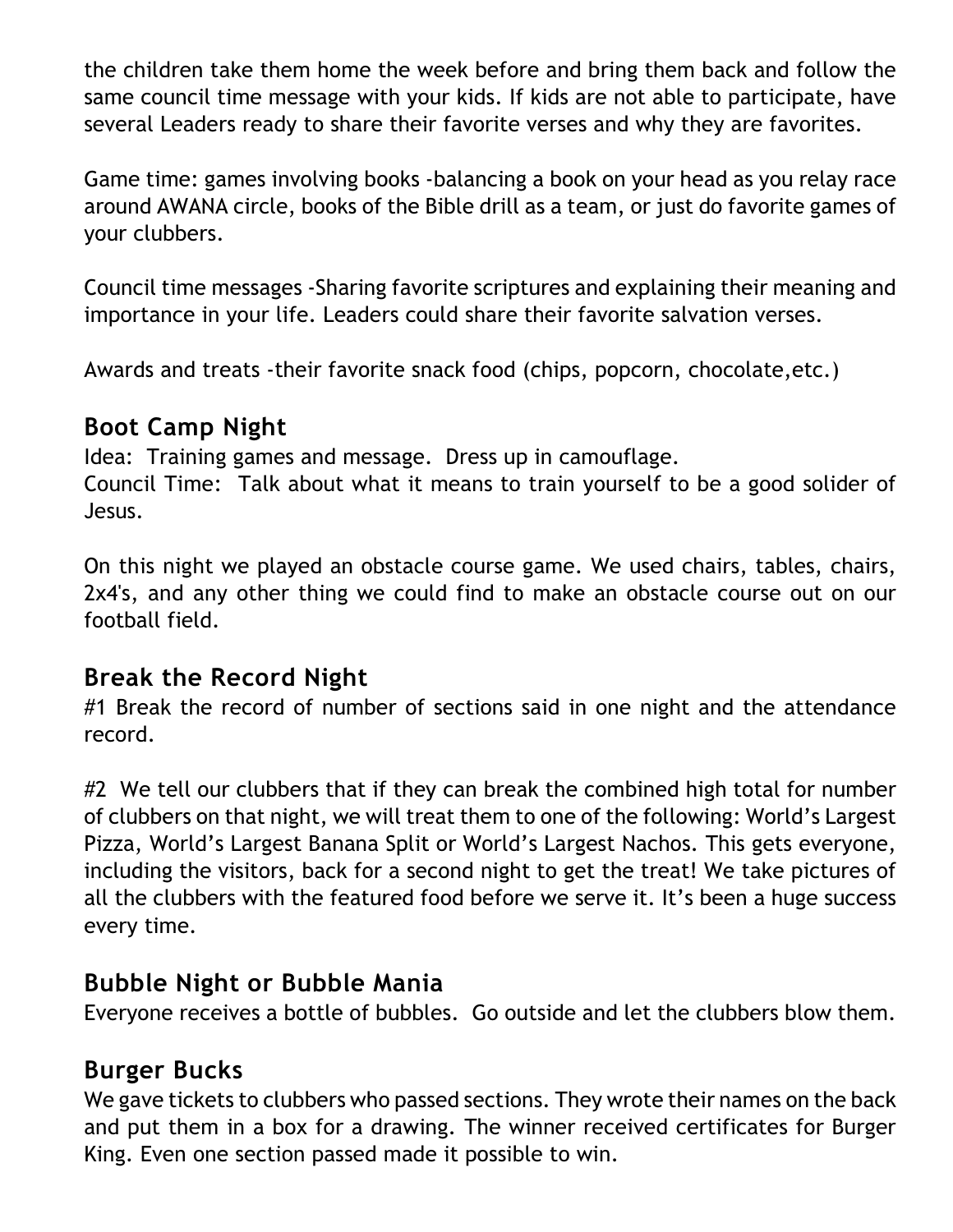# **C**

# **Camera Creations**

Do some funny stuff for the camera and see it on a slide show at the end of the night.

# **Camo night**

Clubbers come dressed up wearing camouflage (as much a possible). Council message will be Eph 6:11 Putting on the armor of God. (for this night, the previous club night we will give the kids a reminder of the verse and if they come knowing the verse at check-in we will be giving them a little camo bear from oriental trading co.). during Game time we will be playing Air-zooka and dodge ball (not Awana games but they fit with the theme), during the handbook time Sparks will get a color page of the sword of truth and T&T will receive a camo sticker to place onto the page in the handbook that they pass that night.

# **Camp Out Night**

I make a fake camp fire with Christmas lights and cellophane and firewood. I put up a pop-up tent to sit in to tell the story. We sit around the camp fire and "roast" marshmallows.

# **Candy Guess**

Fill container full of candy. For every section passed, clubbers get a guess to win the candy.

# **Candy Cane Night**

#1 Clubbers use regular candy canes as batons for relay games, smaller ones to pick up and carry items around the circle and larger (plastic) canes to push balls around the circle.

#2 One church had a leader dress as an old shepherd and tell the history of Christ's birth as if he had been a participant. He used candy cane lawn ornaments and explained how they reminded him of Jesus Christ. An upside-down cane makes a "J" for Jesus. The red stripe is for the blood Jesus shed on the cross. The white stripe is the purity we have when we are saved. He also handed out candy canes for everyone to take home.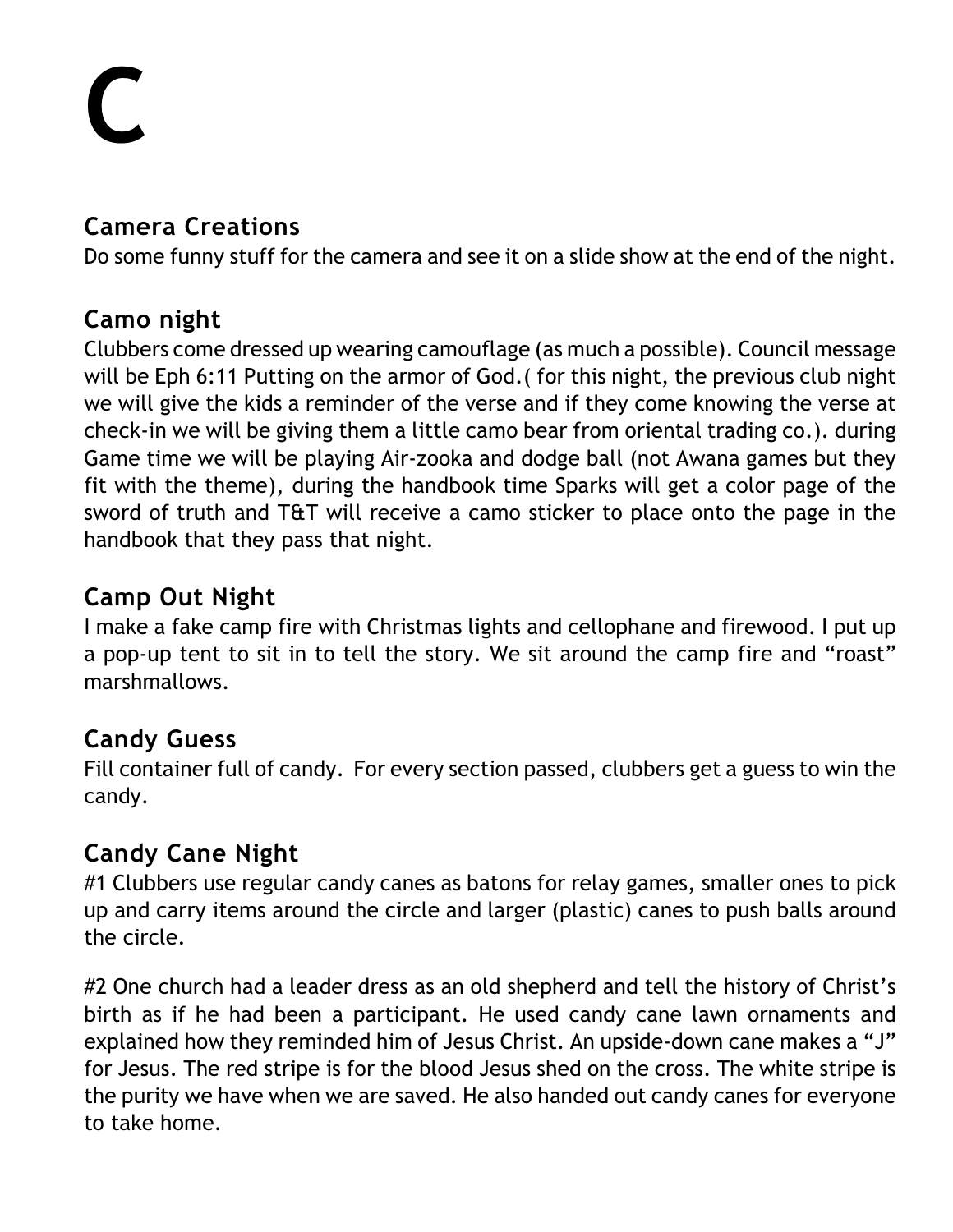# **Card Board Box Night**

Leaders gather shoe boxes and big boxes. That night game time is played in boxes (e.g. tape boxes on feet and run races). Use two giant boxes to stuff as many clubbers in as possible during a timed period (e.g. 15 seconds). Council Time: The Man of God

Before club is dismissed hide Pastor or leader in box and let clubbers guess what is in the box for a prize.

### **Carpet Capers**

Have everyone bring a rug to club. Use rugs in your games.

#### **Caveman Calamity**

Everyone dress as cave people. Award prize for the best costume.

#### **Character Dress Day**

Everyone dress like their favorite Disney character.

### **Cherry Jubilee**

Allow all the clubbers passing sections play this game for a prize. Place four cherries on the top of their left hand. race to a designated place and back. If the cherries fall off, pick them up and keep going. Winner takes prize.

# **Chew Chew Night**

This is another name for Bubble game night. On this night we gave awards for the biggest bubble. Another game was taking a 3X5 card and chewing up a piece of gum. The clubber who made the best baby on the card with their gum would win. We used our club secretary to judge this event. The boys' clubs really liked this one.

# **Chocolate Kiss Night**

Give chocolate kisses to anyone who passes a section. Clubber with most section earns large chocolate kiss.

# **Christmas Activities Geared Toward Families**

One church hosted a Christmas program and party for parents and families of clubbers, many of whom don't attend church. Sparkies quoted John 3:16, sang the "Sparks Theme Song" and gave the Sparky Yell. Second-graders paired up and recited Scripture directly to the parents. A guest speaker gave a salvation message and the clubs put on a few skits. The evening ended with refreshments and time for leaders to fellowship with the parents.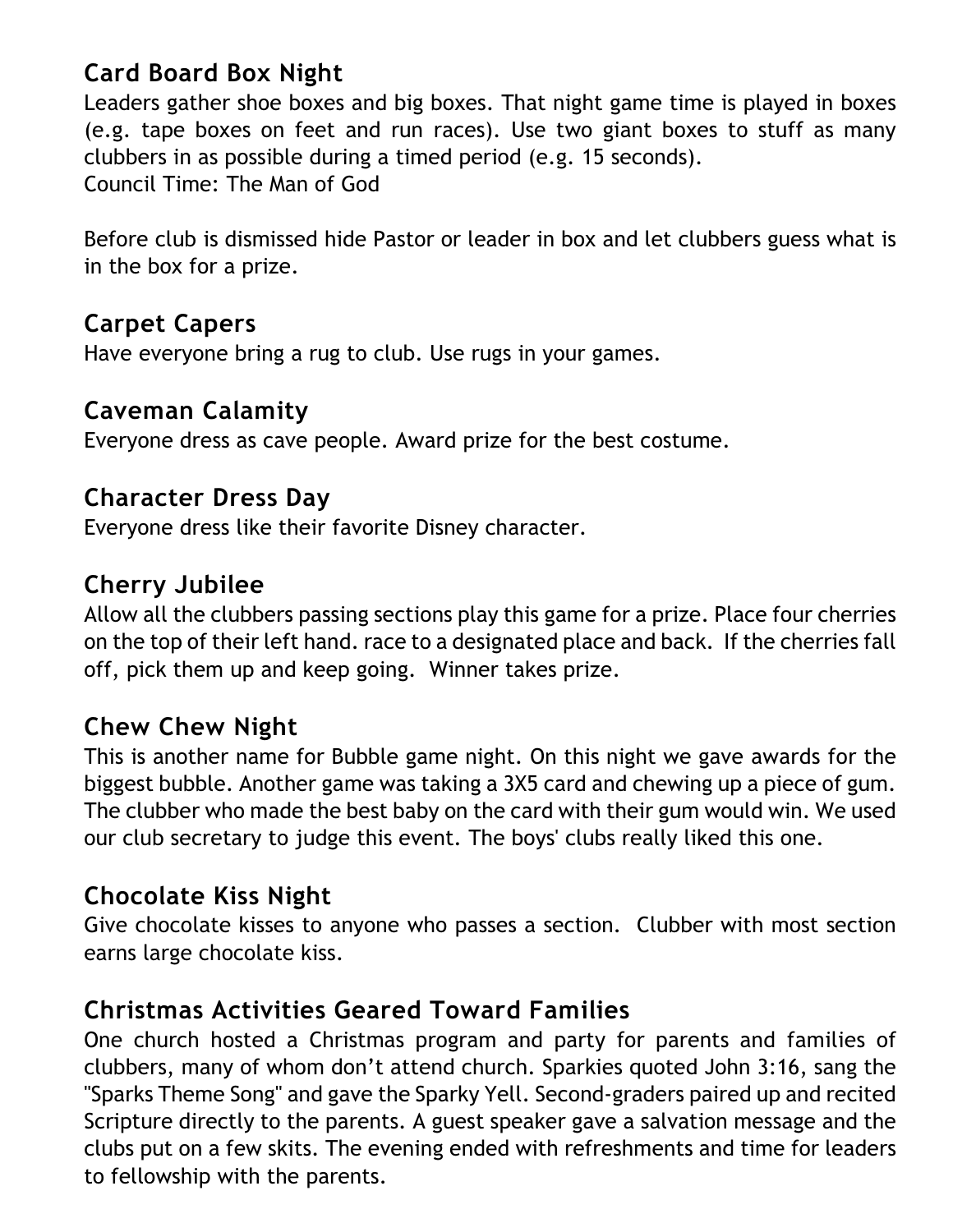# **Christmas Caroling**

Take your club to a nursing home to sing Christmas Carols. Be sure to get signed permission slips.

#### **Christmas Play Night**

Have clubbers act out the Christmas story for council time.

#### **Christmas Store Night**

Ask people in church to donate items and/or purchase items for Awana Christmas store. Children get to buy things with their shares for their family and friends.

#### **Clown Night**

#1 Have a Christian clown come and do council time. Clubbers dress as clowns.

#2 Make up clown faces (happy and sad clowns). Leaders entertain with bad juggling, slapstick, confetti in water buckets, scarves up sleeves, etc.

#3 Clubbers make up leaders as clowns. Best clown wins a prize.

Game Time -Games would include juggling, painting clown faces on balloon as team without breaking, riding tricycle with bell around cones

Council Time Message -"God Gives Us the Ability to be Happy, Not Sad" Scripture references: Galatians 5:22; Romans 14:17; James 1:2; I John 1:4

Awards and Treats -Suckers (big ones if you can afford them)

#### **Colored Dot Night or Awana Fever**

For every section the clubbers say they receive a colored dot (red, blue, green or yellow) to put on their leader at the end of the night.

# **Cocoon Night**

This was another name for "Wrap Your Leader Night" with toilet paper. Our clubbers especially like this night. We try to keep their suspense about the night by changing the name so they won't know what it is.

# **Color Night**

Pick a color and wear as many things in that color.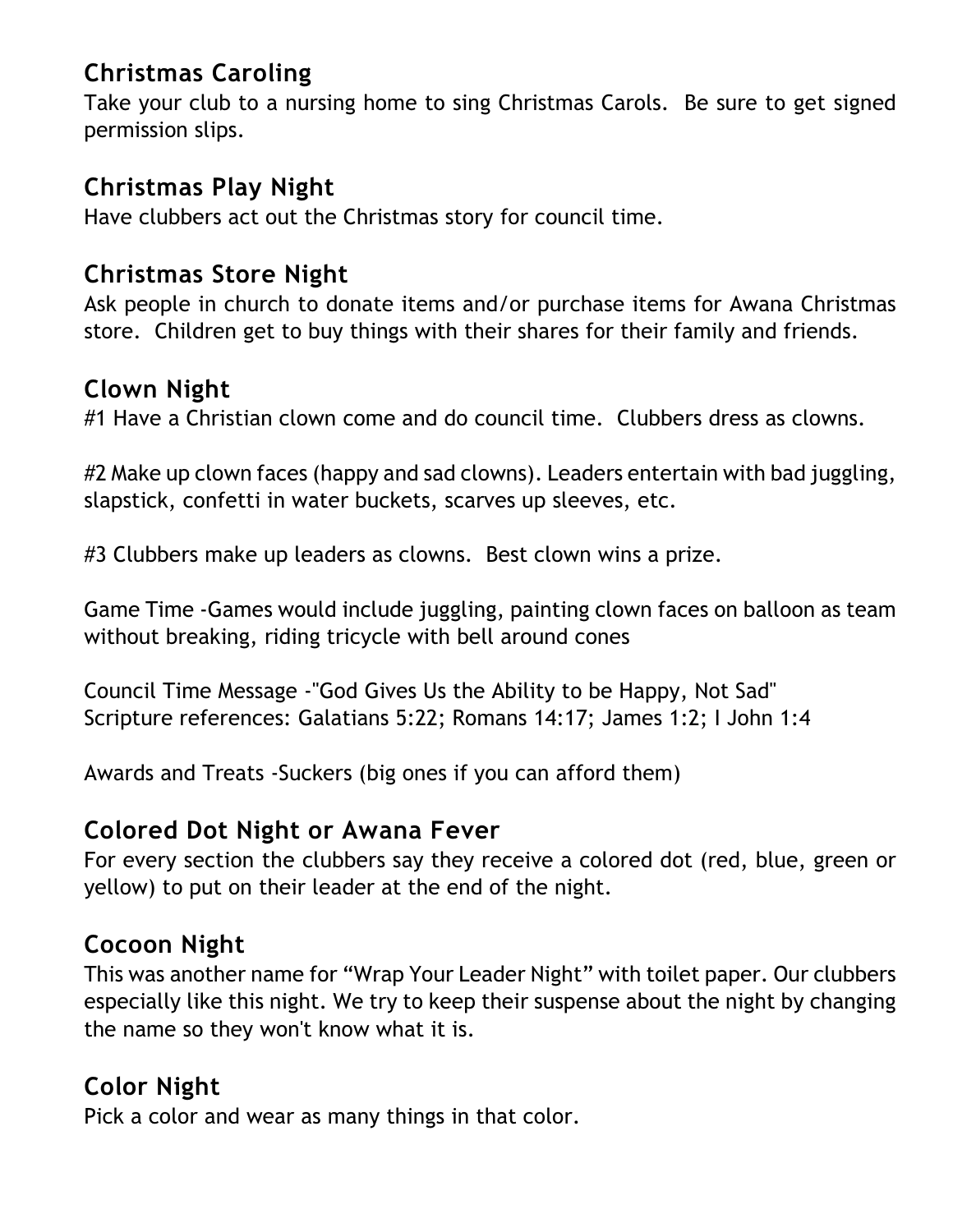# **Country Western Fair -Contest/Theme**

This event is held the last Wednesday in October. Clubbers are given a ticket for earning points in AWANA beginning in September. We give one ticket for every 200 points earned. The tickets are used to play games during the fair. The harder the clubbers work, the more games they get to play. The clubbers look forward to earning their tickets and we see the overall number of sections passed increase each week as the time for the fair approaches.

# **Craft Night**

A fast and easy craft. Do during game time. One color line at a time.

# **Crazy Cap Night or Happenin' Hat Night or Radical Hat Night**

Each clubber creates their own crazy hat. Award prizes and points for participation.

# **Crazy Clubber Night**

Wear crazy clothes, shoes, and hair crazy.

### **Crazy Legs Night**

Wear wild pants or decorate pants crazy. Wear wild socks.

# **Crazy Sock Night or Silly Sock Night**

Clubbers and leaders wear socks. Shoes must be removed at the front door and not worn all evening. Have a sock tree either on your bulletin board or a potted tree so each child can bring a new pair of socks to give to some needy children. The Commander and Clubber of the Month from each Club will deliver the socks to a Christian organization or church clothes closet. Each pair of socks should have a child's tract attached to share the Good News. Every child who brings one pair of socks will receive on point/share.

Game Time -Normal AWANA games, only sock-footed

Council Time Message -"How Beautiful are the Feet of Those Who Witness" Scripture reference -Romans 13-17

# **Cupcake Night**

Bring cupcakes of all types to AWANA.

Game Time -cupcake walk, cupcake eating contest, making and icing cupcakes as a team, etc.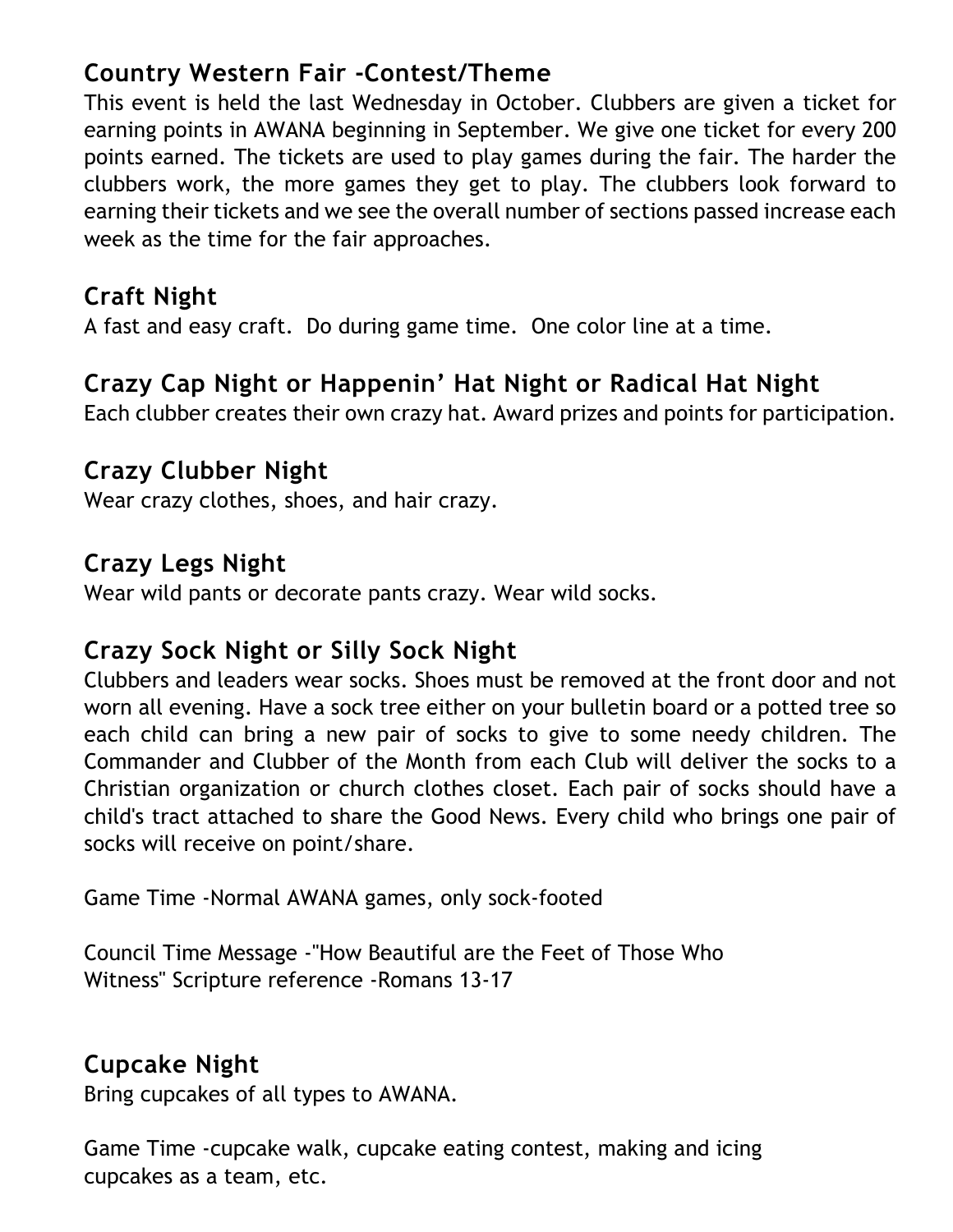Council Time Message -"How Many Ingredients Do I Need to be a Christian?" (Share that the right mix of ingredients put together in order make a much more tasty treat rather than drinking the batter through a straw OR have one of your female leaders mix a batch of cupcakes [microwaveable] and as she puts in the ingredients share her testimony.) Scripture references: Ephesians 2:8-9; John 3:16

Awards and Treats -Cupcakes (if you don't have any made, you can go by a Hostess or Dolly Madison Thrift and buy several boxes of cupcakes check the freshness dates)

# **D**

#### **Decorate a Banana or Potato or Lemon**

Games are played with fruit or vegetable relays, eat or feed teammates. Present prizes to best three places.

#### **Decorate a Leader Night**

Clubbers bring all sorts of Christmas decorations and lights, and four leaders get to become a Christmas tree. There is a prize for the best tree. The lights are plugged in if they work.

#### **Donut Night**

Life without Jesus is like a donut: it leaves a hole in the middle of your heart! Play games with donuts and the snacks are donuts. Council Time: Prodigal Son

#### **Donut Jump Night**

We hung donuts from our ceiling with strings at different heights for the clubbers. They would have to eat their donut without using their hands. This was very popular with our clubbers.

#### **Double Friend Night**

Bring two friends to Awana. All get a prize.

#### **Double Section Night**

Give double points for sections and/or shares.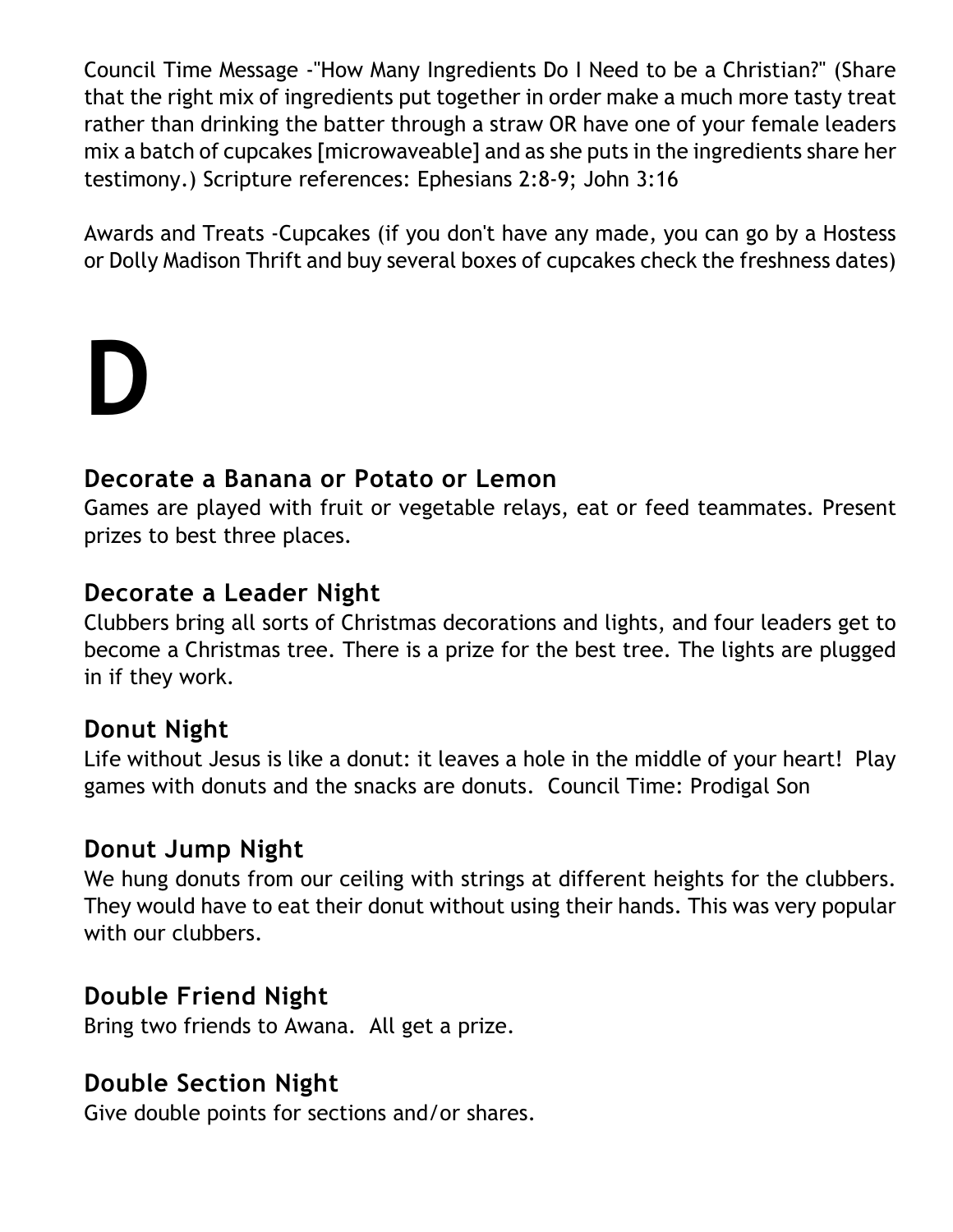# **Drive-In Night**

#1 One favorite night for our Awana club is Drive In Movie Night. We have a short time where the kids say their sections and then it's on to the movies. Clubbers design their own cars from cardboard boxes, then sit in them. You'll be surprised at how fancy these cars will get. We even get buses, trains, airplanes, and spaceships. We serve popcorn and water to them in their cars, turn down the lights and watch a Christian video (usually Veggie Tales).

#2 Last year we had Drive-in Movie Night. This was a blast for the kids, parents and leaders! The children were to build a "car" out of a cardboard box. The kids brought in their cars that night and picked a spot in front of the big screen. We played a movie. The children enjoyed viewing it from their vehicles. We also served popcorn and soda. One of the more memorable moments was a child came in for the first time that night and did not have a car. One of the other children in Cubbies went to this child and said, "You can sit with me in my car if you want to." Moments like this make all the difference. This year we plan to have a design contest, because the kids and parents really got into this event.

# **Dude Ranch**

Clubbers wear cowboy hats, scarves, boots, etc. (Remember that clubbers must wear Awana uniform to every theme night.)

Games: Ride stick horses. Make horse shoes of card board or foam rubber. Have barrel races or catalog races. Council Time: The Rapture

# **E**

# **Earth Birth**

Celebrate Earth Day and take a nature walk. Council Time: Creation

# **Eat Around the World Night**

Have leaders and other people from church bring in different foods from around the world. Each clubber has a suit case (made from construction paper) and they go around to different tables and taste everything. Give the clubber a sticker (you can get ones with flags or kids from across the world) for each item he tries. Examples: tortillas from Mexico, grape leaves from Greece, fish from Hong Kong, etc., be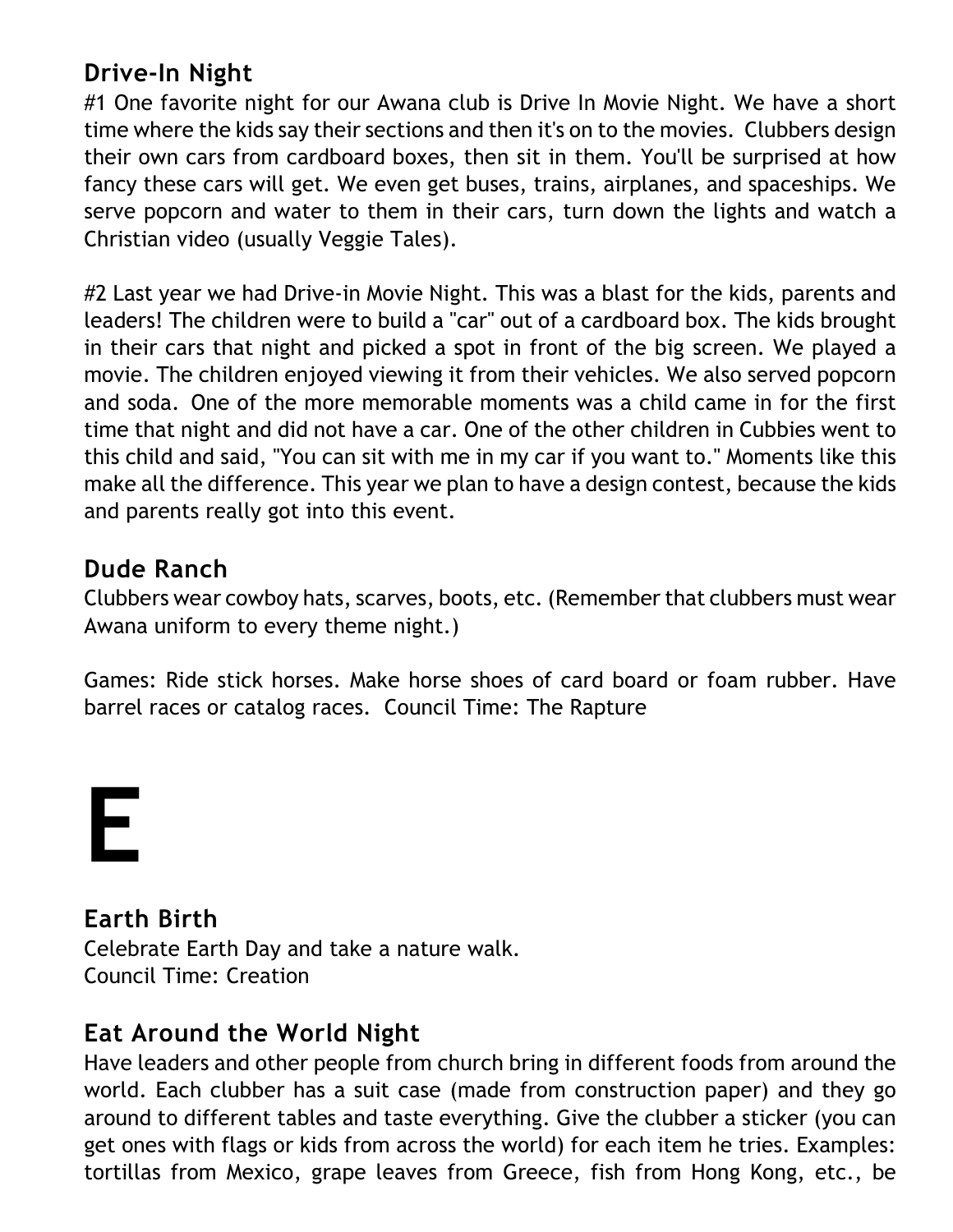creative. At the end give a small prize to everyone who tried everything or to the one who tried the most. We did this on a missions night.

# **E.T. EXCLUSIVE**

For all clubbers who pass a section, have a M&M eating contest. The catch is they must wear a sock on each hand that they will eat with. Put two holes in the sock so that the index and small finger stick out. They can only eat with these two fingers. Prize for winner.

# **F**

### **Farmer Night or Down on the Farm**

Everyone dresses up like a farmer or things on a farm – scarecrow, animals, tractors, feed sacks. Play games with items you would find on a farm.

#### **Favorite Hat Night**

Wear your favorite hat. Play games with hats. Council Time message with different hats the last one being a crown of thorns that Jesus wore explaining salvation.

# **Favorites Folly**

Let the clubbers choose the theme night they liked best and do it again.

# **Feed the Hungry or Awana Feeds You**

During the month of November, around Thanksgiving, clubbers will be challenged to bring in canned goods for the hungry. Which ever Clubber brings in the most canned items will win a free pizza (there is room for options here). Clubbers will be competing with each other as well as leaders (obviously we expect a Clubber to win). What a way to teach about sharing and helping others in need. During council time, this would be a good time to talk about the feeding of the 5000.

# **Field Day Night**

Play outdoors games such as broad jump, sack race, high jump, 50 yard dash, 100 yard dash, ball throw, etc. Station leaders at each location to supervise and instruct. May award ribbons for each event.

Council Time: Compare the Christian life to a race (1 Corinthians 9:24, Philippians 2:16, 3:14; Hebrews 12:1)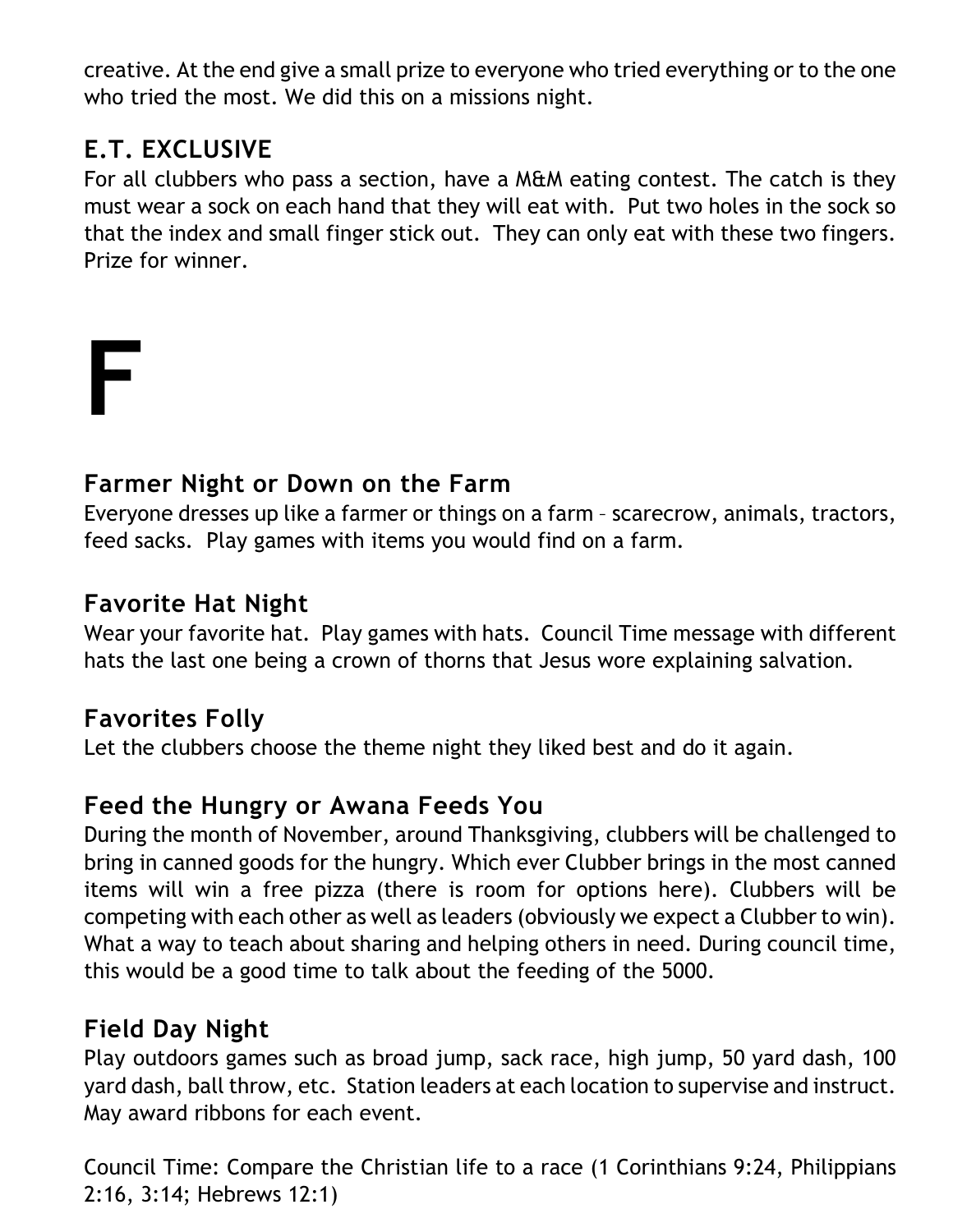# **Fifties Flashback**

Brylcreem contest for boys with a comb and see which boy has the most cream in his hair. Have a poodle skirt contest for the girls.

# **Fish and Loaf Night**

Come and hear the story of how one boy's sacrificial giving of his lunch of fish and bread fed a multitude. Hand out goldfish crackers or gummy fish.

### **Fish 'N Ships Night**

Clubbers dress as fisherman. Council Time: Fishers of Men

# **Fishbowl Night or Fishbowl Frenzy**

Clubbers names go in fishbowl for every section passed. Draw for prizes.

### **Fisherman Masquerade**

Clubbers dress as if they are on a fishing trip. Games center around fishing. Use fish crackers and candy worms. Council Time could be any "fish" story from the Bible.

#### **Flashlight Night**

We have the clubbers bring flashlights and play games in the dark (almost dark). For council time, we have a message on the Light of the World. We also have used a message on the anatomy and usage of a flashlight -battery for power/clear glass for testimony/switched on to be connected to the power source/give light to others not self/etc. We sing The Light of the World is Jesus. This Little Light of Mine.

# **Foreign Lands Night**

We planned this night around our Mission Conference time. Each clubber came dressed in an outfit of a country of their choice. Some came as Arabs, Mexicans, Koreans, etc. We also paraded them across the platform so that all could see. Some clubs might also want to give an award for the best costume. Our message was from a missionary who spoke about getting the gospel around the world.

# **Friendship Tree**

February is friendship tree month. We decorate the branches of an artificial (so we can slide it into a closet for the next week) tree with prizes: lizard key chains, glow pens, glow-in-the-dark ceiling stickers, jump ropes. When a clubber brings a visitor, he or she gets to choose a prize from the tree. The friend receives a visitor's pack that also includes a prize.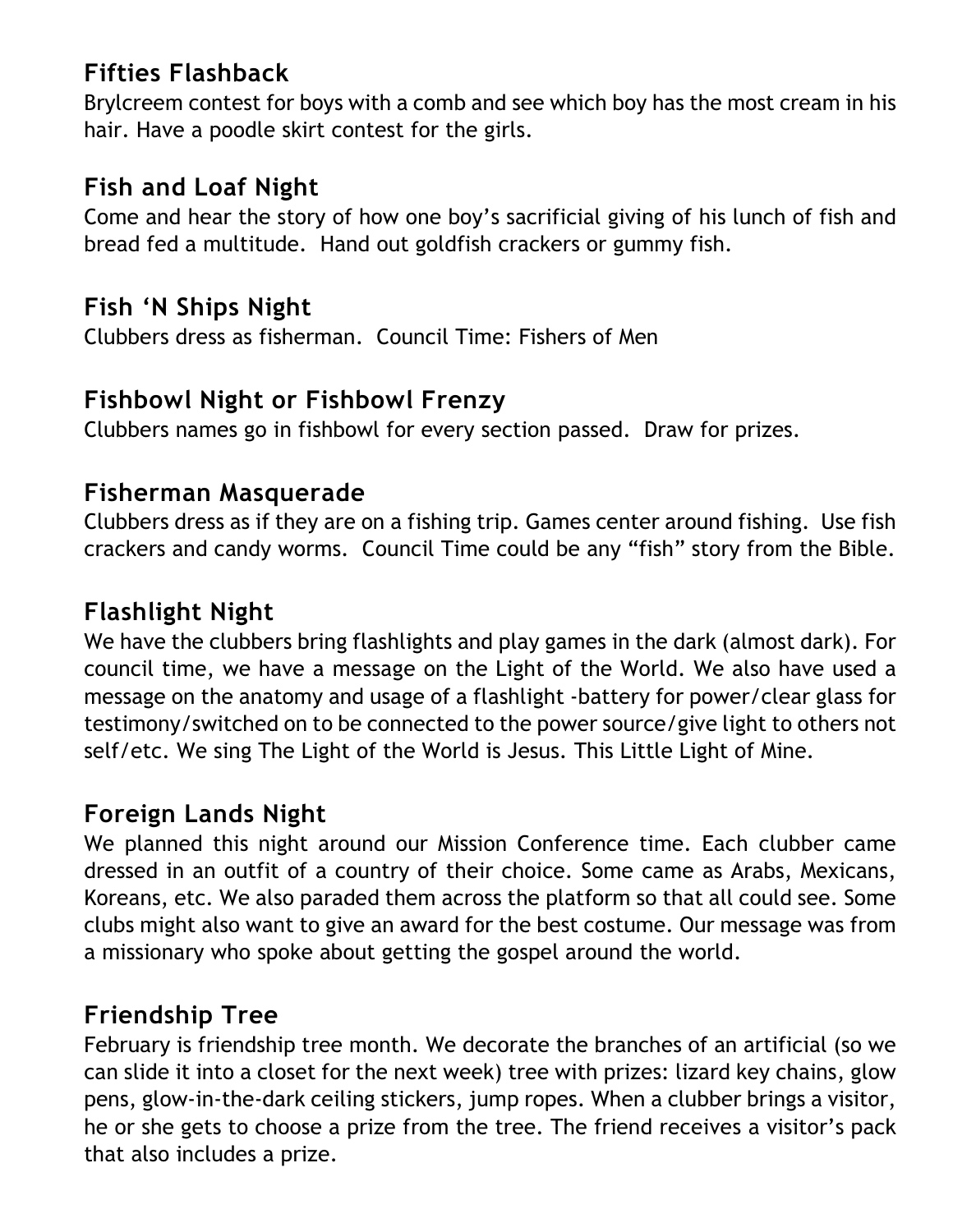# **Frisbee Fling**

Play games with Frisbees

# **FROG Night**

Teach clubbers to Fully Rely On God – hand out small frogs (toy not real) or gummy frogs.

#### **Fruit Night**

Play Fruit Basket Upset or plan a fruit relay. The first player runs around the circle with an orange and apple. That player gives each to the second player, who is already holding a banana and grapefruit. The second player runs around the circle and gives all the fruit to the third player, who is already holding a tangerine and pear. That player runs around the circle and in for the pin with all the fruit. Council Time could focus on the Fruit of the Spirit.

### **Fruit of the Spirit Night**

Council Time message on the fruit of the spirit. Play games with plastic fruit.

### **Fun Fair**

Set up small games with prizes. Check Idea Encyclopedia for games ideas.



# **Giant Night**

This is a good theme with many variations. The clubbers can dress in large clothes. Message on David and Goliath or David being chosen to be king (small on the outside but big in God's sight.) Game time is great: we get carpet rolls and cut them up into huge batons, pillow-sized bean bags filled with Styrofoam popcorn, and huge balloons. Our church also has a 6 foot ball for games. We give out large candy bars to the winning team.

# **Giant Banana Split Night**

Lots of clubs I think have this. We get pvc pipe, 20 feet, and cut them in half. We tape the pieces together and put them on metal folding chairs. Each chair faces the opposite way of the last. We cover it with aluminum foil. Then we put the banana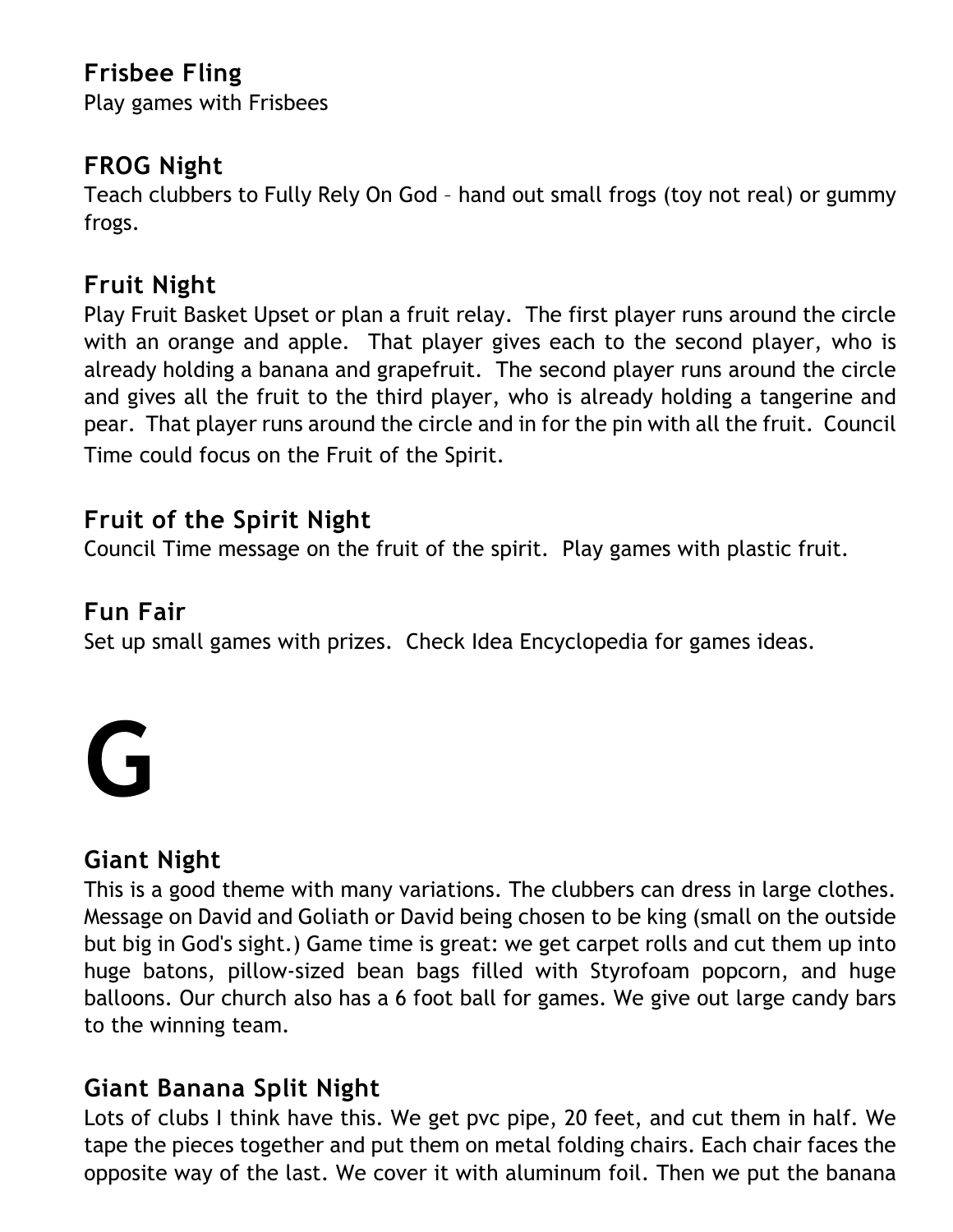halves, ice cream, chocolate syrup, whipped cream, and cherries on top. This is how we begin our club year. It makes a grest way to draw children to see a 40 foot banana split.

# **Go Fishin' Night**

- 1. All clubbers should wear their fishing gear and hats. No hooks please.
- 2. Prizes for the best dressed.
- 3. 10 Shares for each visitor (Fishers of Men)

# **Golf Night**

Have a man or woman who plays golf come and demonstrate putting and the proper swing of the club as well as the proper stance to keep your balance. Also, have someone else come and be a terrible golfer to show how practice and skill makes a difference.

Game Time includes golf clubs, bags, shoes, and golf balls and perhaps a putting contest.

Council Time Message -"How to Stand and Keep Your Balance" OR "Practice and Study Make the Difference" Scripture references: Romans 14:4; I Corinthians 16:13; Ephesians 6:14

Awards and Treats -Sam's Wholesale Club sells golf balls bubble gum in buckets for awards

# **Goldfish Night**

Clubbers saying three sections receive a small bag of goldfish crackers.

# **Good Sam Night**

We have Good Sam Night (Good Samaritan) where all the kids bring a nonperishable food item or toiletry item for a local charity. We just happen to have a Christian homeless center for men called the Good Samaritan Inn. But this ,could work for any charity.

#### **Good Steward Night**

We have a Good Steward night which we use as a night to gather aluminum cans to recycle. This then helps with raising money for where ever you may need funds for something. This goes good with the clubbers recycling section of their book as well.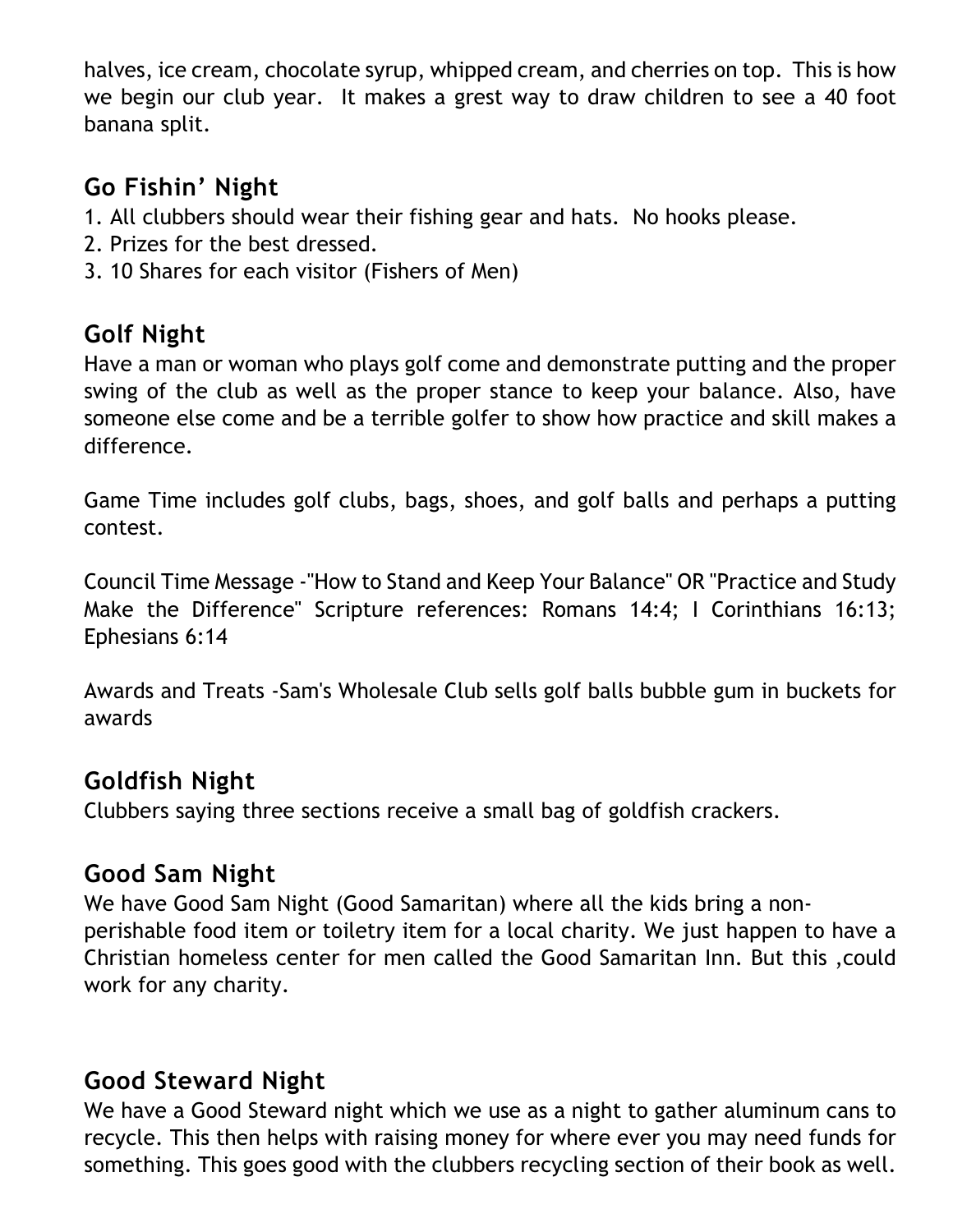# **Great Goofy Grape Gulp**

Have lots of grape soda and grape juice on hand to play some exciting games. Council Time could be the story of the 12 spies who went to Canaan.

# **Grab Bag Night**

One night during the month at Commander or Directors discretion, they announce that tonight is Grab Bag ight. For every section said, (up to 5 sections) you may pick that many grab bags after council time or upon leaving. Grab bags will have inexpensive toys, games, candy bars and maybe a special prize like a five dollar bill or a silver dollar.

### **Great Outdoors Night**

Come dressed to camp. Build a campfire, eat Smores and sing camp songs. Play flashlight tag and "Wandering in the Wilderness". In the latter, clubbers run between "Egypt" and the "Promised Land" and drop to the ground when the Game Director yells "Gather manna". The last clubber on the ground is out. Continue until one clubber is standing. Have groups follow instructions to assemble tents for handbook time. Teach them the Bible is God's instruction book for life.

# **Great Shake UP Night**

Clubbers are to invite friends to club to hear gospel message. All info and downloads at www.awana.org.

# **Groovy Glasses**

Everyone wears groovy glasses.

#### **Guess Who I Am**

All leaders bring pictures of themselves and the secretary puts them on a piece of poster board. Clubbers try to guess who they are. The one with the most correct guesses wins a prize. A couple of fake pictures can spice up the game. Adults from the church get a kick out of this as well as clubbers. The secretary has to be very discreet. Game Time is played with diapers, bottles, and pudding.

# **Guys vs Girls Night**

Boys and girls competing to earn most points and/or passing most sections during club night. Encourage clubbers to make posters with slogans such as T&T Girls are #1 and T&T Boys are the best, etc. Winner of competition earns prize. Also may give prizes for posters.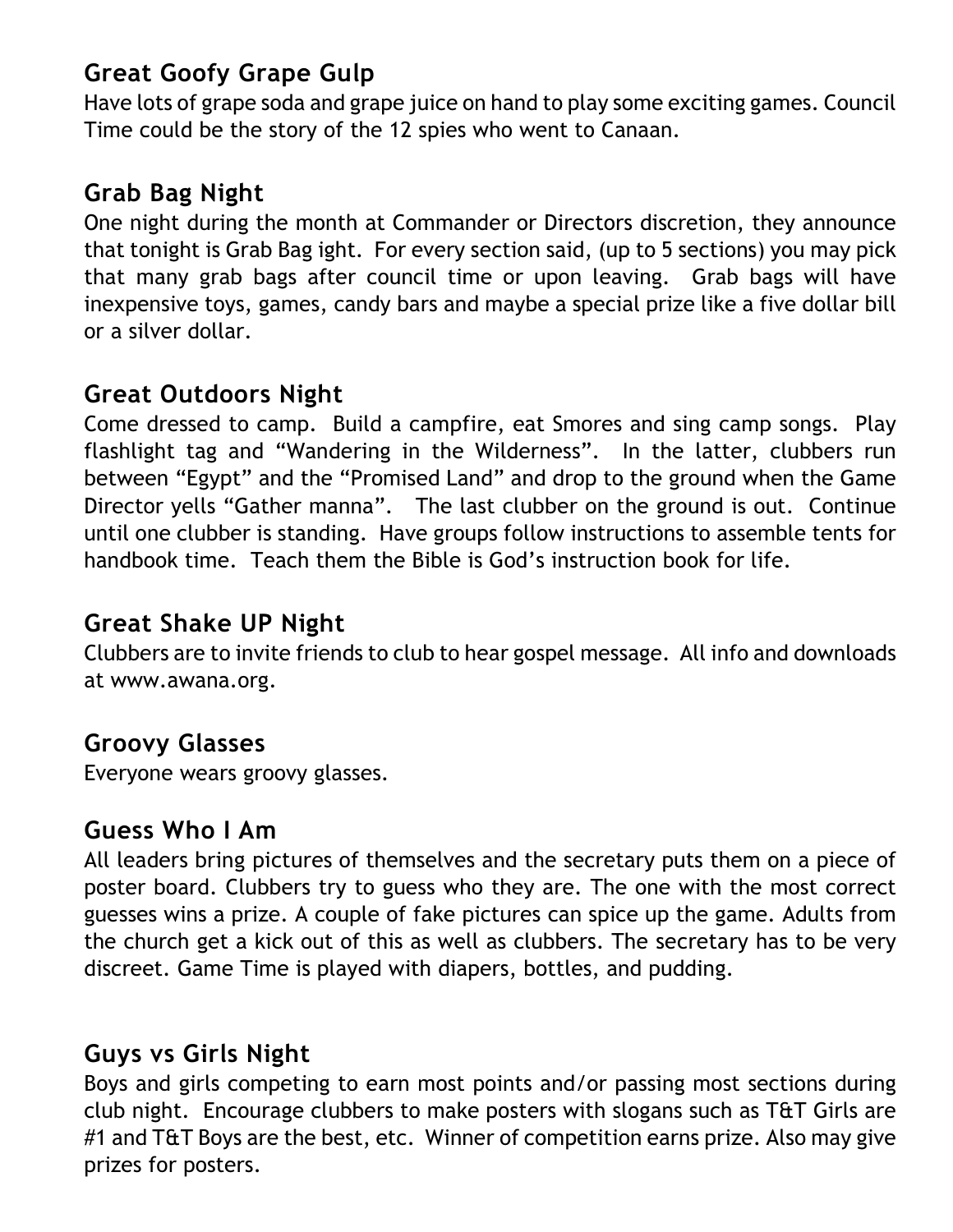**H**

# **Hairstyling Night or Do Your "Do" Night**

Wear crazy hair. Award Prizes.

### **Halfway Night**

Halfway through the club year, if clubbers are halfway through their handbook, they earn a half dollar coin.

# **Happy Birthday Party or Birthday Bash**

It is everyone's birthday. Have cake or cupcakes and give them a small gift.

# **Happy Birthday Jesus Night**

Have a Happy Birthday Jesus cake and celebrate.

### **Heart Health Night**

Clubbers dress up as doctors or nurses.

# **Hearts Night or Heart to Heart Night**

#1 Everyone wears hearts. Give a prize to the clubber who has the most hearts on. #2 Wear red. Council Time about Love.

This is a night to discuss the love Christ has for us and the love we have for one another. You can also make this a night in which the clubbers should wear a white, black, or red shirt to assist in council time message.

Council Time Message -"What Color is My Heart?" Scripture references: Isaiah 1:18; Acts 20:28; Ephesians 1:7; I Peter 1:9; Hebrews 9:22 (Make one large flannel or paper heart in black, red, and white. Work on the message using these visual aids to show how our heart is black with sin, the blood of Jesus covers it and washes away sin to make our heart pure white.)

Awards and Treats -Pencils which are red, white, or red & white with hearts. Christian bookstores have scripture verse pencils for more \$ OR have ladies or leaders make Rice Krispy treats or cookies with a cookie cutter in a heart shape.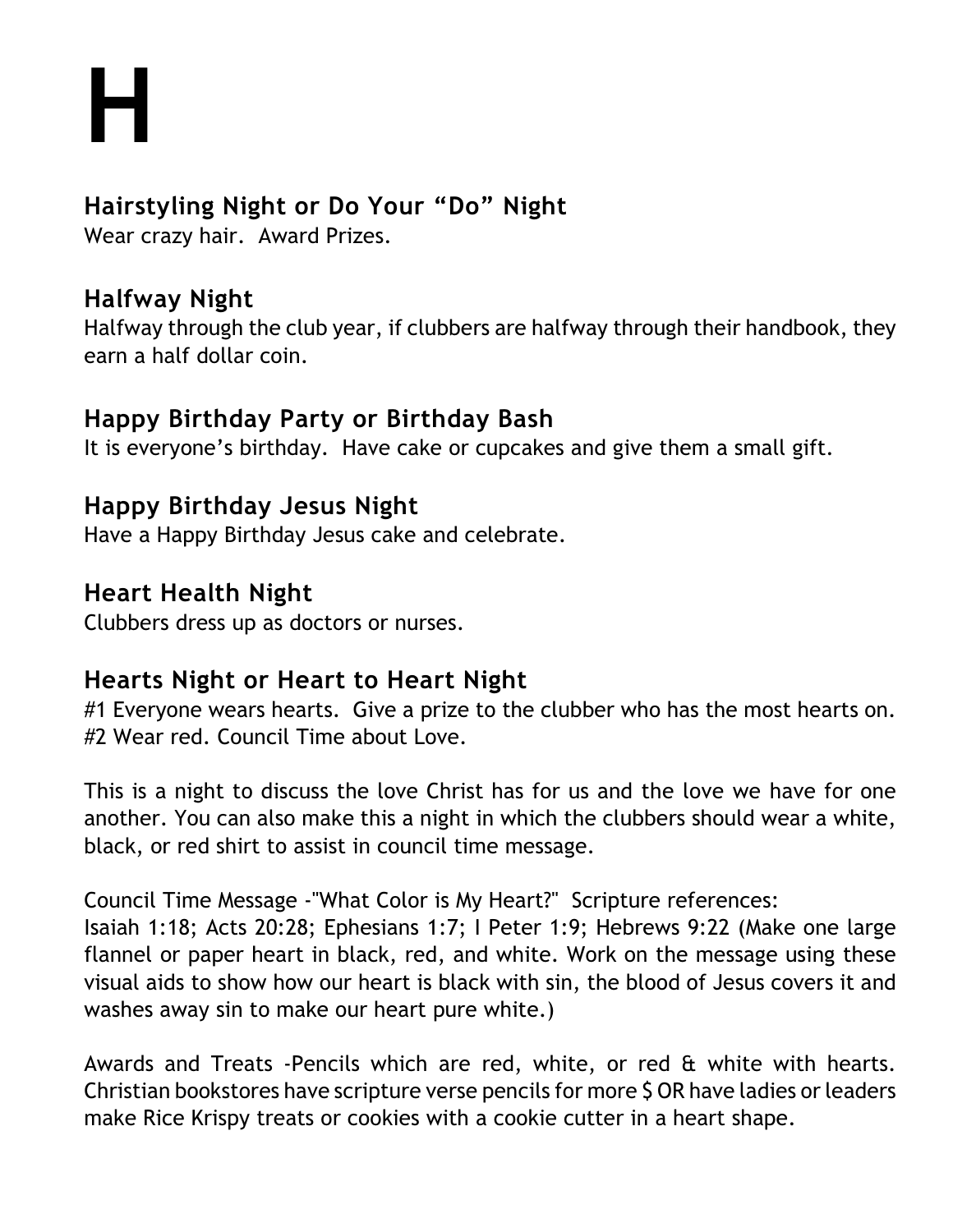# **Hero of the Faith Night**

To draw kids' attention away from ungodly heroes in sports or on TV, we invite a special speaker who has proven his or her faith in the public arena. We invite local TV personalities, athletes or coaches, police officers, firemen, politicians,

missionaries and others who speak out for Christian values. We want our kids to meet and hear from individuals who know that real heroes serve Christ and work for eternal values, not just temporary personal gains. We give each of our heroes an Awana trophy with "Hero of the Faith" engraved on the name plate.

#### **Hobo Night**

#1 Everyone dresses up as Hobo's and we play hobo games. Make a campfire in the middle of the game circle. We hang a large pot from an easel. Put firewood with a flashing light under it for the fire.

Hobo Stew: Place potatoes, celery, carrots, and turnips halfway between each color on the game circle. Play a relay where each clubber picks up a vegetable puts it in a large coffee can and passes it to the next clubber and they add a vegetable. The last relay member goes into the circle and dumps it into the pot. Then play a relay with a large wooden spoon. Last member goes in to stir the hobo stew.

Hobo sweep relay: Make paper wads for the hobo's to sweep up. Each relay member has to add a paper wad until there are 4 wads to sweep into the center.

Good Night Hobo relay: Take four sticks and four bandanas (red, green, blue, & yellow). Stuff the bandanas with paper and tie to sticks. Tell the clubbers the hobo's have had a long day and are very tired. They must walk slowly around the circle and pass off their stick. The last hobo goes into the circle and lays their head down on the bandana.

Gather around the campfire and sing songs at the end of game time.

#2 We had the kids and leaders dress up as hobos (after we explained what one was) and had pepperbellies and dirt 'n' worms for a snack. For Council Time we talked to them about Jesus' love for everyone, even tho~ we think are unlovable (smelly, dirty, etc.). They were encouraged to treat all people as they would like to be treated. We also had them stand in front of the church on the curb with signs that read, "Will work for Jesus,'"Honk if you love Awana" and "Jesus loves everyone." The kids found out what it's like to have people look c you as a street person and then ignore you. They didn't like that at all. It was a night that was fun but also had a great lesson to be learned. We will be repeating this theme night for sure.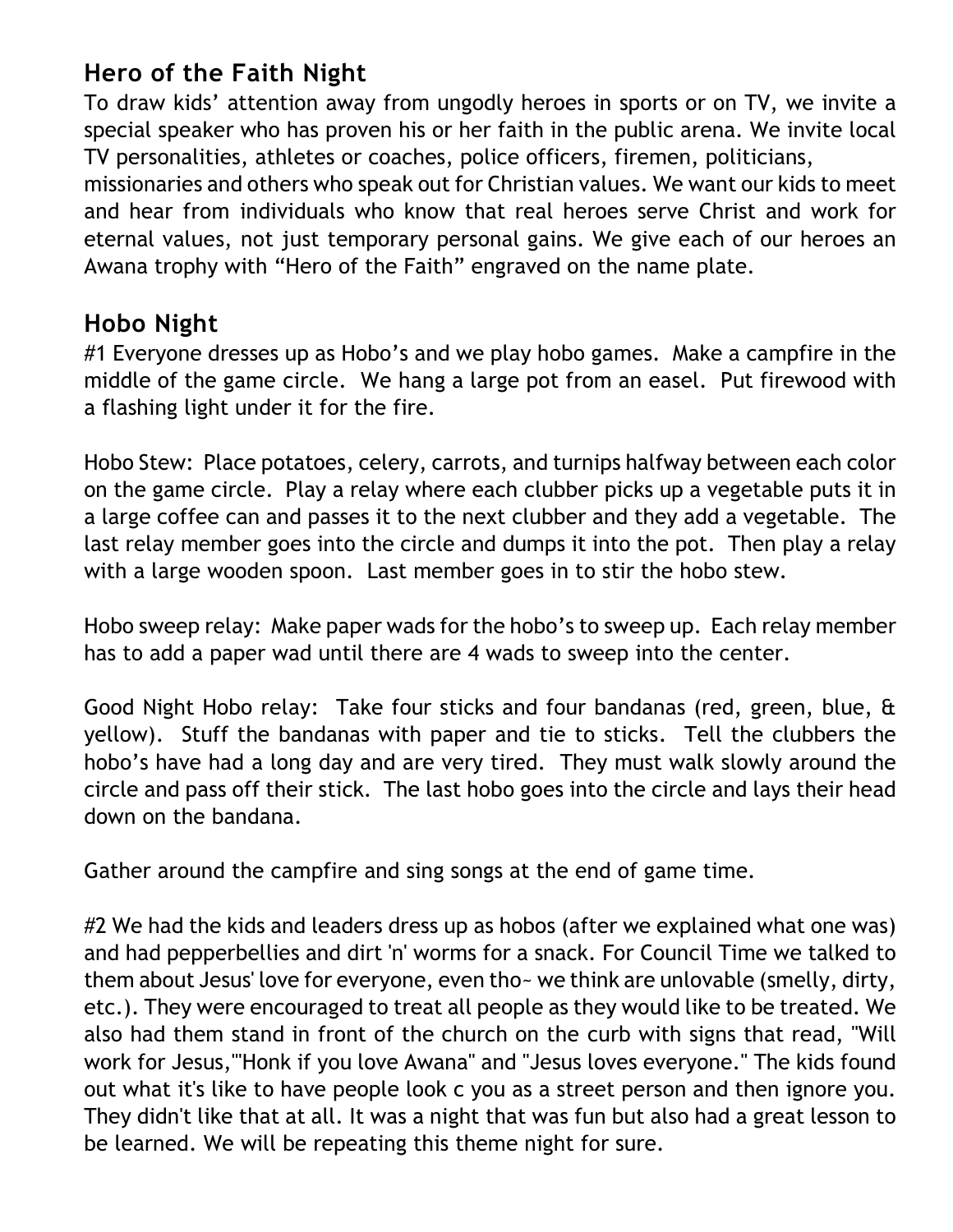# **Horse Show**

Clubbers make a stick horse decorated with yarn mane, cardboard head, colored and painted for show. Have games like races, best of show, tricks, etc. Award prizes. Maybe club can have a rodeo later.

# **Hugs and Kisses Night**

We like to do this one the week before Valentines Day. The clubbers have Valentines Day on their mind and we play on that. The week before we play this up by telling all the kids that next week the boys have to hug and kiss the girls and vis a versa. The first year we did this it was a lot of fun to see their reactions to this. Now they know we are just joking. On our promotional flier though, we tell the parents that their will not be any hugging and kissing, only that we will be handing out hugs and kisses next week. We also play our games with them as well as make sure that every clubber gets at least one of each before they leave club. Of course, I am talking about the Hershey's Hugs and Kisses chocolate candy. Last year we took this night one step further and bought the snack size zip lock bags. I printed labels up on the computer that had a Valentine heart that says 'I Love You' and then put this message on it as well -Jesus Wants To Be Your Valentine and them put our church name and address on it as well. We stuck this to the outside of the bag. On the inside we put some candy message hearts, hugs and kisses as well as a simple, children's gospel track. This was a unique way to even reach these clubbers parents at a time that they were not expecting to be hit with something like this.

# **Human Hotdog**

Clubbers who pass the most sections gets to squirt mustard and ketchup on an AWANA Leader.

# **Hygiene Night**

**I**

Messy game night using hygiene items like toothpaste, shaving cream and soap.

#### **Ice Cream Sundae Night**

Sundaes for everyone but they get to select a topping for each section they say. Sections could be added up for than one night of Awana.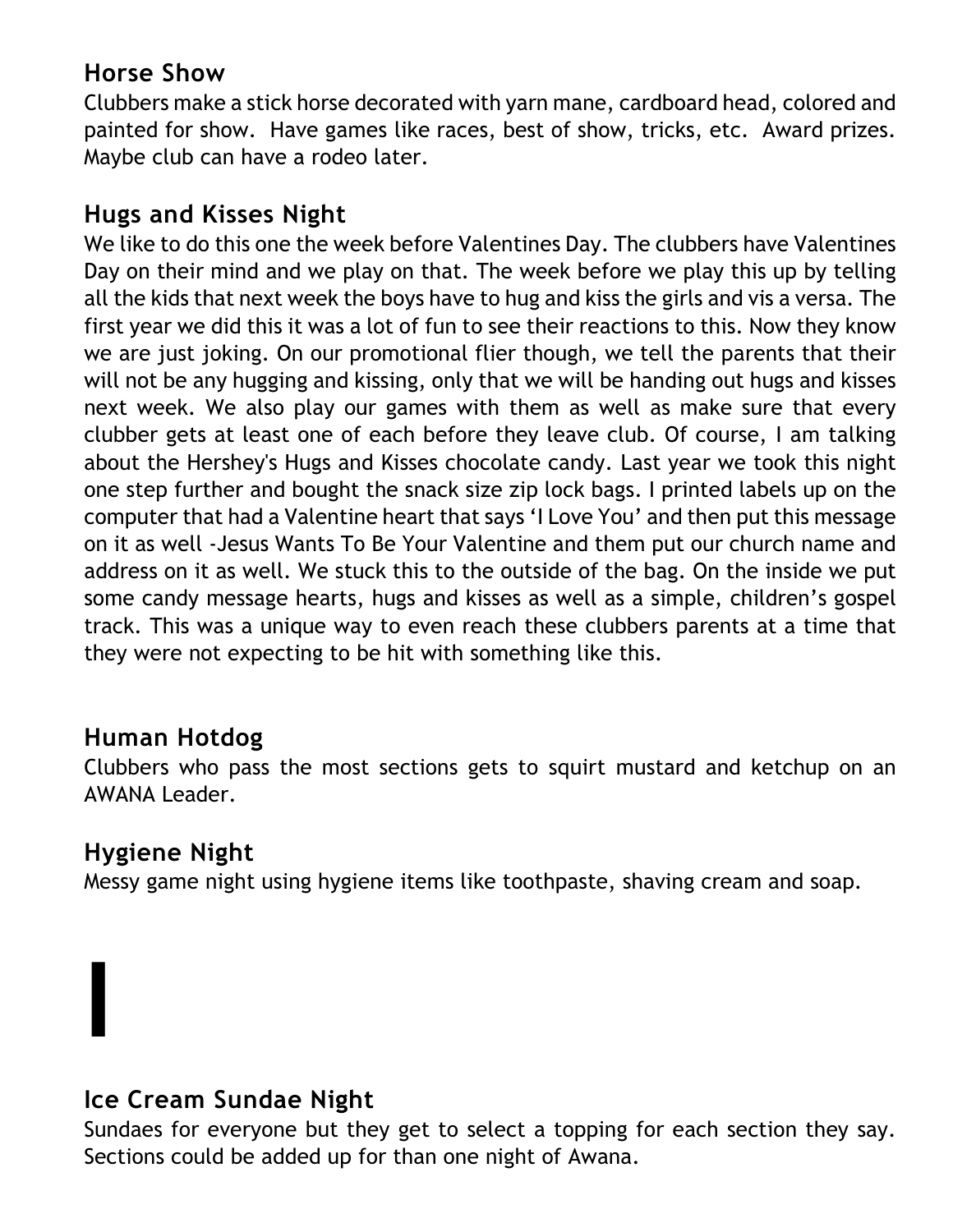# **In Your Face Night**

This was our I st year of Awana and near the end of the year everybody is very busy and tired of memorizing sections. So we decided to have a contest for 4 weeks to push all kids -no matter where they were in their book to memorize the most sections. The top two kids (over all the clubs) who said the most sections just during that 4 week period put a pie in the Commander's and Game Director's faces. Then the top two kids in each club were allowed to do one of the following.

- I. Put make-up on their director
- 2. Put a pie in the face of their director
- 3. Have a water gun show down with their director

We found this fun for all kids, not just the kids who have blown through their books. This In Your Face night was loads of fun.

### **Inner Tube Night**

Play games with large truck or tractor size inner tubes.

### **Inside Out Night**

Everyone wears his or her clothes inside out.

# **Invasion USA**

This works especially well with Trek groups. As clubbers arrive, "soldiers" confiscate their Bibles and handbooks. Young people are special targets and must defend their faith using only what they have memorized. Award points at various times during the evening for the verses recited from memory. Prime time should be an emphasis on the freedom we have to own Bibles and to meet together as Christians. If possible, invite someone to speak who has lived in, or who has had relatives who lived in, a country where people were (or are) not allowed to have Bibles.

# **J**

#### **Jeopardy**

Play during council time to prepare clubbers for Bible Quiz. Review or just for fun.

# **Jesus Jubliee**

Celebration with praise music and testimonies from Awana leaders.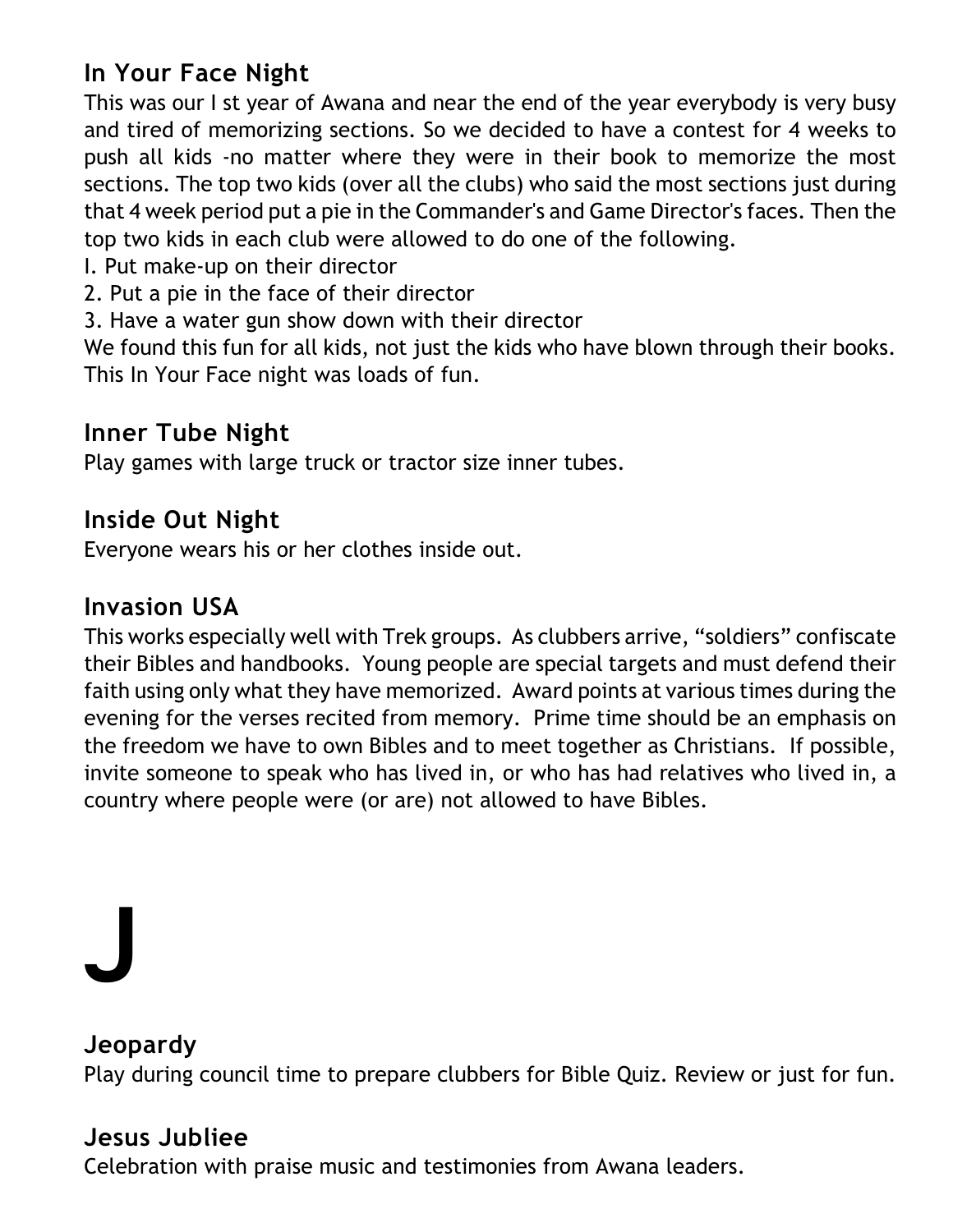# **Joseph's Egyptian Storehouse**

The Flyer-We sent flyers home with the clubbers the week before with a verse in hieroglyphics. Just using the font "Wingdings." The verse was Genesis 50:20 " But as for you, ye thought evil against me,. but God meant it unto good, to bring to pass, as it is this day, to save much people alive". On the back of the flyer was a code key. The clubbers were to decipher the code and memorize the verse, for extra points that week. The content of the flyer told clubbers not to miss out on Joseph's Egyptian Storehouse. And be sure to come to find out how Joseph saved Egypt and the Hebrew nation. The flyer used Egyptians boarders to draw interest in something different.

The Event-The clubbers were given a pass to Joseph's Egyptian Storehouse after passing a section. This took the place of the pieces of candy we usually give them. The clubbers were then allowed to go to the Awana Office Window which was decorated up with Egyptian stuff just for the occasion. There they were allowed to choose their own candy for the treat they earned for passing their section. Council Time: You guessed it! The story of Joseph and how God brought him to the position he did, just to save his own people!! :)

#### **Journey to Meet Jesus**

 The song, "Children, Go Where I Send Thee" is the theme for the evening. We sing a new verse as each event in the Nativity is told. At each point in the story, the characters recite Bible verses that describe the events. We begin in the Story Time area and watch Mary and Joseph leaving on their trip to get counted. After they leave, shepherds enter. An "angel" declares to them the good news of Jesus' birth. All the Cubbies then travel to Bethlehem, a second room in the church with a small crèche. Mary, Joseph and the baby are there and tell of their experiences. We all then follow the family as they take Jesus to the tabernacle (in our sanctuary) to be presented and to meet Simeon and Anna. We then follow Mary and Joseph to another room representing their home. We watch as Joseph is awakened by a dream and told to flee to Egypt. They leave, and soon four soldiers arrive to look for the baby. We then return to the Story Time area and listen as several leaders share their testimonies. Afterwards, we celebrate with a birthday cake for Jesus.

# **Junk Night**

One of our clubs favorite theme nights of the year is Junk Night. We tell the clubbers the week before to fill their pockets with all kinds of different items. The next week I take a list of various items and ask for those items at different times during the club night. The first person to bring me the item gets points or a prize. We always have to be clear that we will not be asking for sharp items or other things that might be dangerous for them to bring.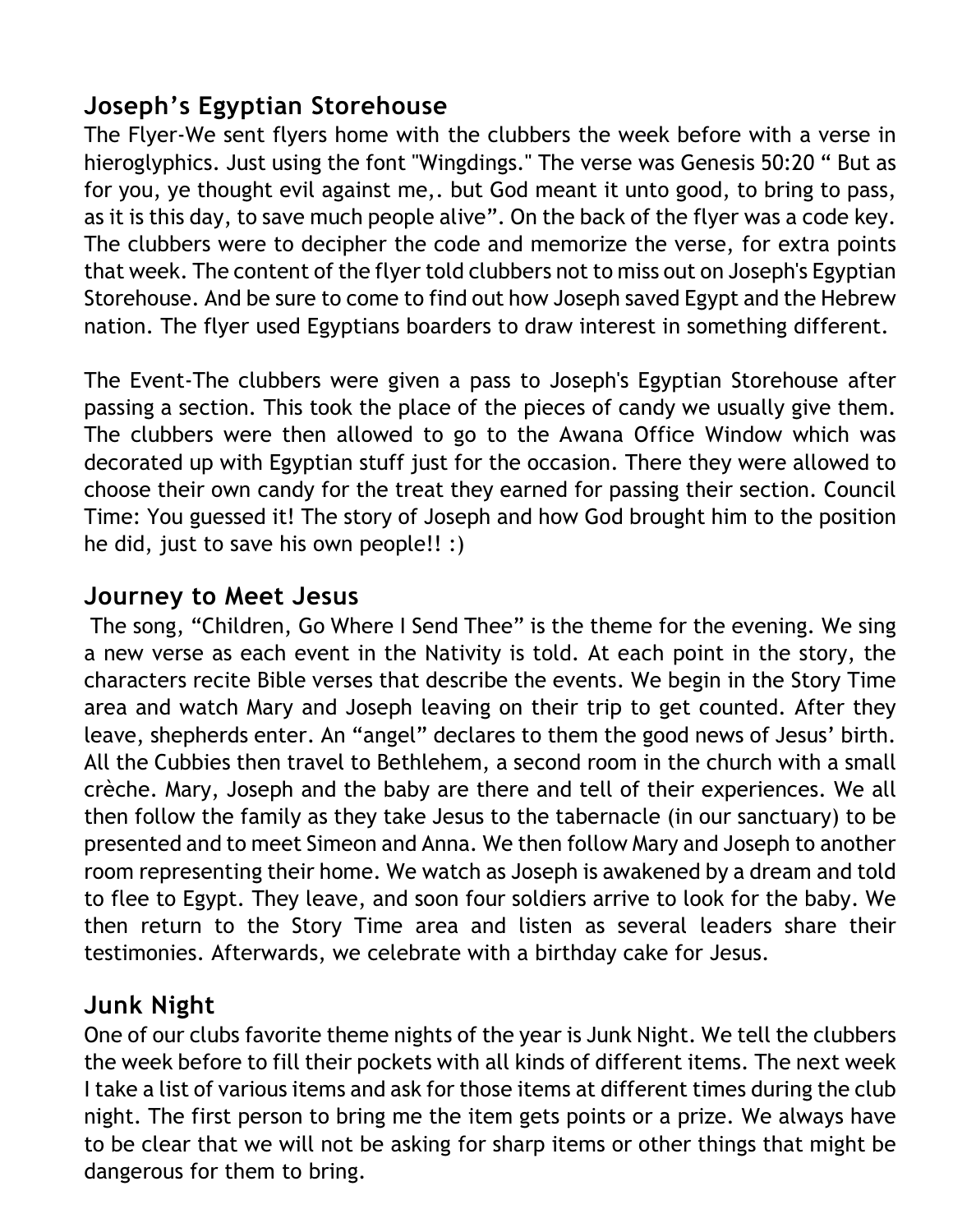# **Just Say No Nite**

Have a guest speaker talk about drugs.



**L**

**Kick Off Night** Everyone wear football uniforms or jerseys.

#### **Kids of the World**

Dress in different countries costume.

# **Leader Appreciation Night**

Toward the end of the year ask all the clubbers to write a letter of appreciation to their leaders.

#### **Leaders' Backwards Night**

Without telling the clubbers, leaders come dressed backwards. See if the clubbers notice and question what is happening.

Council Time: Be watchful 1 Corinthians 16:13.

#### **Letter Night**

Clubbers pick a letter and bring as many things that starts with that letter.

#### **Let's Make A Deal**

#1 Based on the game show. All clubbers had to dress up in order to play and I (Monty Hall) dressed up also. The kids had a great time and the leaders really enjoyed it as well.

#2 Having discipline problems? This works great, each night (3) children are picked to make a deal. They are chosen by different leaders each week, or however often game is played. Clubbers are picked by being very quiet and paying attention.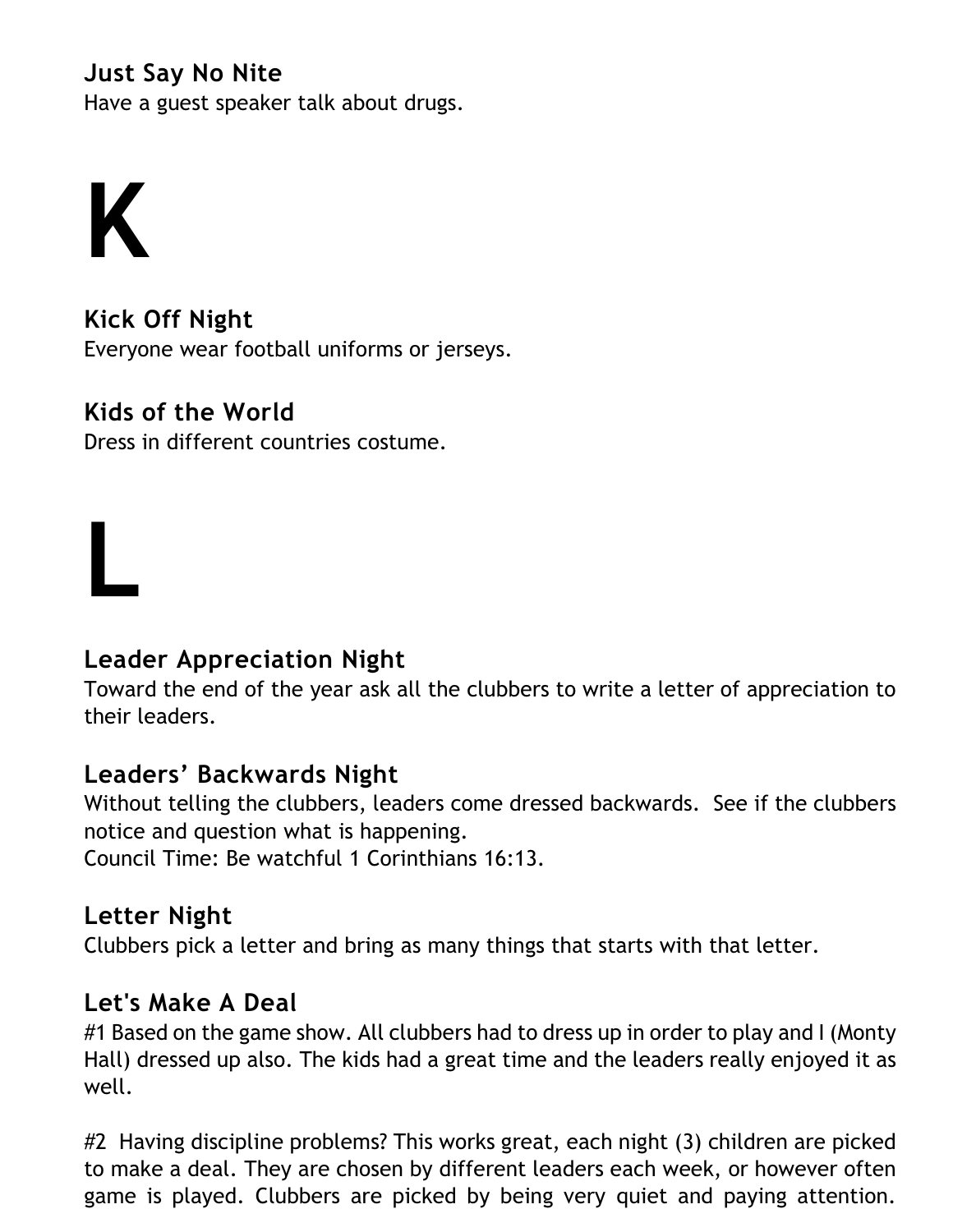Setting on a table are (3) boxes. Each child gets to pick a box ,on top of the box is one item. For example, a bag of marshmallows, or a bag of Potato chips, or a small game. Each child is given the opportunity To keep the gift or trade. However, one box is a prank gift. They Trade or keep what was on top of the box. Example: box no. (1 ) a 2 Liter coke, a box of Jello pudding, cracker jacks, cakes or pies, And a bolo paddle. Box no. (2) a baby bottle and a pacifier with a note in the bottle to keep what was on the top of the box. (Prank Gift). Box no. (3) a fashion doll, a 6-pack of coke, peanuts, Fiddle Faddle, a sack of candy bars, and a model car. Please be sure to Keep a list of the clubbers picked so that leaders will not always choose the same children each week or month.

# **Lifesaver Night**

You bring a life preserver in and yell "man overboard" and throw it into the audience. When they catch it you ask them, "Why did I throw that and what is it for," the emphasis being on the fact that you use it to save lives, right? Well, who is our "lifesaver" when we are in spiritual trouble? Jesus, of course. Then you take out the original lifesavers (candy) and do the wordless book. Then give them out as treats at the end of game time.

# **Lights Out Night or Blackout Night or Let Your Light Shine**

Turn off the lights. Use electric candles (Christmas window type). All clubbers and leaders receive a glow-in-the dark bracelet when they arrive. Have them bring flashlights. Play relay games with flashlights.

# **Little Game Night**

Use a small bowling pin set for miniature pins. Make tiny bean bags. Paint small buckets to use for pick up game. Small wooden dowels painted for pins.

#### **Look in the Mirror**

Invite a guest to give tips for hair and makeup. Council Time: 1 Samuel 16:7

#### **Love Bears All Things Night**

Clubbers bring their favorite teddy bear. We put bear paw prints on the floor to mark the path to our room. We usually do this one for Valentines Day. We have teddy bear snacks and crafts.

#### **Lunchbox Night**

Clubbers bring their lunch box filled with canned goods for needy families. Council Time: The boy and his lunch he shared with Jesus.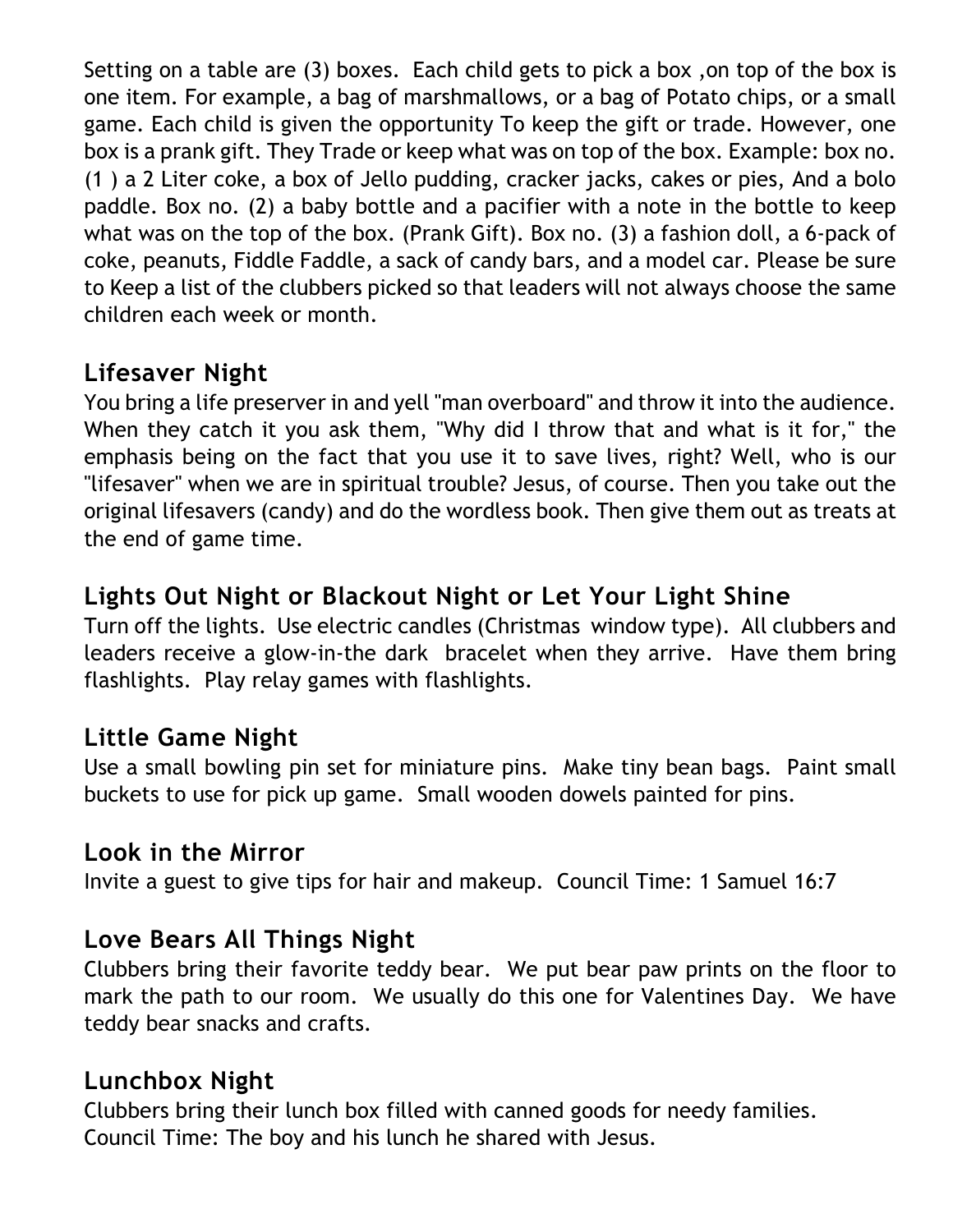# **M**

#### **M&M Madness**

Do an M&M scavenger hunt during game time.

#### **Mad Hatter Massacre**

Award a prize for the funniest home-made hat.

#### **March Madness**

In March, of course, we do Upward Basketball in our church, so this is Upward Night with a basketball theme. Our pastor is also the coordinator for Upward in our church, so we have him come that night for story time and he does one of the lessons in their books. The kids wear their Upward uniforms and games are basketball for the night. I try to find the little chocolate sports candies that look like basketballs to give for treats.

#### **March to the Ark Night**

In March, of course, we build a big ark and the kids all come dressed as animals on the ark. The snack room is the "feed store."

#### **Marshmallow Mash**

Have games using marshmallows. Have a contest to see who can stuff the most marshmallows in their mouth without swallowing.

#### **Mascot Mania**

Draw an Awana mascot for a prize.

#### **Measles Night**

One of our most favorite theme nights is "Measles Night". For every section a clubber passes, he is allowed to put measles (little round red sticker) on his leader's face. Great motivation for passing sections.

#### **Meet the Pastor**

Have the Pastor come in and do council time.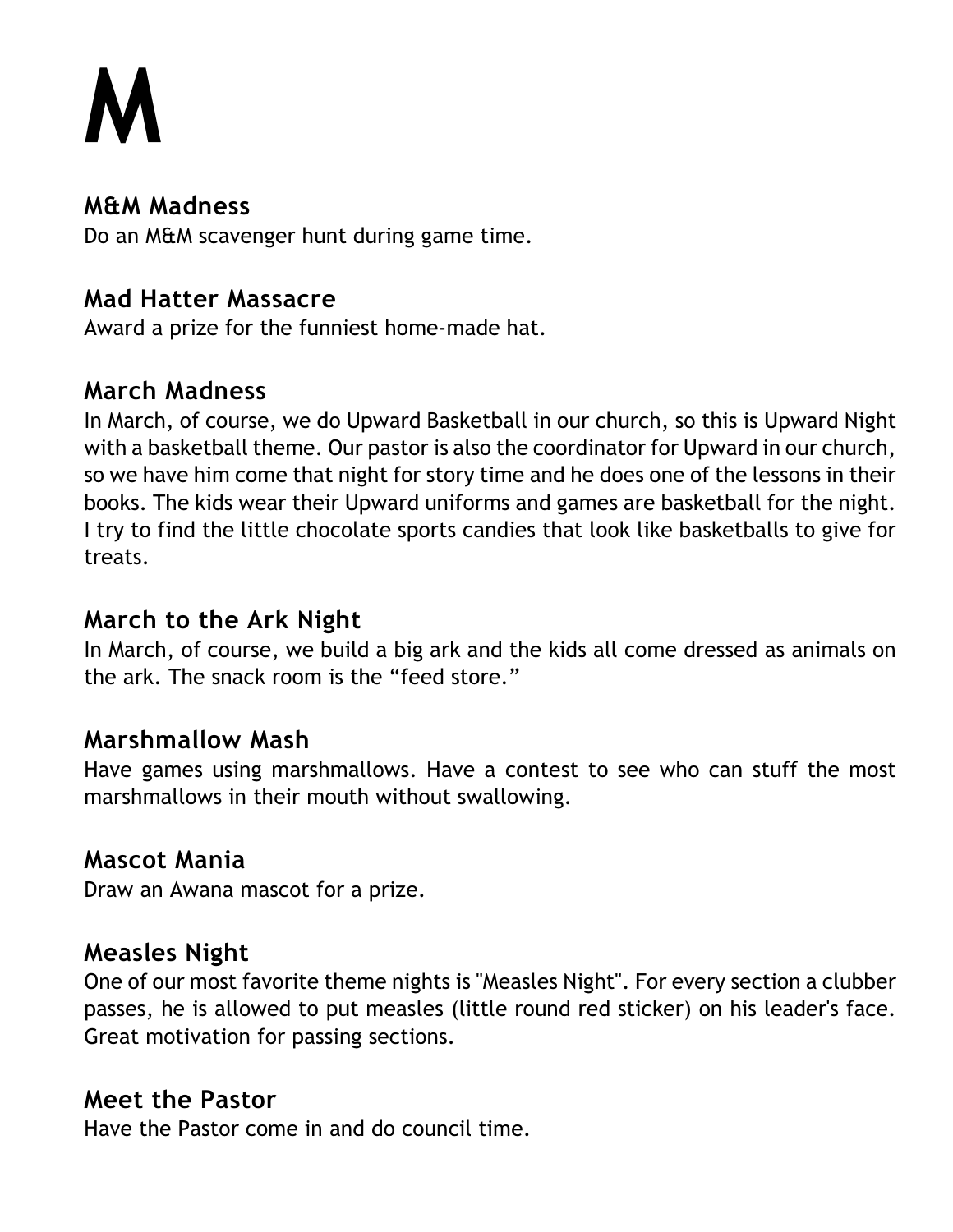### **Mexican Fiesta Night**

#1 Bring some pinatas to club. We filled each with candy. We pulled it by a rope thrown over our basketball goal and pulled it up and down while they were blindfolded. Each clubber got a certain time to hit at it. When all the candy was out, they all had bags to put the candy in.

#2 All clubbers passing section, or brings a friend gets to take turns hitting the pinata then shares the candy.

# **Missionary Night**

1) Have a missionary give the council time message. If they have children close to the age of your clubbers have them come in and tell about their life as a missionary kid. Let the clubbers ask them questions.

2) Have your AWANA missionaries visit. Do something special for them such as a canned goods drive, office supplies, or a book of postage stamps for each clubber family could be brought to club for them. Even if your missionary cannot come, you can do something special for them.

3) Get a huge box and have the clubbers bring treats, books, stickers and other small items for their Adopt-A-Club. Also, this would be a great night to have your \$5.00 Adopt-a-Club bank filled in and the patches could be awarded for the year.

4) Get some Leaders or ladies in your church to prepare an ethnic dish from the country of your Adopt-A-Club.

5) Bring a camera to share pictures of this night with your Adopt-a-Club. Perhaps have the kids draw some pictures and write a few letters to make a book for your Adopt-a-Club.

Game Time -find a book (i.e. Carousel of Counties) or talk with someone in your church or a local seminary and perhaps have a seminary student come and teach games from different countries.

Council Time Message -If missionary is visiting ask them to speak about their country or work. Discuss how "We are All Missionaries" within our school, neighborhood, or family. Scripture references: Matthew 9:37-38; Luke 10:2; John 4:35.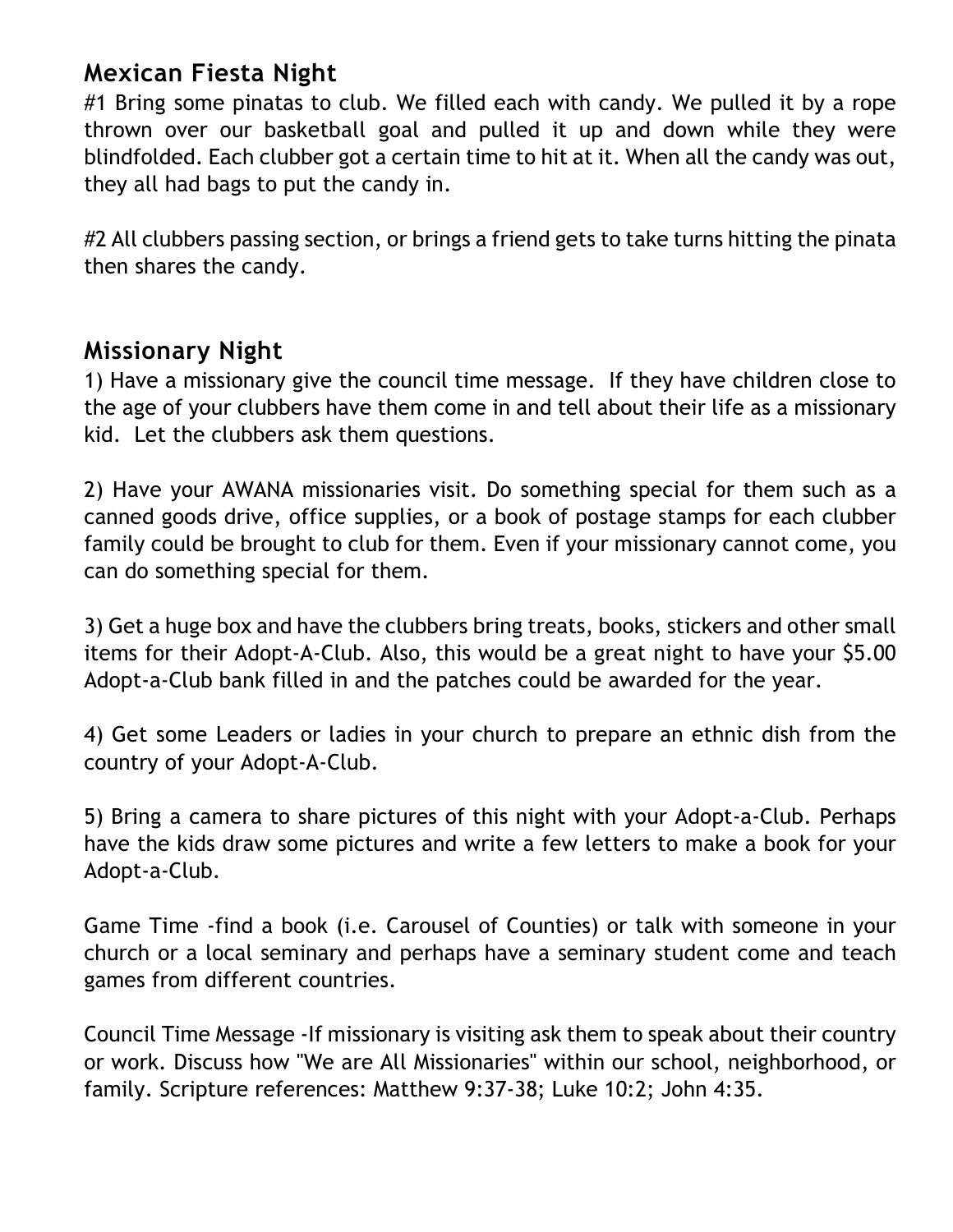# **Missions Night**

One year we traveled by train, another by plane and another by boat. We "build" the transportation and "travel" from country to country. We make passports for each child to get stamped. Each room is a country. We put a missionary in each room. The kids travel from country to country.

# **Money for Missions Makes "CENTS" Night**

We start a penny contest between handbook rooms around October through November to raise money to participate in Operation Christmas Child. The monies are counted and the winning room wins a prize. The leaders in each room take their clubbers on a shopping outing to a dollar store with a shoebox to fill with gifts. We divide out the money evenly among the kids. The kids LOVE this one!

### **Movie Night**

Play Christian movie and eat popcorn.

### **Mud Pie Night**

The idea was to let clubbers snack on chocolate pudding. The Cubbies did OK. But the Sparks directors let the kids play in the pudding and try to make mud pies. They were totally covered in chocolate. It was a huge mess but fun!

# **My Name in Lights**

Materials-stars or light bulbs made from construction paper. This is used in an individual club for best results. For every section a clubber says, he or she gets a star on light bulb With their name on it. Also, if they turn in a paper with every verse written (5) times, they receive a star or light bulb. They must recite verses or complete sections in order to get credit. At the end of the month the stars or lights are counted, the person with the most stars or lights is the winner. Director or leader picks up a small gift to give as a special prize. Plaques with Bible verses, small trophy with world's greatest star, or any simple gift for special recognition will do.

#### **Mystery Night**

Clubbers do not know what the night will be but make sure it is something they do not want to miss.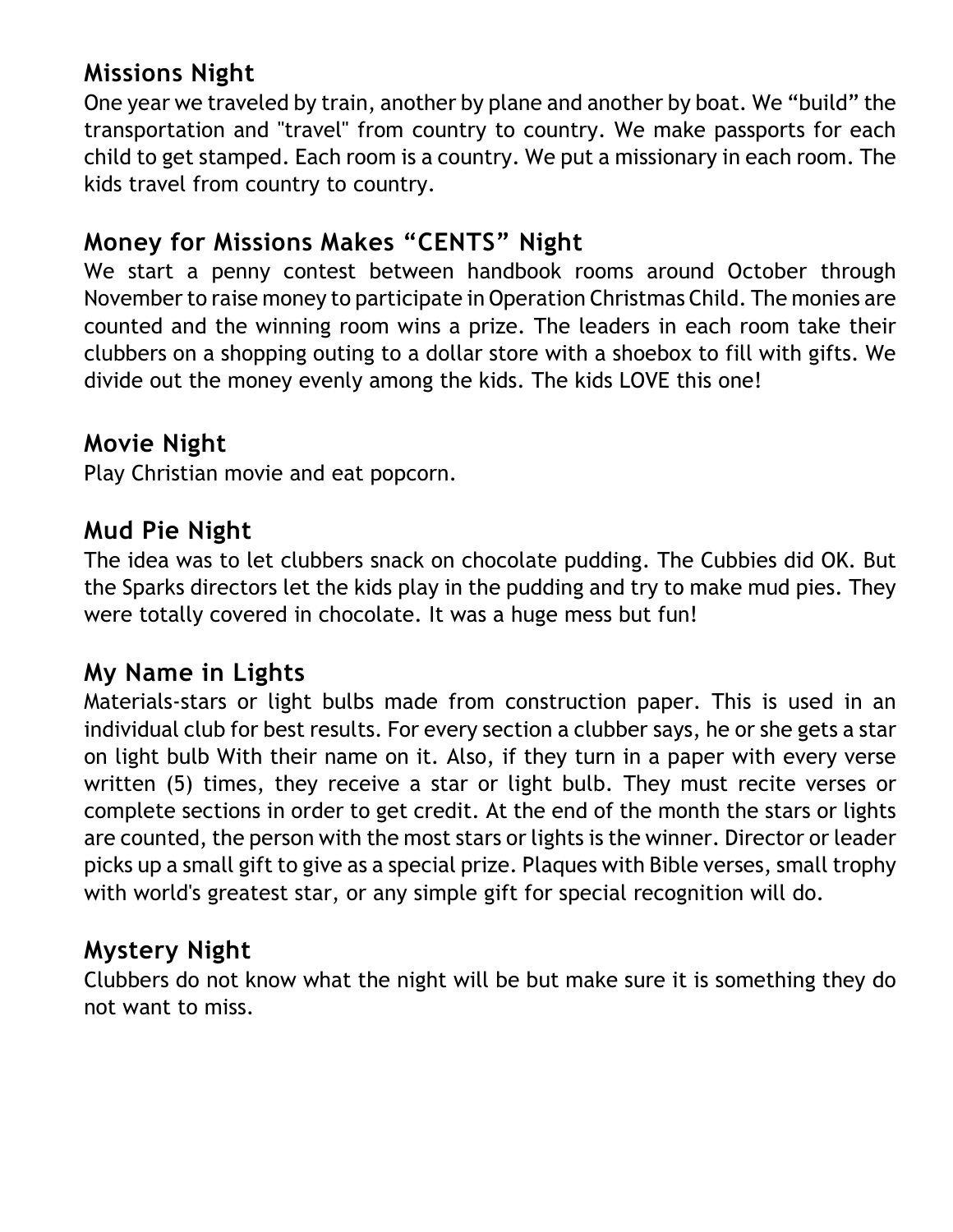# **N**

# **Name That Food Night**

Leaders bring in many different food items, some tasty and some not so tasty. Clubbers are divided into two teams: Each team member is given a number. Food items are covered and put in similar containers. A covered food is brought out, and a number is called. The two players with that number (one from each team) face off. The first one says, "I can eat that food in 10 (or whatever number) bites." The other one says, "I can eat that food in 9 bites." This goes on until one clubber stops and challenges the other clubber, "OK, eat that food." The "winning" clubber then gets to see the food and must eat it in however many bites he or she said. If he or she eats all the food, then the team is awarded 10 points. But, if the clubber sees the food and refuses to eat any of it, the other team is awarded 50 points. Some "fun" foods for the containers: pickles, sardines or tuna, lemons, chocolate, hot dogs, yogurt, snack pack box of cereal, or cottage cheese.

# **Name That Tune Night**

Clubbers try to guess song by how many notes they hear.

# **NASCAR Box Derby**

Every one will make a car out of a card board box. Parents may help. They can be painted, glued, taped, bolted, rivets, wired, or sewn together. You must be able to pull it up around your waist. No straps maybe used to hold car up. It must Be held by your hands. At game time, kids are chosen in heats and race around a circle, make checkered flags and use empty oil cans for atmosphere. Winners are chosen by team colors or Individual clubs, or boys against the girls. After winners are Picked have a car contest. (Design, color, most original etc). Finally end with a race picking some of the leaders to compete.

# **Nautical Night**

Everyone dresses up in something that has to do with a ship. Examples Captains hat, fishing vest or pole, sailor's hat, etc (no real fish hooks please!) Then we explain to the kids how the captain directs and guides the ship and without him we would get lost. Then we tell them how Jesus is the captain of our ship and directs us spiritually on where and how to go. We have a little contest for the dressed-up people: most original, creative, etc and we give out Gumi fish as a treat after game time.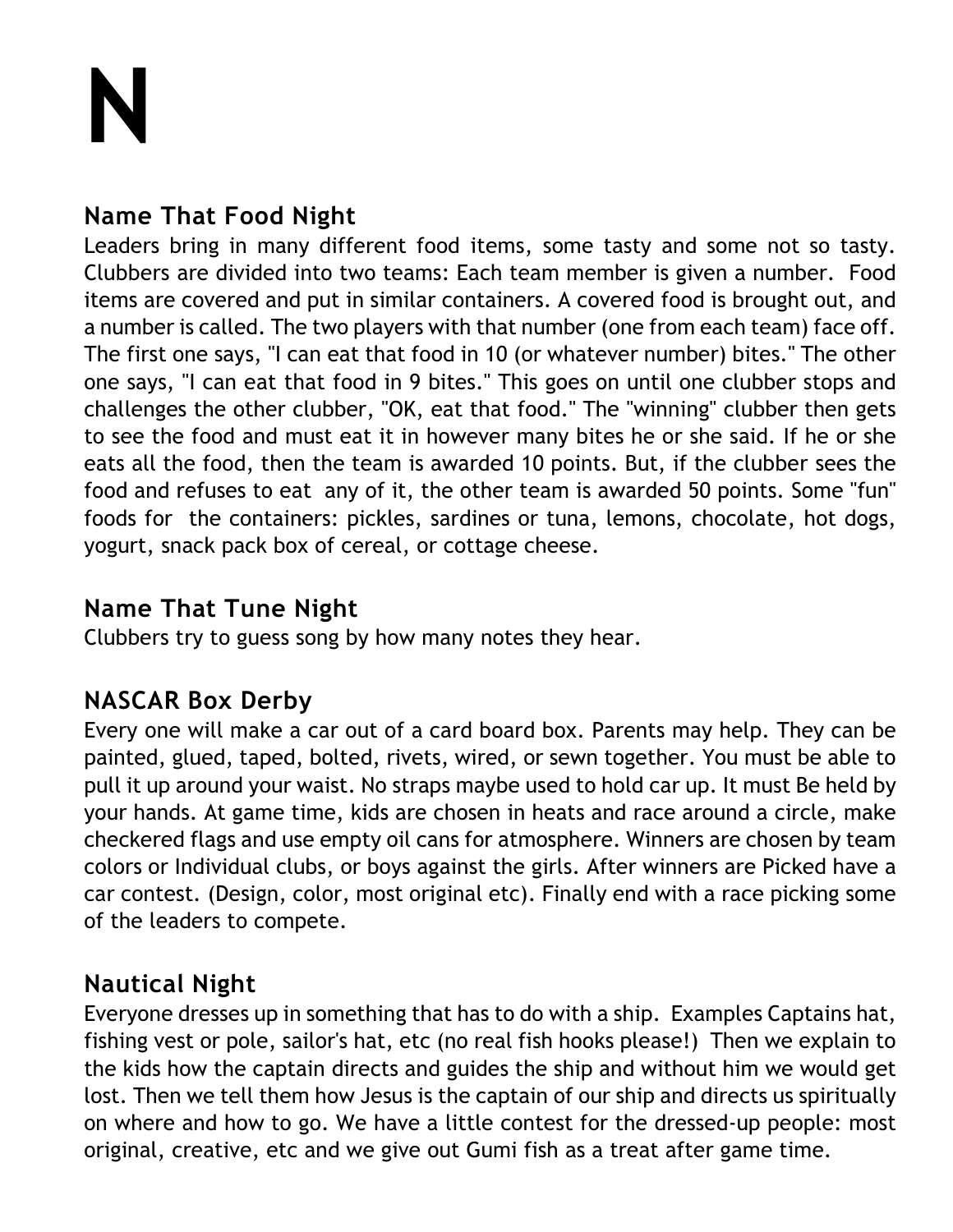# **Nerd Night**

Pretty basic. Everyone dresses up like a nerd. Hair slicked down for the guys. Unbalanced ponytails for girls. Thick glasses, half tracked shirts, flip flop shoes with white socks. Pocket protector overstuffed with pens. Dark blue eye shadow and poorly put on lip stick. The list goes on and on.

Games can be explained to where only mathematical/physics/engineering professors would understand (then explained for real). Add a twist to any event (bean bag carried on forehead instead of head).

Council time explain how God makes all of us different, but yet no matter our differences we should care for each other and work together to share the gospel.

#### **New Year Babies**

Everyone dress like babies and play games using baby activities like a baby food eating contest, diapering contest and drinking from a bottle contest.

#### **New Year Night**

In January, we begin a contest between the girls and boys in each room to get the kids back into the swing of things. We draw a big snowman and a snowwoman on the board. We cut out white circles. For each verse the kids say, they get to put a snowball in their team's snowperson. The team with the most snowballs at the end of the contest, which is the week before Valentines Day, wins! What do they win? We have a Valentine banquet. The runner-up has to serve the winners at the banquet. We usually cook spaghetti. The runner-ups have to wear aprons and be their personal servers! The winners leave "tips" for their servers! At the banquet, I also crown a Little Mr. Sparky and a Little Miss Sparky. Miss Sparky gets a banner to wear and a dozen red rose bouquet. They each get a crown.

#### **No Room In the Inn Theme Night**

A local petting zoo graciously donates their services and brings a llama, goats, bunnies and a pony. Two leaders dress as Mary and Joseph with a baby. We take the clubbers outside and sit them on the ground in front of the manger while Mary and Joseph tell of the events of Jesus' birth.

#### **Noah Night**

Since AWANA is falling on Halloween we are having a NOAH NIGHT. Children are to dress up like an Animal from Noah's Ark or a Bible Person. We will be having Animal Crackers for Treats. The children will be given bags to decorate with animals or Bible Verses. For every section that they pass, we will be giving candy to put in the bag.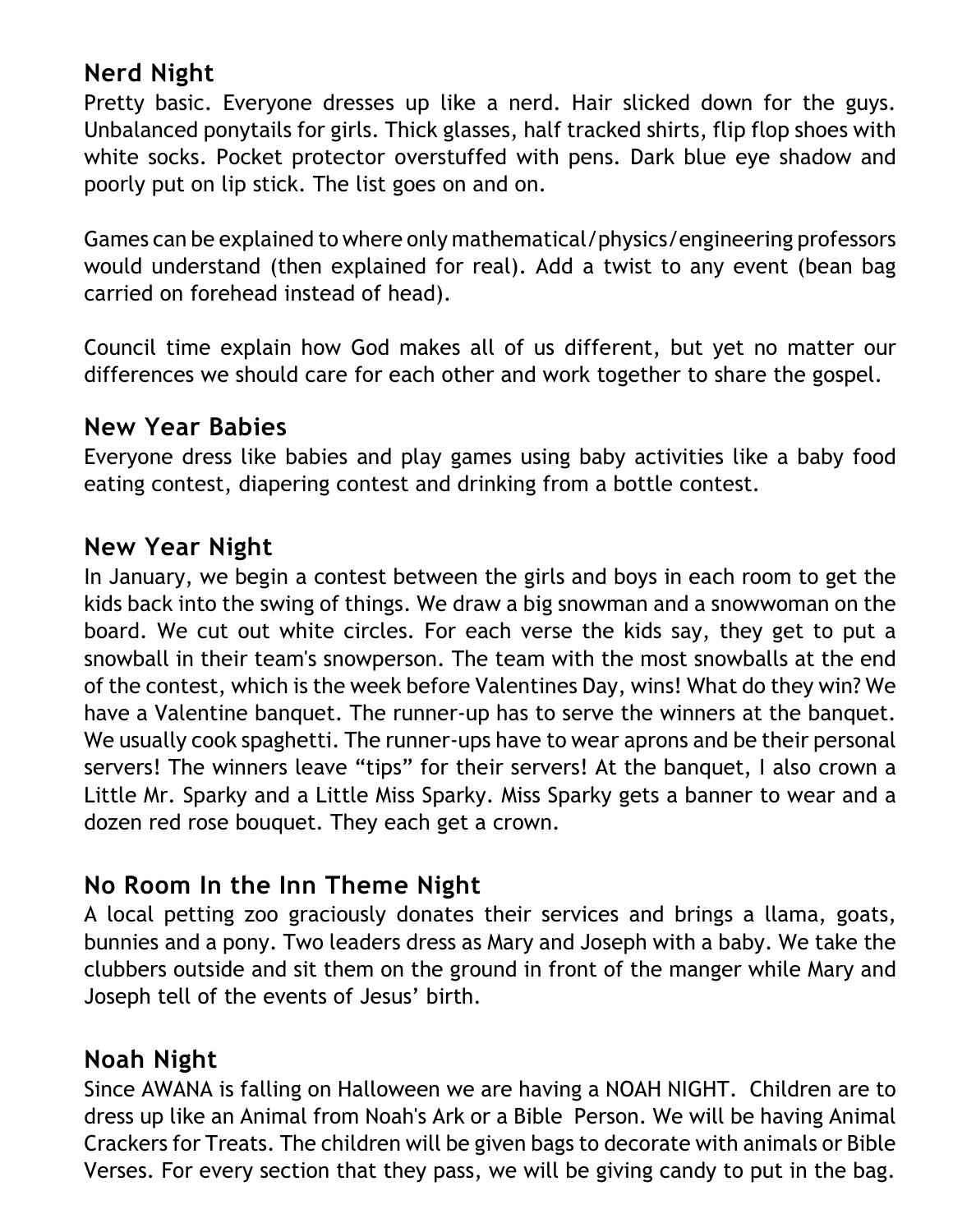# **Noodle Night**

Have no hands spaghetti eating contest with clubbers wearing bibs. Give a prize of Italian ice cream to the clubber who eats the most in three minutes. For younger clubbers, use noodles for crafts. Clubbers can glue noodles on cardboard or in freestanding statues to form animals for noodle zoo. Younger clubbers can make noodles-on-string necklaces. The Council Time message could show different types and shapes of noodles from different countries and talk about how people are different but God loves everyone.

#### **Nose Nightmare**

Prize for the funniest nose. Can be store bought.

**O**

# **Oh Where! 0 Where! Is My Hairbrush Scavenger Hunt**

This is a "Veggie Tales" Scavenger hunt that we did. We called it: Larry Boy's-"Oh Where! Oh Where! Is My Hair Brush" Scavenger Hunt . We started out by listening to the song "Oh Where! Oh Where! is My Hair Brush" off the "Veggie Tales" audio cassette tape to build up excitement. We held our hunt outside in the Spring. I went early and hid clues around the outside of the church building and yard. Our church is in a rural area, so we had lots of hiding places. We used scripture verses for clues. For example, one clue read-"In Revelation 3:2, Jesus says, "I stand at the DOOR and knock. If anyone hears my voice and opens the door, I will come in and eat with him, and he with me." We emphasized the word "door" and told them to find the next clue at the place where Jesus was knocking. I bought a little hair brush and the last clue led them to it. The clubber who found it, got to keep it. For Green Meadow time, we watch the "Veggie Tales" movie, "Are You My Neighbor?" In Sparkle time, when they were finished saying verses, they colored a picture of "Larry Boy" that I had down loaded off the computer.

# **Old Fogey Night**

Dress up very old fashioned. Award prizes.

# **Operation Christmas Child**

Some churches participate in the Operation Christmas Child ministry. In Awana, one church used the items purchased and donated in its Awana store. The clubbers used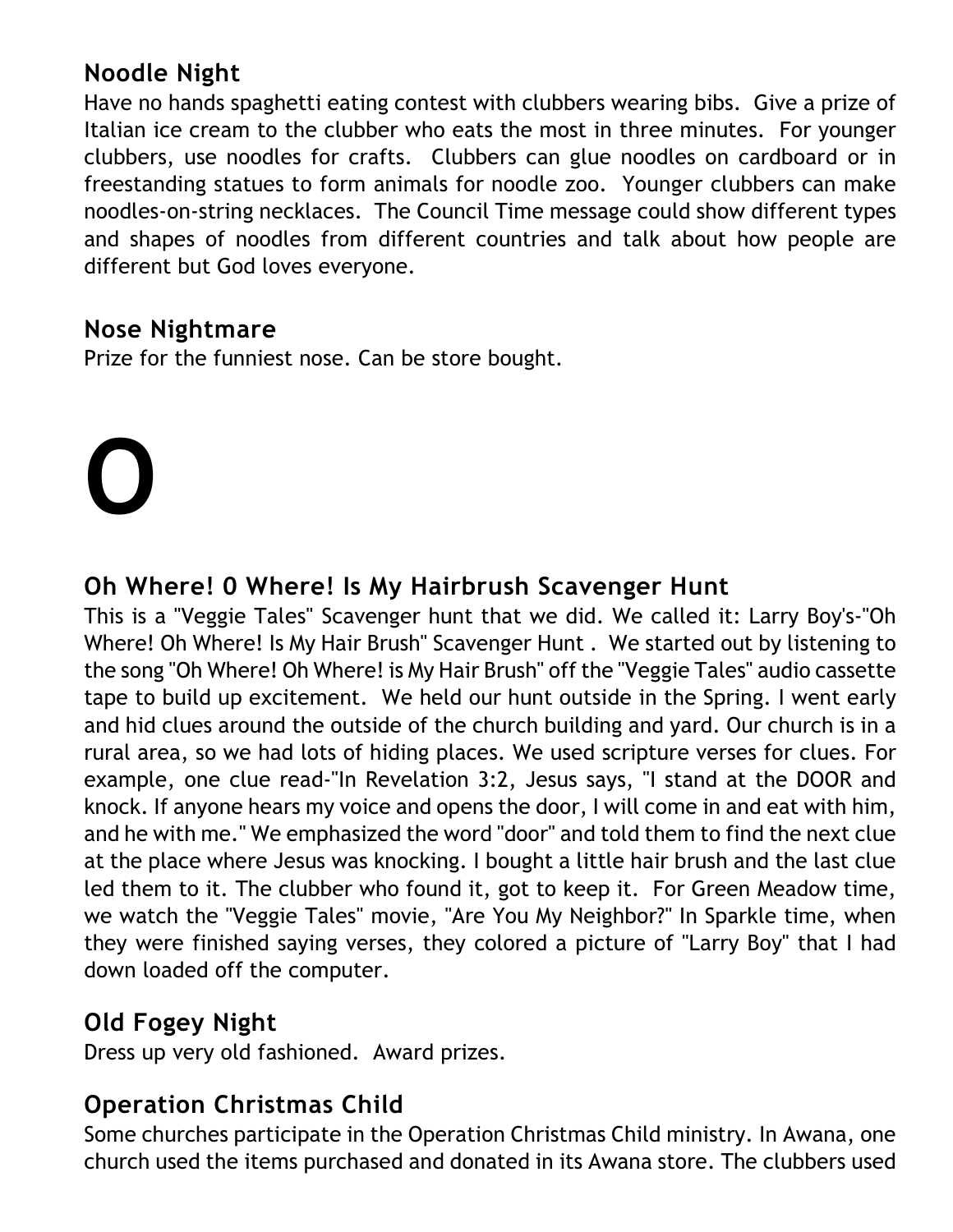their shares to buy items to put in the shoeboxes. It took the focus off the clubbers and caused them to think of others less fortunate.

# **Orange Crush Night**

During game time, provide a table for each team with one five-ounce cup for each team member. Fill cups with soda and give each clubber a straw. At signal, the first player runs to table and sips all the soda in his cup. He then tags the second player who repeats the action. Play continues until all players have emptied their cups. First team to finish wins. 2) Also, play games with oranges. Serve Orange popsicles.

# **P**

#### **Pajama Night**

We all wear pajamas, robes, slippers and messy hair!! Contests for the best. You can tie it in to not being "asleep" in Christ when he returns. (Cubbies like this the best!).

#### **Pack your Bags Night**

Last year Halloween fell on our Awana Night. Wal-mart gave us free white bags with handles that worked great for each clubber. Our church members all brought a bag of candy to use. We played every game with candy. They would do a relay in which they would go in the center and get a handful of candy out of a big bowl and put it in their sack. Then they would run back and tag the next player. At the end of the night, we also gave out candy so that everyone left getting plenty.

# **Parent-Child Night**

Parents work alongside their children throughout club – even during Game Time. Present the gospel during Council Time. Parents will get the inside scoop on Awana and learn about God's plan for their own lives.

# **Parents Night**

#1 Parents come to Awana with their child, participate during game time, go to Council Time and meet with the club director during handbook time. Have a Parent's Night for each club so parents do not have to choose which club to go to if they have children in different clubs.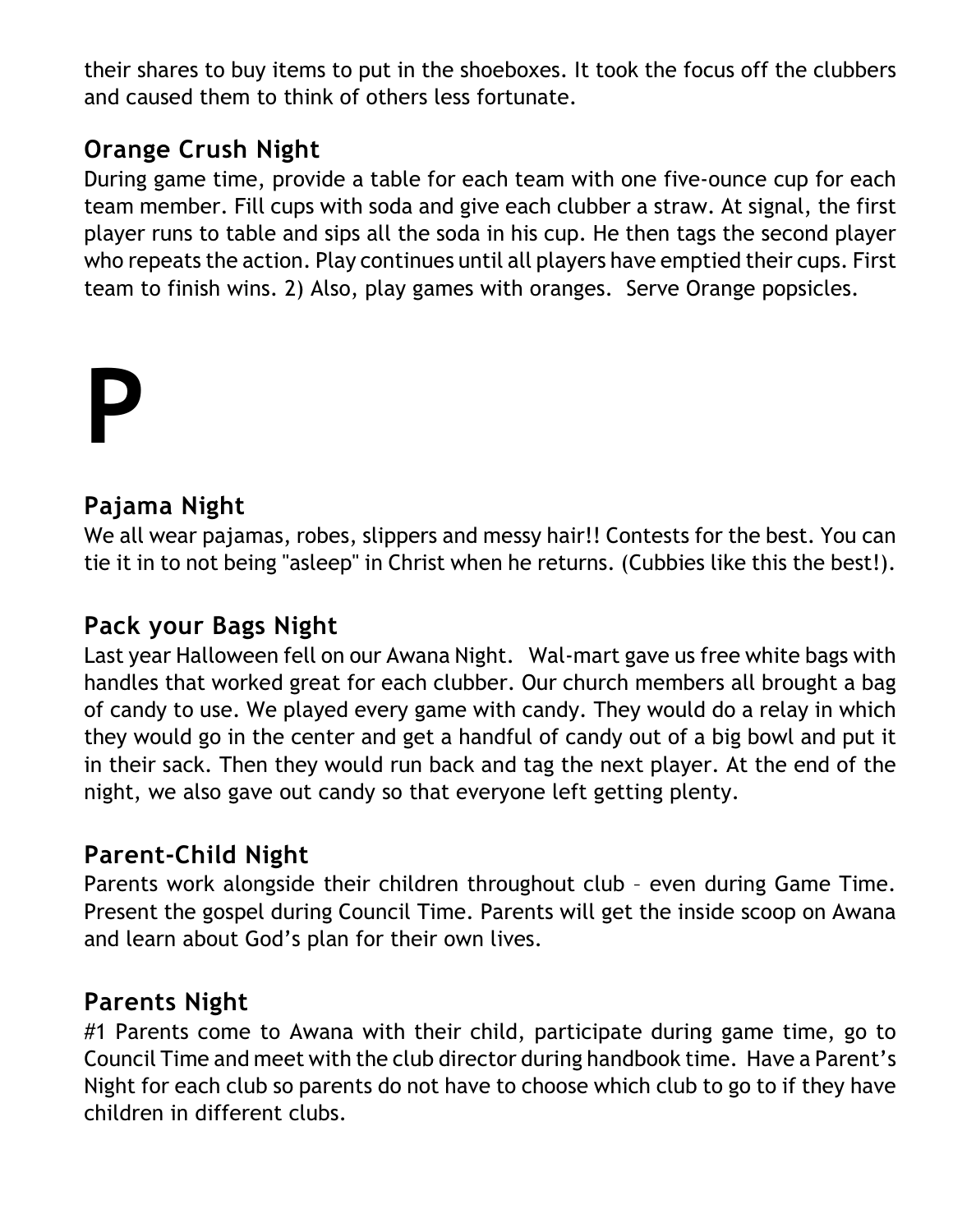Have a parent/clubber night. The parents have to go through handbook time with their clubbers, say sections to the leaders, etc. They go through game time with their clubbers, with a twist, have them run the relays I backwards. And finally, during council time, have a message about being closer to God than we are to our parents. Relate how God is our Father, and bring a salvation message. We have several clubbers who do not go to church anywhere, and are only allowed to come to Awana. So far this year, we have had 3 clubbers saved -all bus kids.

# **Pass It On**

Play passing games such as Hot Potato or passing a football or basketball back and forth. Council Time could teach passing the good news of the gospel on to friends.

# **Pass the Purple Cow Night**

Everyone wears purple and at the end of club night we all have purple cows. MMMmmm!!! :)

#### PURPLE COW Recipe

Combine in a blender:

1 1/2 Cups Fat Free Milk ,3 Tablespoons Frozen Grape Juice Concentrate 5 Ice Cubes. For extra creaminess add 1/2 cup fat free or lowfat vanilla frozen yogurt instead of ice cubes. Blend until smooth. Serve and enjoy. 110 calories, 0 grams fat, 20% calcium

# **Pastor Appreciation Night**

Have clubbers write letters or color pictures to give to the Pastor/Pastors telling them how much they appreciate them. Have the Pastor/Pastors come into council time to receive them.

# **Pastor Popcorn Night**

Pastor gives message and wears uniform. Participates in every aspect of the meeting. Run games on each team. Brings popcorn to handbook time.

# **Patriotic Night or Red, White and Blue Night or Hooray for the USA**

Everyone wears red, white, and blue. Have a serviceman come in uniform and give the council time message. Send cards to servicemen. Have special prayer for those who are serving in our government and Armed Forces.

#### **Pencil Night**

Clubbers earn a "decorative" pencil for each section they say. Council Time: 2 Corinthians 3:2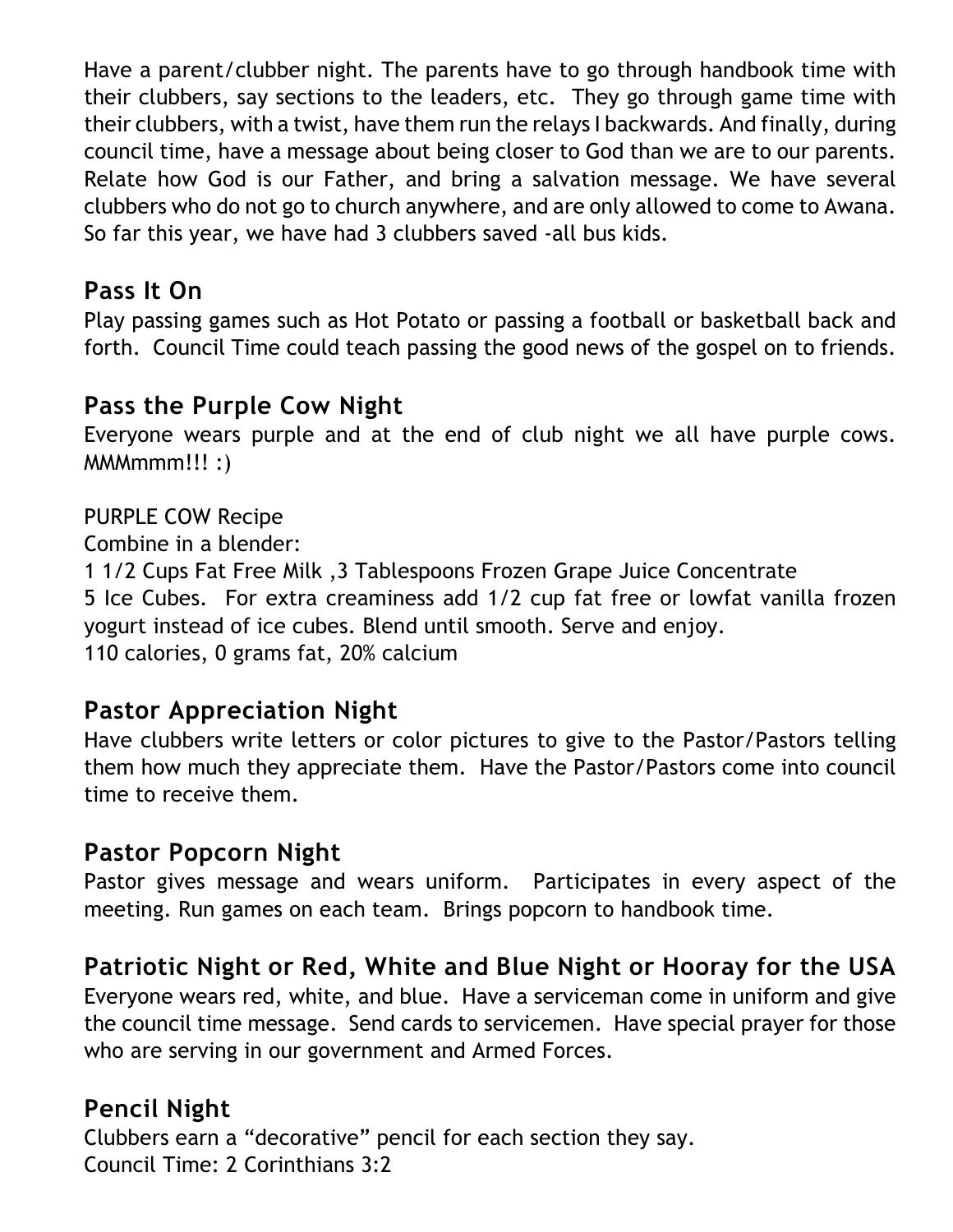# **Penny Night**

Short version of the Penny Drive for a mission project or missionary. Obtain Indian head pennies (issued 1859-1909). These can be purchased at a coin shop in decent shape for one dollar, including some from the 1890's. You can promote the pennies as being 100 years old. Award one of these pennies to the individual in each club who brings the most pennies. For an individual grand prize, you could award an old "US large cent". These were produced between 1794 and 1858 and were about the weight of a half dollar. You can get these in fairly decent condition from a coin shop, or maybe someone in the church would donate one.

# **Pet Night**

Clubbers bring their favorite stuffed animal. Games are played with stuffed animals. Put stuffed animals in a pile and first team to get pets and cross the color line wins.

Game: Use candy corn or wrapped candy. Each color team is assigned an animal. One clubber is the parent the others are babies. Only the parent is allowed to pick up the candy that is strewn or hidden. Babies can call parent by making animal sounds. Clubbers get to divide candy with their team.

# **Pig Snoot Passion**

Award prize for the best pig nose.

# **Pillow Paradise**

Everyone bring a pillow. Play games with the pillows.

# **Pitter Patter Night**

This night was where we have baby bottles for the teams. One player from each team would try to be the first to drink all their bottle. We also brought baby food fruit jars. We put them in a bag and a player from each team would draw one out. At the whistle they would see who could finsh eating their jar first.

# **Polar Expedition Night**

For game time, we used dry ice to simulate "cold" and have clubbers to wear their coats.

# **Poster Paradise**

Make Awana posters for a prize.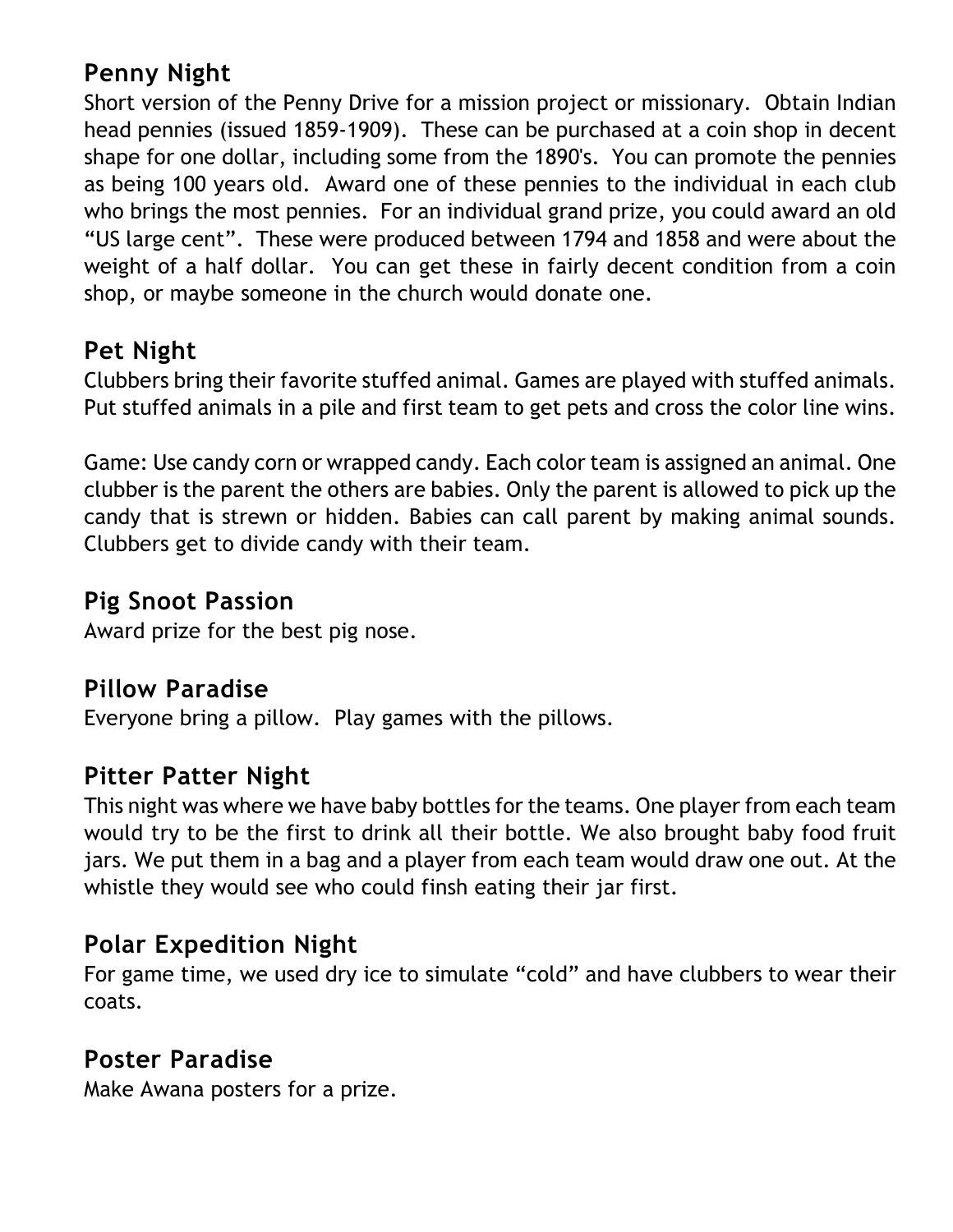# **Potato Head Night**

The clubbers brought potatoes decorated to look like their leaders. For Council Time, I introduced them to the **Tater Family**. I decorated paper potatoes, but real potatoes would work as well. As I introduced the Taters, I told the clubbers about each one's personality, read a verse that applied and discussed with them whether we should try to be like that Tater or not. Here are the Taters:

o Spec Tater  $-$  just likes to watch, never helps out.

o Iri and Agi Tater, the "Terrible Two Twins" — always stir up trouble.

o Commen Tater — always talking, usually making negative comments.

o Dic Tater  $-$  bossy.

o Hesi Tater — goes to Awana and church and hears the gospel, knows she's a sinner, but has never trusted Christ as Savior.

o Regurgi Tater (the clubbers' favorite) — been in Awana for years, knows all the verses, finishes all the books but never stops to think about what he's learned.

o Medi Tater — loves to think about God's Word day and night.

o Imi Tater — always tries to follow Christ's example.

# **Potato Sack Slaughter**

Do all your games with potato sacks.

# **Prayer Walk**

Make small signs with prayer request such as to pray for our Country, our President, our Troops, the church, their Awana club, unsaved family members, etc. Leaders take small groups around to signs/stations (preferably outdoors) to pray for each one.

# **Pudding Feast Night or Pudding Plaster Night**

We had two games on this night. First we would line up a clubber with a bowl of chocolate pudding in front of him. The only problem was he could not use a spoon or hands. They had to eat it by licking it out of the bowl. We did use trash bags to cover their clothes and we had wet ones for clean up. Our second game was to have two clubbers blindfolded. One clubber would feed the other clubber the chocolate pudding. Since neither clubber can see, it does make for a very fun experience.

# **Pumpkin Head Parade**

Have clubbers make their heads look like a pumpkin for a prize.

# **Puzzlemania Night**

This was a great game for the Sparks as well as the older ones. We went to School Aids and bought blank precut puzzles. Then we drew the faces of Sparkies on each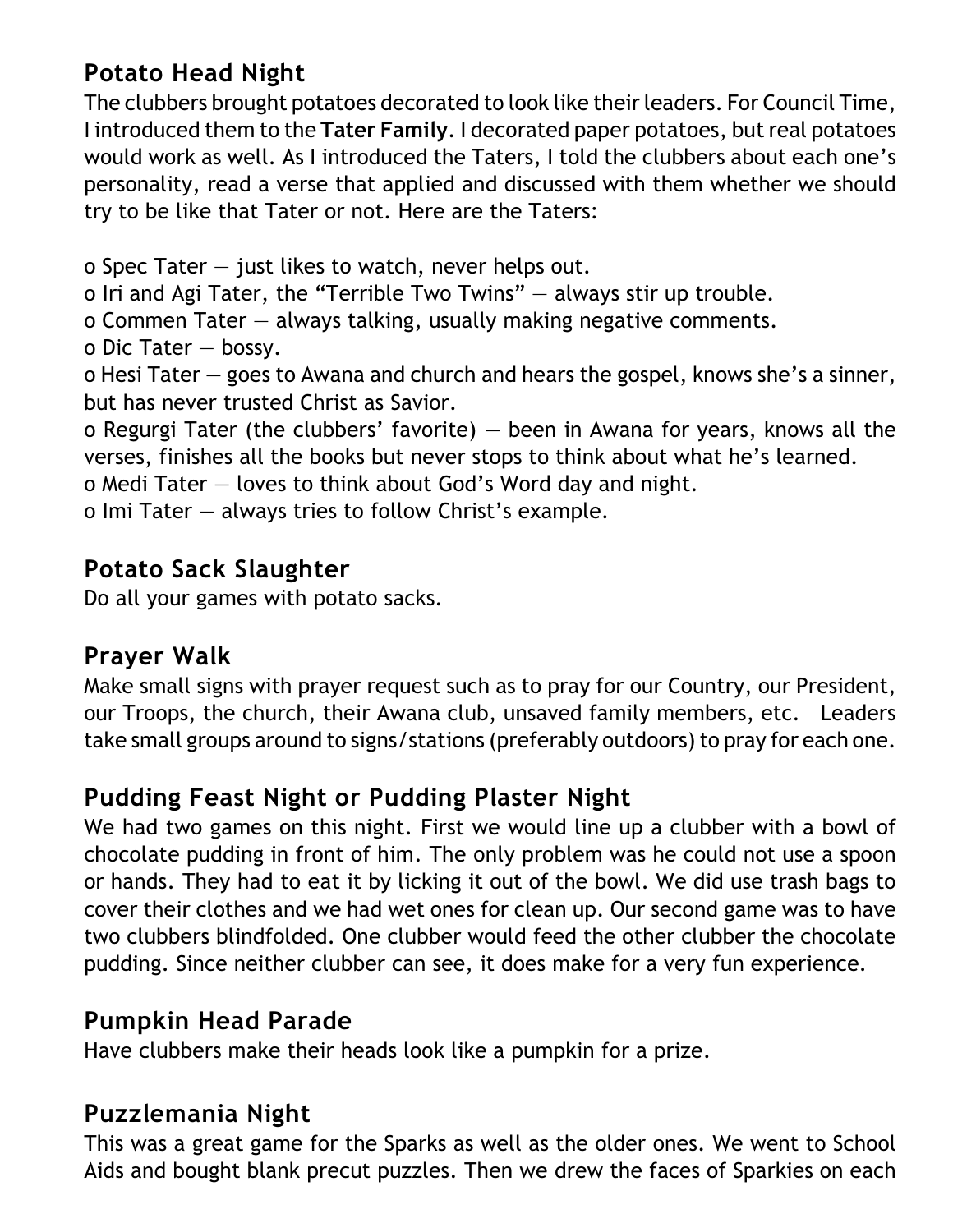puzzle. We put the pieces in a zip-loc bag. At the whistle each team opened their bag and saw which team could put their puzzle together first.

# **R**

#### **Rent A Wreck**

At our annual Grand Prix meet, we include Rent-a-Wreck races. Clubbers bring in cars from previous years. Parents and other adults in the church rent a car and participate in special races after the regular races are over. The proceeds go toward missions.

#### **Rubber Eraser Night**

Clubbers get a small rubber eraser for each section they say.

# **S**

# **Samaritan's Purse or Operation Christmas Child**

Collect items to make shoe boxes for Samaritan's purse.

#### **Save a Beanie Baby Night**

One of our Theme nights this year will be Save A Beanie Baby. Games, crafts and snacks will revolve around this theme. The kids will bring in their Beanie Babies and we will make Beanie Babies etc. You make a beanie baby by having pre-cut paper bag bears and allowing the children to color them however they want. Then, have the children glue them together, leaving a gap in the head. They can then fill them with dried beans and glue the head together.

For game time, they can pass their real beanie babies like a baton, balance them on their heads, run their races holding their beanie babies etc. The clubbers should use the beanie babies that they brought from home, because their craft bears will not be dried properly in time for games.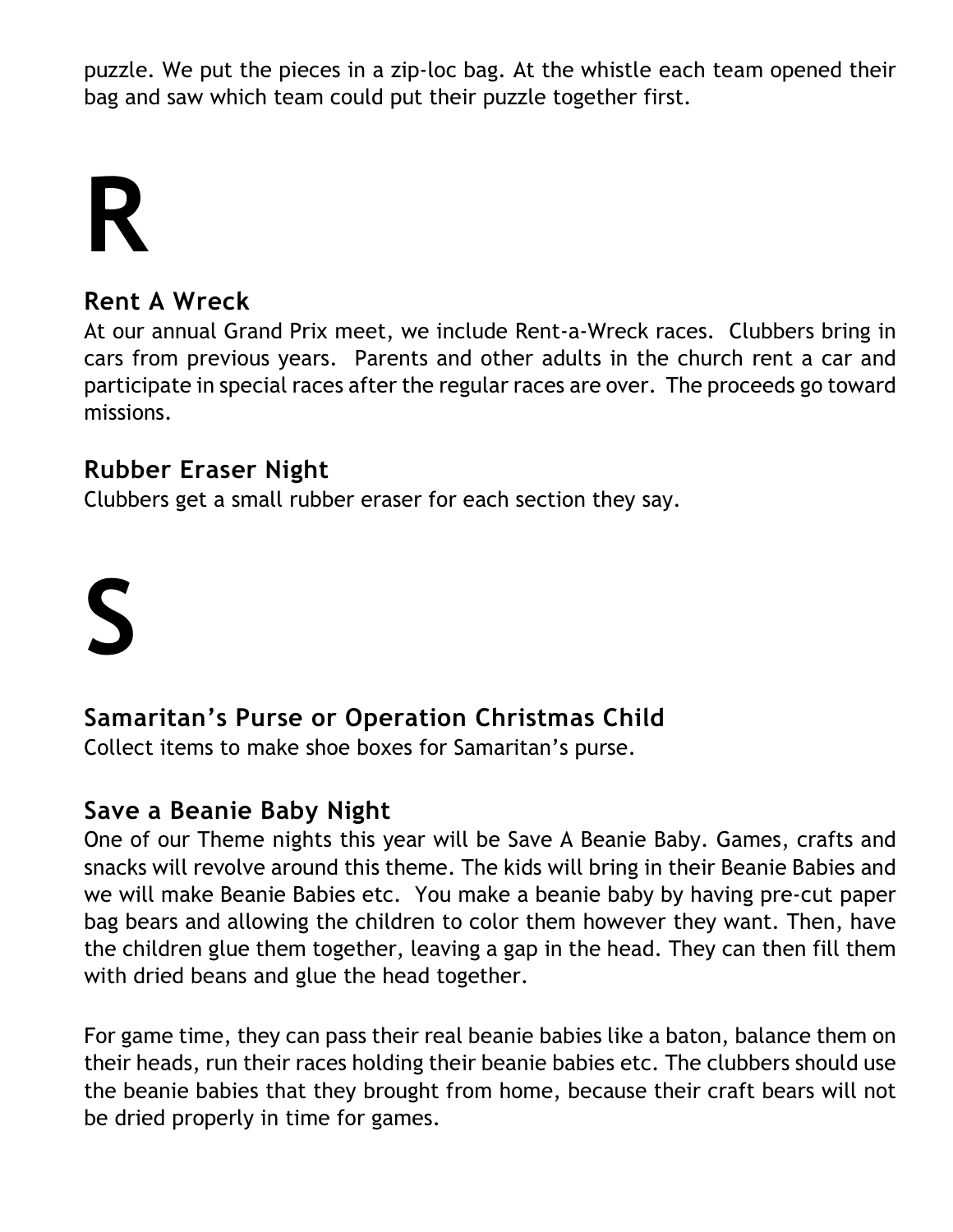# **Scavenger Hunt**

Clubbers fill grocery bags with a variety of "stuff" from home. Leader calls out different objects. Clubbers get points or matching the leader's object with something in their bags.

# **School Shirt Night**

Allow the clubbers to wear their school t-shirt (t-shirt with the name and mascot of their school).

# **School Spirit Night**

Clubbers come dressed in all school colors. We even had some kids color their hair, skin, etc.. with their school colors! The clubber with the most spirit won a prize of the commander's choice and everyone else that participated got 5 AWANA shares.

# **Scrumdillyitious Night**

We have this night toward the end of the year. We had ice cream with all kinds of toppings for everybody. We cut time off each segment so we would have about 15 minutes at the end. All the Cubbies and Sparks got one scoop of ice cream. The older clubs got two. We had bowls filled with different toppings: red hots, candy com, gummy bears. M&M's, Skittles, sprinkles, gum balls, gum drops, and any others you might want. The leaders spooned toppings on each clubbers ice cream. We allowed a limit of 5 to 7 toppings. This way we made sure we would have enough. This takes a little longer, but it went fine for us.

#### **SOS Night** *(Share Our Savior)*

Clubbers invite unchurched friends to Awana. Present gospel message.

# **Shoe Fly or Scrambled Shoes Night or Sticky Feet Night**

#1 We had the clubbers loosen their shoe strings and make it where their shoes would come off easily. They kicked as hard as they could and the clubber whose shoe went the farthest would win for his team.

#2 After all the shoes were in the middle, all the players faced the wall while the game director mixed up the shoes. Then as they turned around, we turned out the lights. Every ten seconds we would turn the lights on and off. It was a very exciting game. The first team with all their shoes on won.

# **Show & Tell**

Clubbers and/or Leaders bring an item to club that is meaningful and share.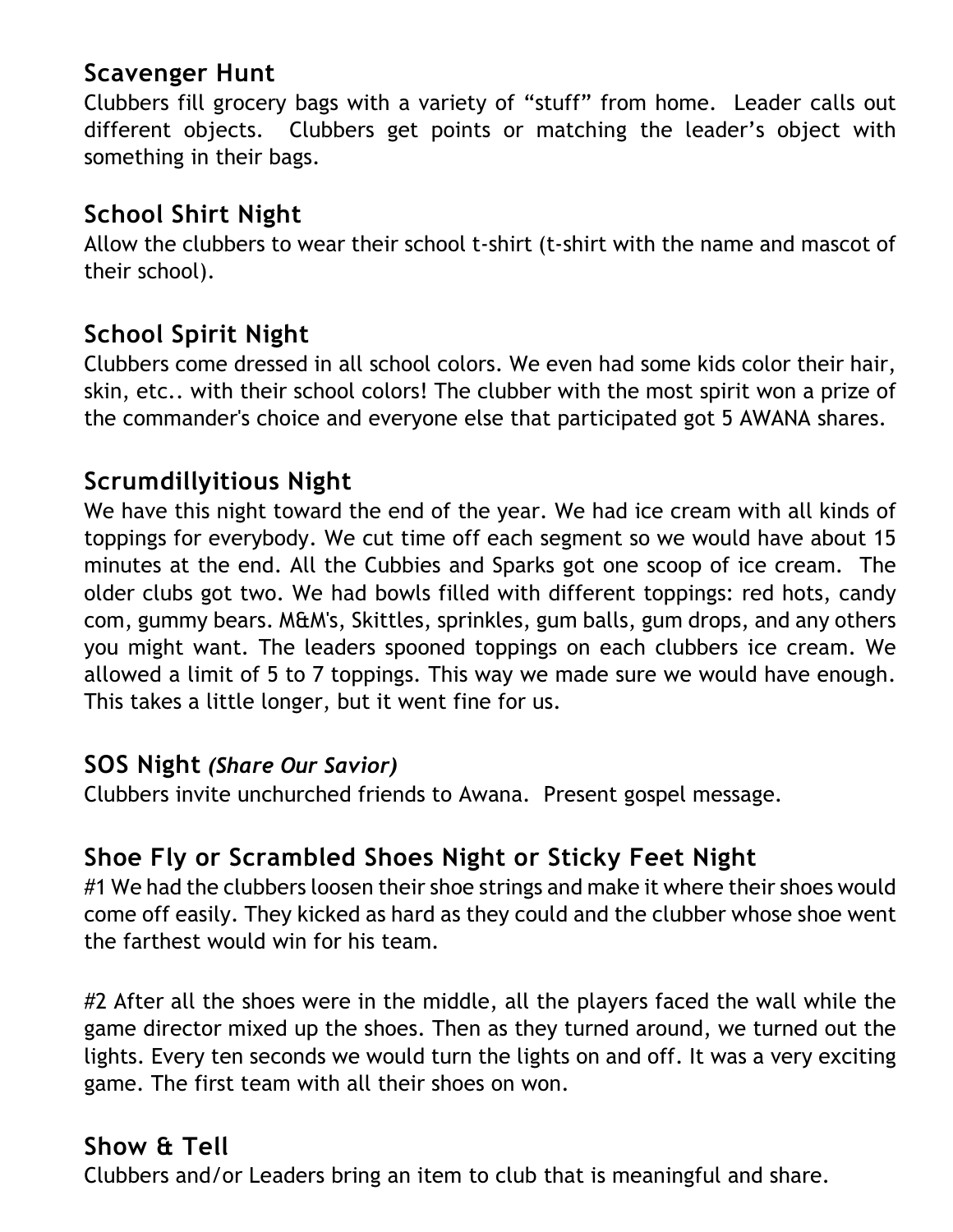# **Slipper Night**

Everyone ears slippers for the night.

### **Silent Night**

Of course we had this night in December. Everyone had to whisper. NO LOUD TALKING!!! We sang quiet songs. We had a guest speaker that worked with hearing impaired people. She taught us sign language and we sang a song with our hands. Game time was quiet cheering and clapping and quiet games. The leaders loved this night so much they requested it again for this year because club night was so nice and quiet!

### **Singspiration**

Invite Minister of Music to share his testimony and lead in songs. Award prize for funniest song written about the song leader to the tune of "On Top of Old Smoky" or any familiar tune and/or play "Name that Tune".

# **Snow Fun Night or Snowball Bash or Indoor Snow Carnival**

#1 Have a huge paper fight using paper. Divide the room with chairs. Give equal amounts of paper to both sides. Typing paper or used computer paper is good.

#2 Games with Styrofoam snowballs. Council Time: Job 38:22

#3 Clubbers and Leaders should dress in as many layers of clothes as they can. When they arrive they should be taken into one large room and the number of articles of clothing taken off and counted until they get down to their normal uniform. Give shares accordingly.

Game Time -Make hundreds of snowballs out of plain white tying paper. Store them in large trash bags. Have team snowball fights. Team with the least snowballs in their circle wins. Have teams make snowmen out of one in their group or a leader. Bring several brooms, carrots, raisins, hats, etc. Have two people from your church come and judge the best snowmen.

Council Time Message -"Am I hot or Cold?" Scripture references: Revelation 3:15-16. Awards and Treats -Winning teams get hot chocolate with marshmallows or Ice cream.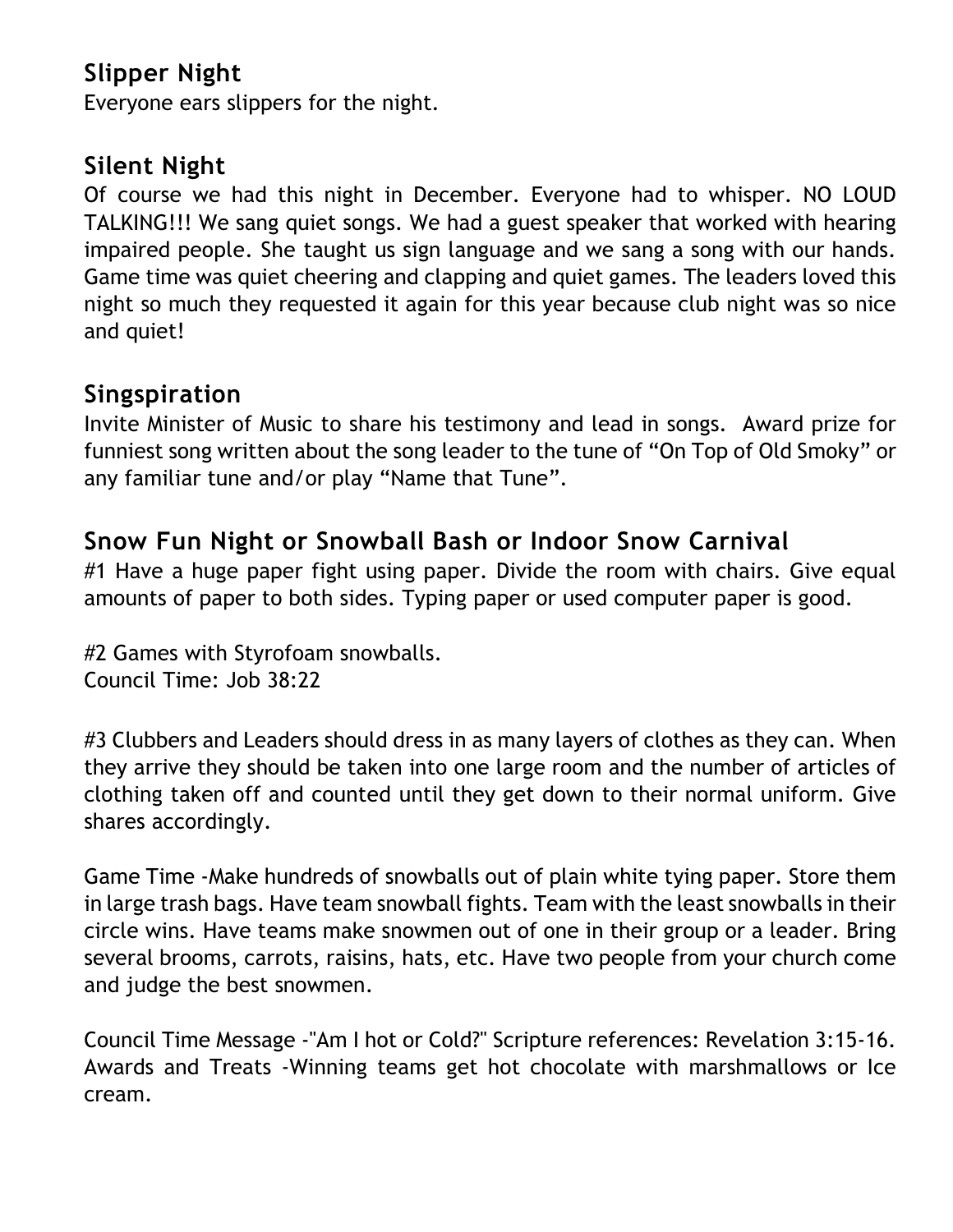# **Soup-Er Bowl Sunday**

It usually corresponds with Super Bowl Sunday. But we put a new twist on it by having the kids bring cans of soup for needy families. We bring the local football team and its mascot, cheerleaders and band to our club. The clubbers dress as football players and cheerleaders. The cheerleaders teach the girls cheers and the football team puts the boys through drills. Then the cheerleaders give out the little plastic footballs they throw to fans during games. Popcorn, soda and hot dogs are given for snacks. Sometimes we do the football "kick-off" theme in January to kick off a new year.

# **Special Hearts Stampede**

Give prize for the best heart poem.

#### **Sports Team Nights**

Dress in clothes promoting your favorite sports team. Council time message: Being on God's team or being zealous for Christ. Titus 2:14

# **Sticker Night or 'Sticky' Theme Night**

#1 Clubbers receive a sticker for every section they say.

#2 We just had a "Stick it to Me" theme night for Sparks. During Green Meadow Time, the kids received a sticker for answering questions correctly and for each verse they got signed off on. They were able to place the sticker on their director (me) anywhere they wanted. They had a wonderful time, and we even had kids who never said verses before say some just to stick it to me! My face was covered, and I looked very silly, but it was effective.

#### **Stump the Pastor's Night**

Let the clubbers ask the Pastor questions.

# **Super Dooper Scooper Night**

Everyone bringing a friend gets to have a banana split.

# **Super Section Night**

All clubbers saying three or more sections win a prize.

# **Surprise Guest or Mystery Guest or Public Servant Night**

Have an outsider come in and do council time. ( Policeman, fireman, nurse, doctor, dentist, builder, dry waller on stilts.) Have them give a message about how their jobs can reflect Christ.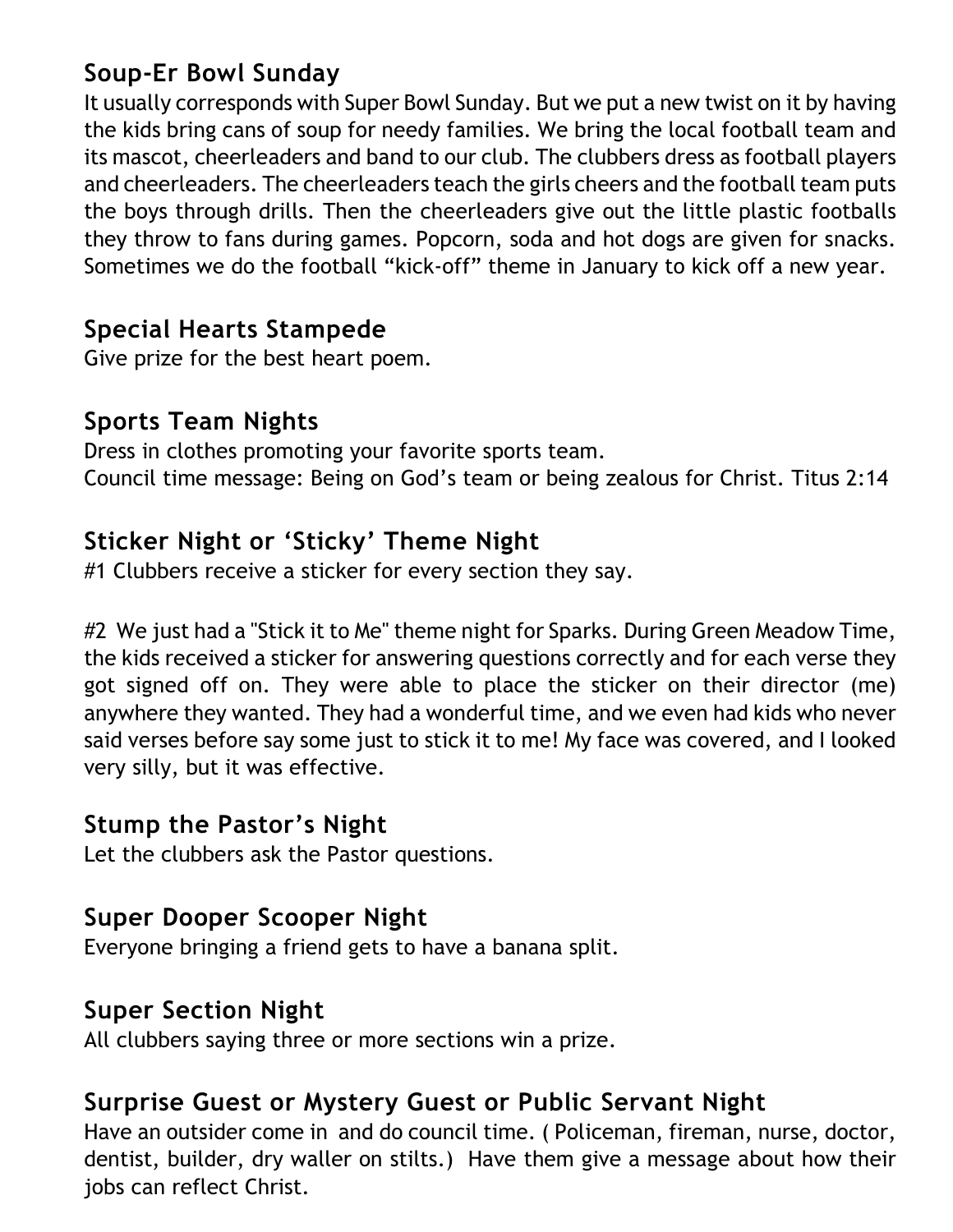**T**

# **T.P. Night** *(Toilet Paper)*

You can substitute toilet paper tubes for batons, rolls of TP for bean bags during game time. After handbook time, clubbers get to their leader by wrapping them in toilet paper. The more sections the more toliet paper. Council time message could be about Lazarus, or about how sin can "wrap us up."

# **T&T Scavenger Hunt Night**

This year, the T&T groups made their handbooks "come alive." There is a section that is all about the people who serve in your church. We took the kids over to the church to find the people who serve in our church and write down their names and jobs. Then the kids made "thank you" cards for each person specifically thanking everyone for the job each does in our church. We coordinated this with Ministry Appreciation Month.

# **T&T Interview Night**

One of the gold/silver activities is to learn about the people who work in Awana. We sent them out to "interview" all the people who work in Awana. We typed up an interview sheet with the questions listed in the book plus some others. They put their name as the interviewer and wrote down the person's answers. Then we placed the interviews in the church newsletter. They loved having their work in print.

# **Tacky Tie Night**

Award prizes and/or points for participation.

# **Take Me to Your Liter Night**

For everyone passing a section divide into two teams. Each team gets a 2-liter of soda and some paper cups. Each team lines up with the leader standing at the other side of the room with the 2-liter. All players get a cup which holds with their teeth. At the signal, the first players from both teams run to their leader holding the cup with teeth only. The leader pours a couple ounces into cup. The player must drink it all without using hands, then rushes back to tag the next player. The team finishing first wins. Award candy bars or some other small prize to winning team.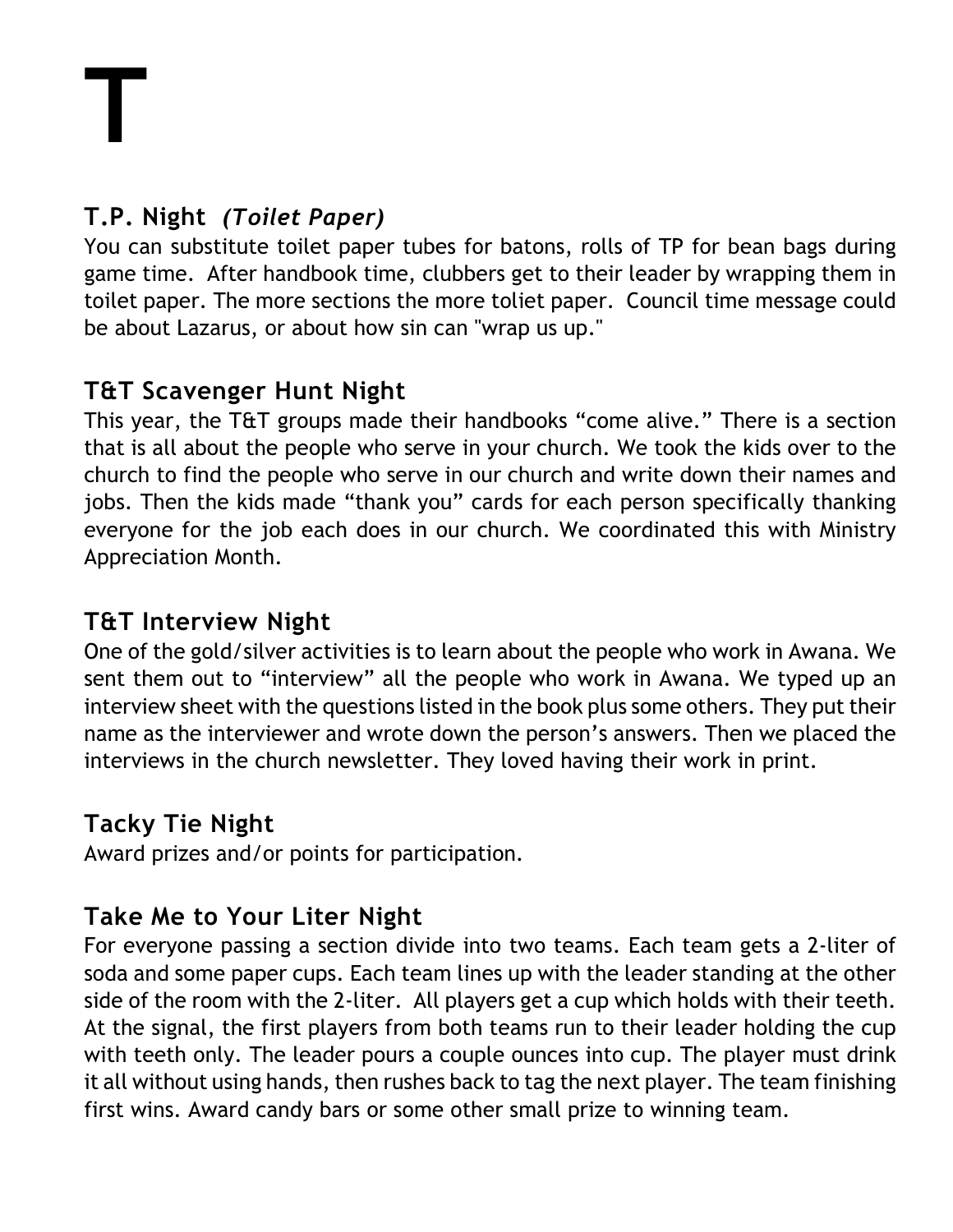# **Talent Night**

What a great self esteem builder and this is a great way to get parents and families to come and see what AWANA is all about! This activity takes a little more pre-planning than most, but it is worth it all.

1) Have a sign up sheet for the clubbers and leaders to put down what they want to do several weeks ahead. Everything from singing, playing an instrument, gymnastics, fly casting, decorating, etc. Clubbers who don't feel they have a talent can be production or stage assistants helping get things moved and ready for the next act. 2) Important: Make sure someone in Leadership approves all the music and talent acts before hand. Parents or family members are invited to the evening and can be in the act with their family members. This activity only allows for 45 minutes of handbook time and the remainder of the evening is for the Show.

Council Time Message -"How can I use my talents for Christ?" Scripture references: Hebrews 13:5; Philippians 4:13; II Timothy 2:15-16.

Awards and Treats -Serve a simple punch after the Show so the actors and participants can mingle with friends and family.

# **Tangle Trouble**

Everyone plays the game tangle. Hold hands to form a circle. Drop hands then reach across the circle and join hands with 2 people. Without letting go try to untangle. It can be done.

#### **Taste of AWANA**

Play a food relay. Fill paper sacks with different kinds of food. First player runs to the sack, grabs a food item, eats it and returns to the line. Second player then runs to the sack and so on. Council Time: Thankfulness for food. 1 Timothy 6:8

#### **Tator Terror**

Take a potato and decorate it like a person for a prize.

#### **Team Color Night**

Award winning team dress up the most in their team color.

#### **Teddy Bear Bazaar**

Prize for the oldest teddy.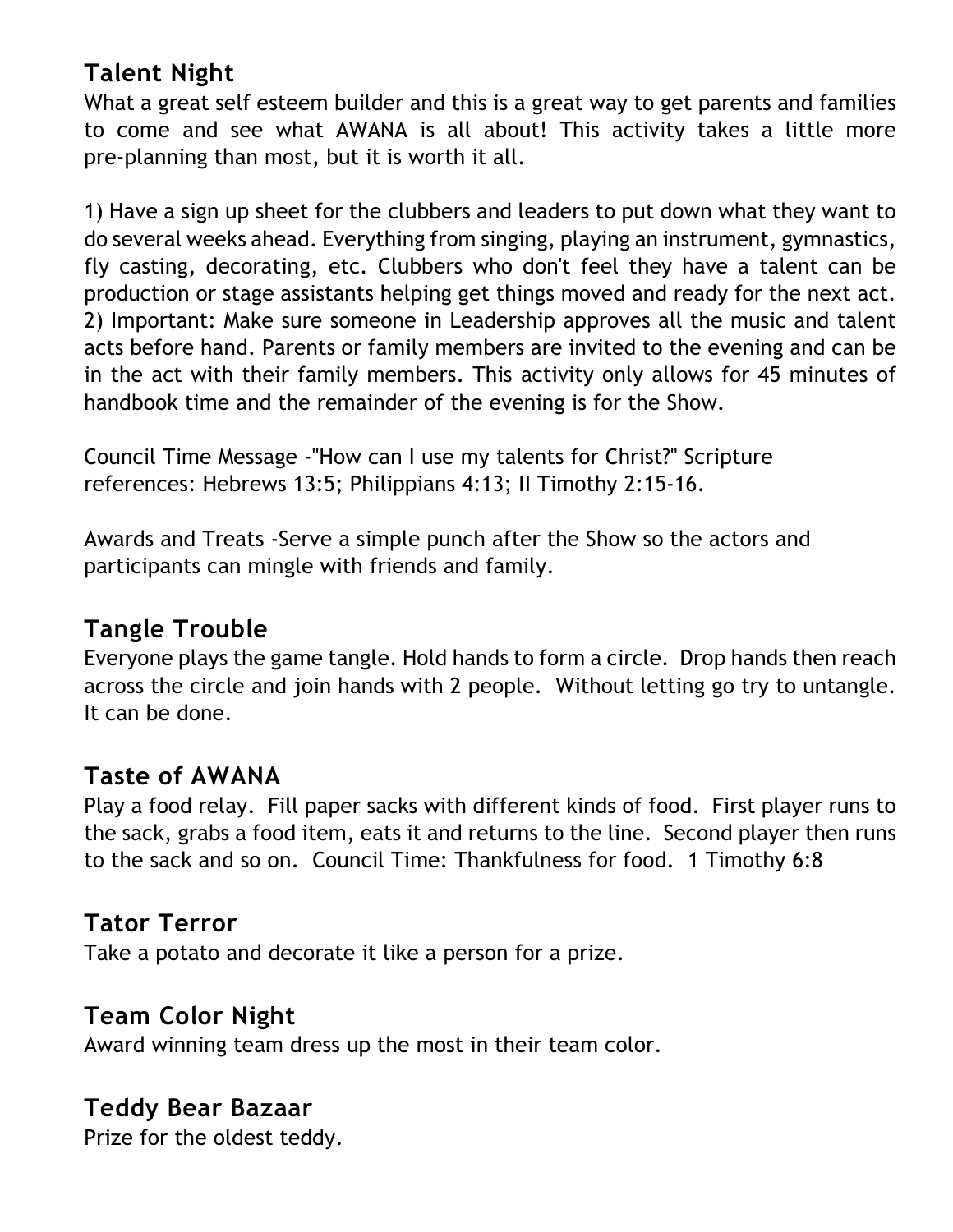# **Thank You Night**

1) Each Clubber should bring a Thank You note for God, an AWANA Leader, A W ANA Helper, LIT, or Awana Listener who has make an impact or difference in their life.

2) Have a ballot box for the Leaders and the one receiving the most votes for favorite leader should be taken out to dinner by the Commander of the Club one evening.

3) Each Leader should have small treats or prizes to be given out every time a Clubber hears a leader say "Thank you" or "I appreciate you" during the evening. Clubbers must raise their hands when they hear those words.

Game Time -Regular Awana games but remember Games Leaders should have treats to hand out for hearing Thank You's.

Council Time Message -"How Should I Give Thanks to God?" Perhaps sing the chorus "Give Thanks" with someone playing the piano or guitar. Scripture references: Phillipians 4:4; I Thessalonians 5:16-18.

# **Thankful Turkey or Create-A-Turkey**

Send home week before a cutout of a turkey. Clubbers bring back the "dressed" turkey. Prizes are given for best decorated turkeys.

# **Thanksgiving Party**

Make pilgrims and Indian costumes out of paper. Pilgrims: Bonnets and collars for the girls and pilgrim hats and collars for the boys. Indians: Brown paper bags cut into vests and headbands with feathers. Serve turkey cookies and milk.

# **Tin Can Line Up**

Clubbers bring cans of food. Line them up on their game line. See which color line makes the longest line. Give the food to needy families or a food bank.

# **Tooti Fruiti Night**

This night we used fruit for every game. Relay races with bananas. A toss game with apples, oranges, or lemons. We used pineapples as our color team pins. We also passed a banana (or another fruit you like) over and under through a team line. The last player had to eat the fruit and go in a get the pin or bean bag.

# **Topsy Turvy Night**

Have Sparks play T&T games and T&T play Sparks games.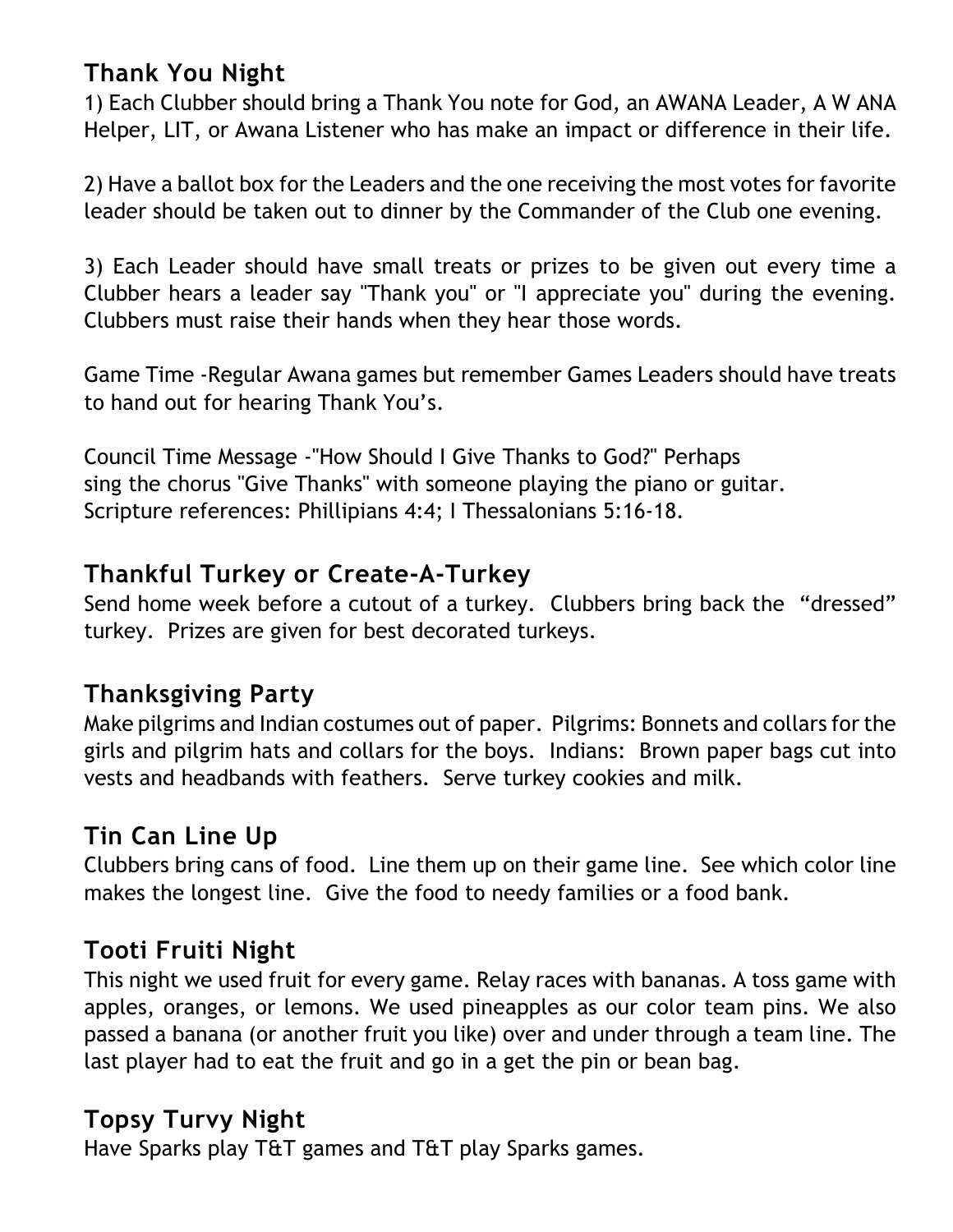# **T-Shirt Finale**

Give an Awana T-shirt to the person with the best idea for an Awana T-shirt.

#### **Trauma Night**

Clubbers "dress up" as if they've been in an accident. Council Time: The Lord is with you at all time, no matter what the circumstances or there are no emergencies in heaven.

#### **Treasure Hunt Night**

#1 Clubber follow clues on a treasure hunt. The treasure can be a box of treats or WWJD bracelets.

#2 Clubbers earns prize out of a treasure chest for every section passed. The clubbers with the most sections earns very own treasure chest.

Council Time message on Matthew 6:19-21 (laying up treasures in heaven), Luke 15:8- 9 (the lost coin) or 2 Corinthians 9:15, John 4:10, Romans 6:23, or Ephesians 2:8-9 (eternal life in Christ, the greatest gift/treasure of all).

### **Triple Play Night**

Play baseball/softball/and teeball at Game Time with clubbers dressed up as baseball players.

#### **Trunk or Treat**

Our club hosted our first Trunk or Treat. It was a great outreach for our church and a fun way to celebrate Halloween. Congregation members lined up their cars and opened up their trunks. Next, they decorated their trunks with themes. Our pastor and his wife did a Jamaican theme! Then they filled their trunks with candy. Clubbers were encouraged to wear costumes that were pleasing to God and then went trick or treatin, from the car trunks of our congregation. We had hot dogs, popcorn, chips and hot chocolote for all. We had 38 cars and over 100 children preschool to sixth grade. It was a neat way to kick off the Great Shake UP!

#### **Turkey Trot Tremor**

Have relay races using coffee cans with strings attached as stilks. Simply tie the can to their shoes.

# **Turn Your Leader Into A Snowman (Mummy)**

For every 5 sections a handbook group says they get a roll of toilet paper to wrap up their leader in at the end of the night.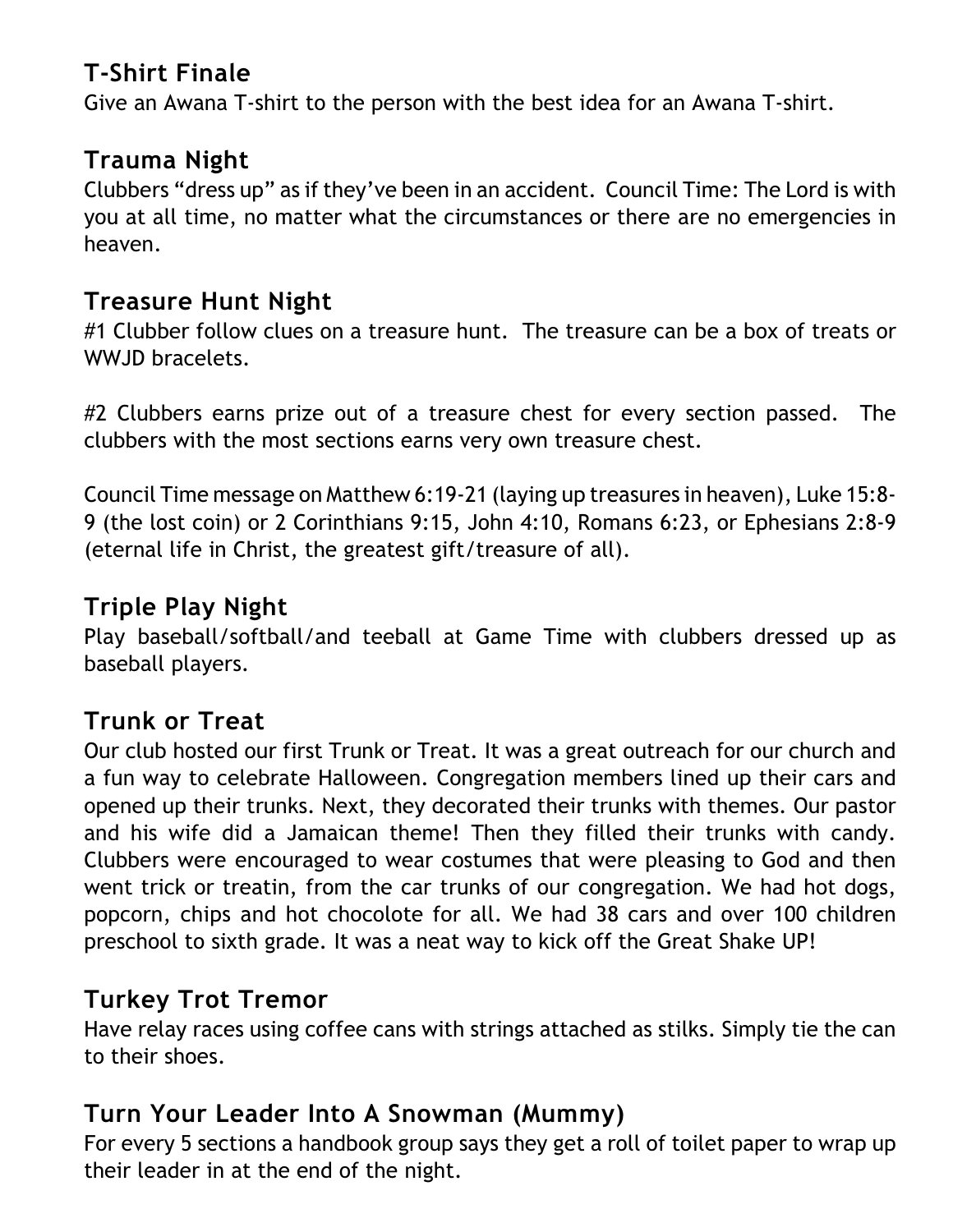# **Twin Night**

Have the clubbers dress the same as a friend and come as "twins." We have also used this in our club to promote visitors, and encouraged clubbers to find someone with a shared attribute: A friend who also wears glasses, a friend who also has red hair, etc., or just have the visitor come wearing the same colors. Council Time: Jacob and Esau

# **U**

# **U-Choose Night**

Clubbers choose games, songs, etc.

# **Uncle Sam Look-a-like Contest**

Prize for best costume.

# **Under the Baseball Dome Night**

Wear baseball garb and play games with baseballs. Council Time could be a game of Bible baseball. The clubber who is "it" chooses whether he wants a single, double, triple or home run. The "shorter" the hit the easier the question he is asked. A clubber who doesn't know the answer is out. Questions should be based on the handbook the clubbers are studying.

# **Unique Christmas decorations**

On the last club night before Christmas, we host Decorate a Leader Night. Clubbers bring all sorts of Christmas decorations and lights, and four leaders get to become a Christmas tree. There is a prize for the best tree. The lights are plugged in if they work.



#### **Valentine Kraft Nite**

Let everyone make an inexpensive item.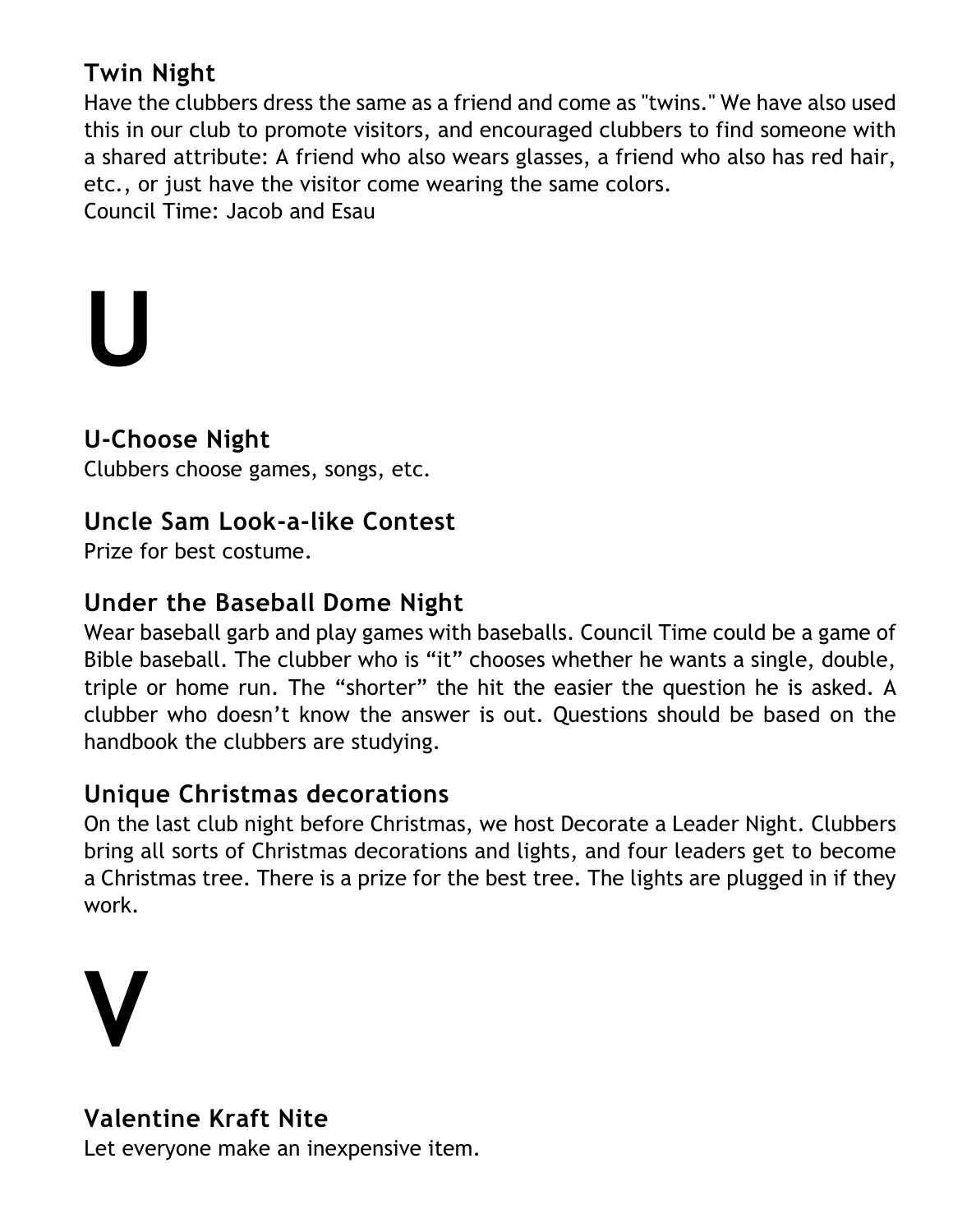# **Veterans Day Celebration**

A dad who is a soldier came to club dressed in his "armor." He explained the importance of each piece of armor, then taught the kids about the armor of God. One clubber came up and as the dad taught the armor, he put the armor on the clubber. Veterans from our church posted the colors. Last year, one older veteran came to our classroom and shared his World War I experiences, medals and uniform with the kids. They were spellbound! It is good for the kids to get to know these people.



### **Wacky T-Shirt Night**

Have a T-Shirt fashion show. Award prizes as you would like.

# **Water Balloon Fight Night**

Self explanatory!

# **Wear Your Uniform to School Day**

I printed up a form to let the teachers know what the uniform was about and asked them to sign it to show that the kids did in fact have the uniform on. Not only did the teachers sign the forms, but wearing the uniforms opened the door for the kids in our club to meet kids in school that were from Awana clubs in other churches. My kids were surprised to find that there were a lot of Awana kids in school and made them their day-to-day playmates! It also helps them not feel different knowing others also go to Awana and church.

#### **Win, Lose, or Draw Night**

Use all 4 colors to play this game. Give small candy as prizes.

#### **Winter Storm**

Two teams face each other across a dividing line. Each team has the same number of snowballs (newspaper crumpled into balls) on the floor in their area. When the whistle blows, the players pick up the snowballs and throw them into the other team's area. The clubbers continue to throw any snowballs (the original ones and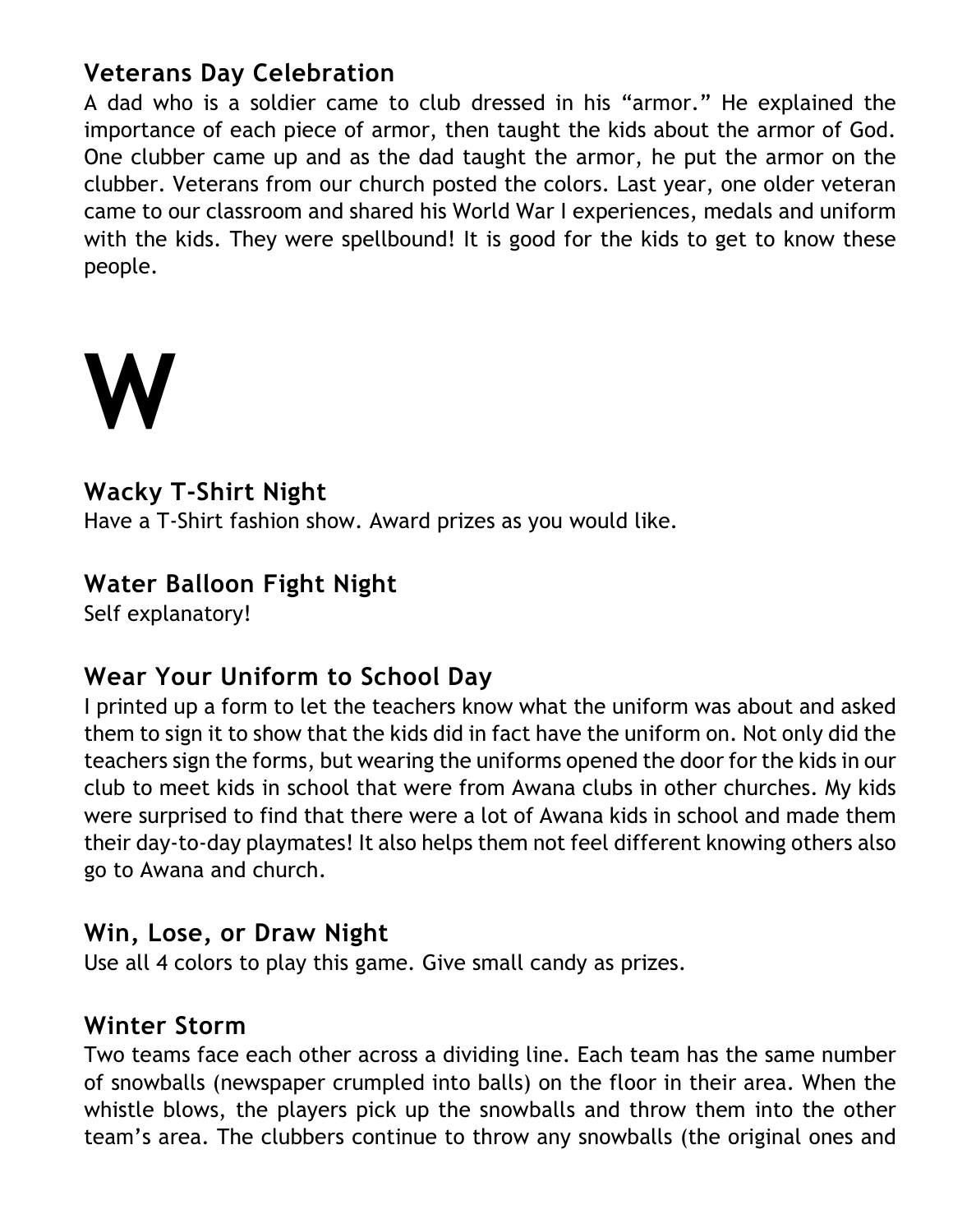those the other team has thrown) into the opposite area until the whistle blows again. The snowballs are then counted and the team with fewer snowballs on its side wins. Encourage clubbers to wear coats, gloves, hats and boots.

# **What's in a Song?**

Tell a story of a familiar hymn or chorus.

# **When I Grow Up Night or What I Want To Be**

Everyone dresses as the person he would like to be when he grows up (fireman, nurse etc.) One girl, who I had in club, dressed up in maternity clothing with a beach ball taped to her tummy. She said she wanted to be just like her mommy and raise a family.

# **Whirlwind or Ping-Pong Night**

Our clubbers love the games we play with ping pongs, but to peak their interest, we try to rename some nights so they are not sure of what will be happening. Our church has a ping pong table and we will let three players from a team on one side and three from another team on the other side. At the whistle each team tries to get the ball to go off the other teams' side of the table. Of course they are only using air their own. They score points when they succeed in doing this. (We do not have a gym, so this is a great game when the weather is cold or wet.) Another game for this night is to have two or four teams line up (depending on the room you have) and blow their ping pong ball across a goal line. The first and second across earn points.

# **Y**

# **Yippi-Yae-Yea or Western Night or Round Up**

All our clubbers came as cowboys or cowgirls. We had awards for the best costumes. We also played games with brooms as horses and rode around the range.

# **Z**

**Zoo Night** Everyone brings a stuffed zoo animal.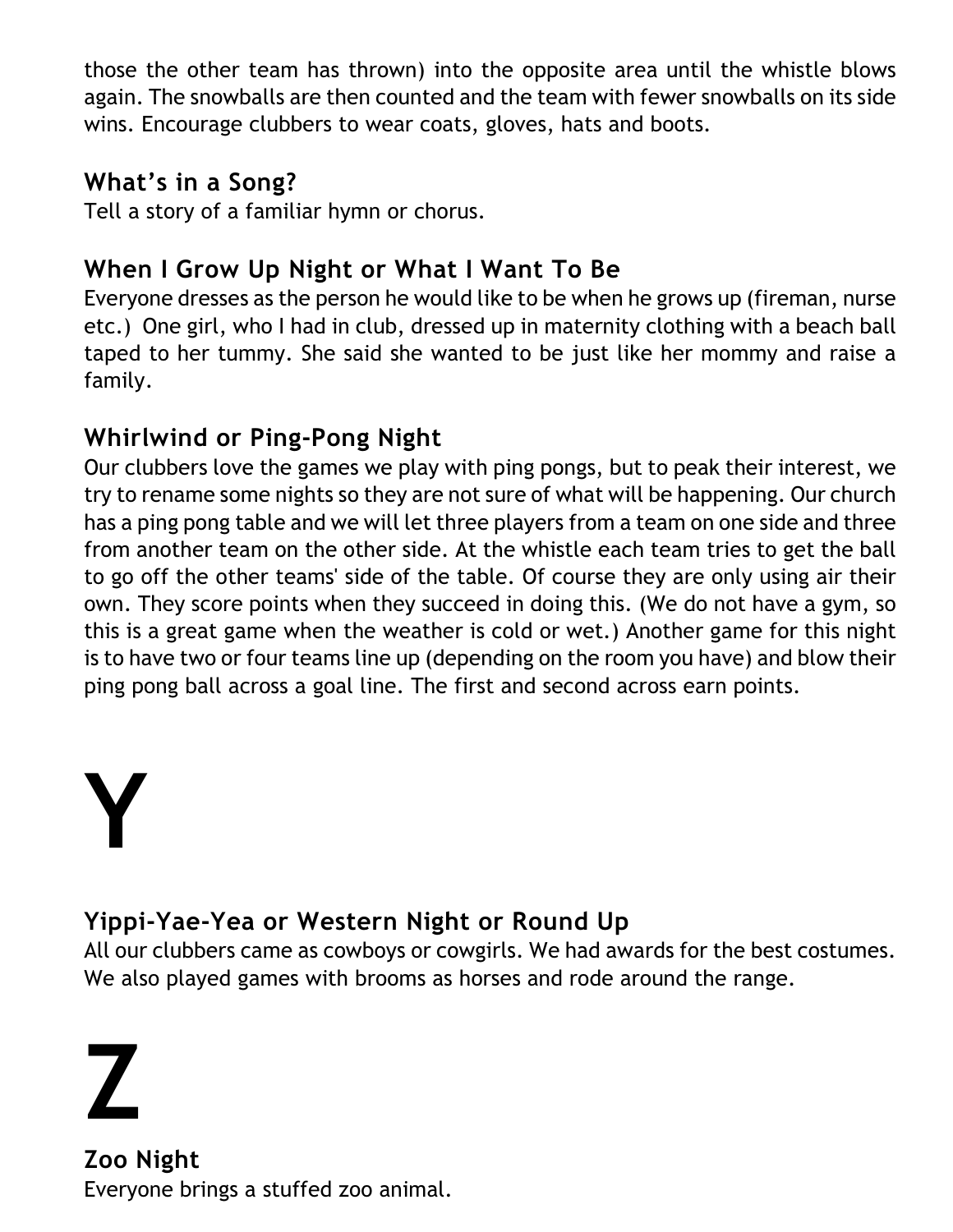Theme nights add a lot of fun and excitement to any Awana program. Below is list of suggested themes but feel free to be creative and come up with some themes not on the list.

Awards Night **Backwards** Beat the Clock Bible Drill Black Out Night Bring-a-Friend Canned Food Chocolate Night Christmas Party Cookie Night Crazy Hat Crazy Hair Flashlight Get Wet Night Giant Night Gigantic Hot Fudge Sundae Grand Prix Prep Ground Hog Night Have a Ball Kick-Off Dinner–includes parent orientation Leader Appreciation Long Line Night Love Night Orange (any color) Pajama party Pajamas/T-shirt Pepsi/Coke Challenge Pie-N-Face Ice Cream or Pilgrim Night

Pillow Pizza Popcorn Night Silly Shoes Snowman Spry Night Stuffed Animal The Green Scene Ugly Sweater Night Uniform Inspection *(should be repeated)* Missionary

For additional ideas and themes consult the *Awana Ministry Guide*.

Idea Explosion *Encyclopedia of Ideas* Sparks Activity Box *Awana Ideas* e-mail newsletter

Websites: www2.awana.org/cs/forums/ www.commanderbill.net www.mattsresources.net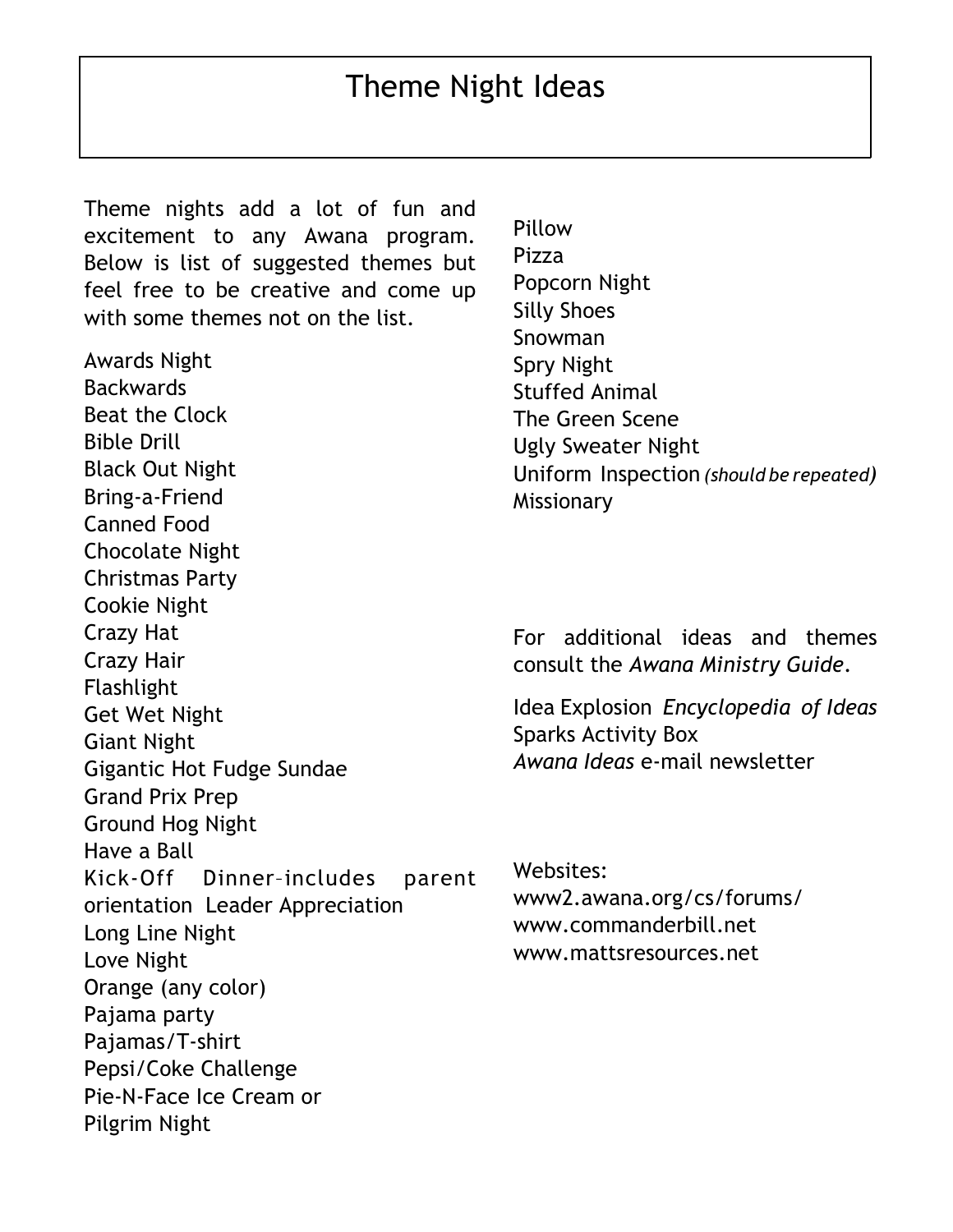# **September Silliness**

Though September will be a memorial time, there's also room (in fact, there's always room!) for some fun and silliness when you're working with kids! Here's a list of September holidays and anniversaries to inspire your theme night planning:

- September is National Chicken Month. Take clubbers who finish their entrance booklet for fried chicken.
- National Piano Month. Let clubbers who play instruments put on a talent show each week.
- National Mushroom Month. Clubbers who pass eight sections during the month get pizza  $-$  with mushrooms.
- September 1-7 is Waffle Week. Play games with toaster waffles and then eat waffles (not the same ones you played with) with a variety of toppings.
- September 9-15 is International Housekeepers Week. Clubbers volunteer to clean houses of people who need help.
- September 23-29 is National Dog Week. Bring your pet to club. Or not.
- September  $5 Be$  Late for Something Day. Or is this every day for you?
- September 8 National Grandparents Day. Have Grandparents Night at club, but don't run relays.
- September 16 National Play-Doh® Day. Who can make the best Play-Doh waffle?
- September 22  $-$  National Elephant Appreciation Day. Have you hugged an elephant today? Or maybe you can just play games with peanuts.
- September 29 National Goose Day. A winner-take-all "Duck, Duck, Goose" tournament.
- On September 1, 1830, "Mary Had a Little Lamb" was published. In case you were wondering.
- On September 2, 1901, Teddy Roosevelt said, "Speak softly and carry a big stick." Run a silent relay with wrapping paper rolls for batons.
- On September 6, 1813, "Uncle Sam" was first used as a symbol of the United States. Play games in cardboard top hats.
- On September 13, 1922, the hottest temperature ever on earth was recorded in Libya  $-$  136 degrees. You might not want to celebrate this.
- On September 16, 1620, the Mayflower sailed for America. Play "ship" games.
- On September 23, 1848, the first chewing gum was sold. Use (wrapped) chewing gum as prizes.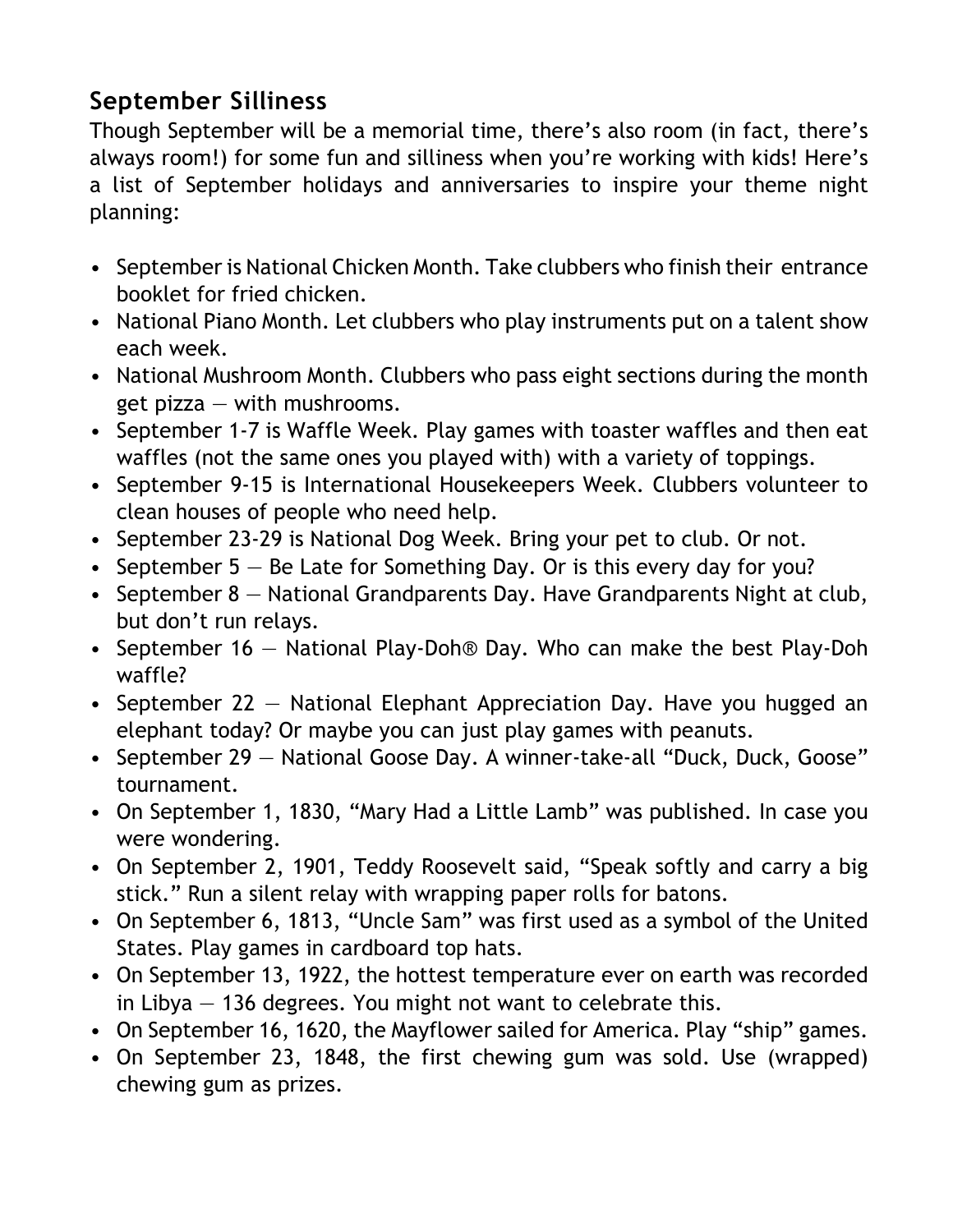# **October is National Popcorn Poppin' Month. Rent a popcorn popper and watch a movie.**

- October is also National Pizza Month. Watch a movie about pizza. Just kidding. Pizza for everyone who passes four sections.
- And National Cookie Month. How about Bring Your Leader a Dozen Cookies Night?
- On October 1, 1903, the first World Series began. Split into teams for a softball tournament  $-$  or kickball in the gym.
- On October 2, 1950, the comic strip Peanuts first appeared in newspapers. Everyone dress like Snoopy.
- October 7-13 is National Squirrel Awareness Week. Because you always want to know where the squirrels are. Scatter acorns on the church grounds. The team to find the most in 15 minutes wins.
- On October 9, 1876, the first telephone conversation took place. Call your clubbers on the phone to remind them. Play telephone  $-$  clubbers line up in single file. Give the first clubber a long sentence. First clubber tells the second clubber and so on down the line. The team that has the fewest changes at the end of the line wins popcorn, pizza or a cookie.
- October 10 is Bring Your Teddy Bear to Work Day. Or in this case, to club.
- October 12 is Columbus Day (celebrated on October 14 this year).
- On October 13, 1792, construction of the White House began. Teach a lesson on praying for those in power.
- October 17 is Dictionary Day. Give a quiz on the meaning of words in memory verses.
- October 18, 1867 is Alaska Day, when the United States took ownership of Alaska. Serve Klondike Bars® and run glacier races (clubbers covered in white sheets make their way through an obstacle course while teammates shout directions).
- On October 21, 1879, Thomas Edison invented the light bulb. Run a relay with the lights off and flashlights as batons. Speak on John 8:12  $-$  "I am the light of the world."
- October 22 is Color Day. Most colorful clubber wins a prize.
- October 26 is Wild Foods Day. Go out and hunt some down (but avoid mushrooms).
- October 28 is National Plush Animal Lovers Day. Play the Beanie Baby Grab and the Beanie Baby Relay.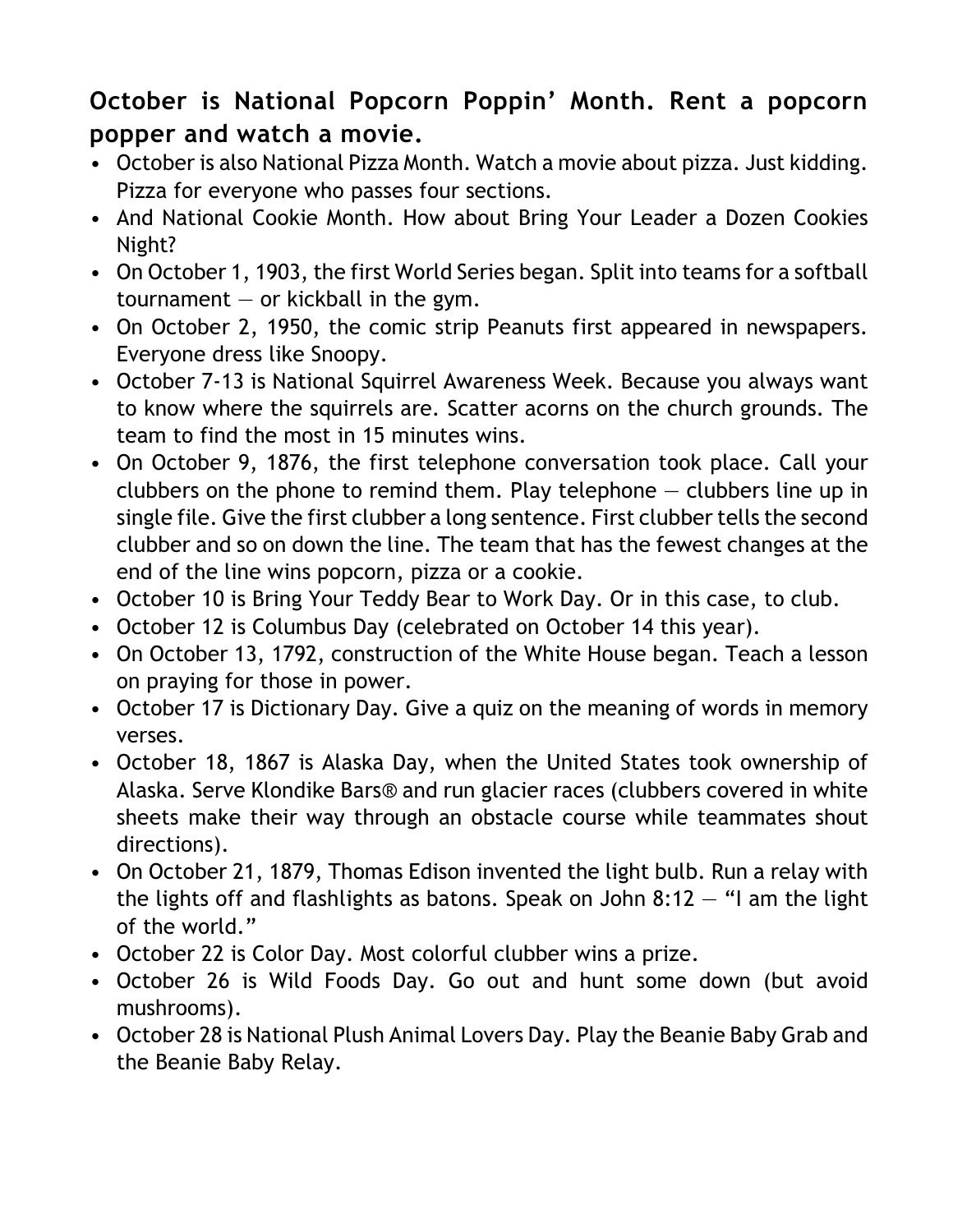# **November Nuttiness**

Here's a list of November holidays and anniversaries to inspire you as you plan your theme nights.

- November is International Drum Month March around town beating drums and inviting kids to Awana.
- November is also National Peanut Butter Lover's Month  $-$  Game idea  $-$  first person to whistle after eating a spoonful of peanut butter wins! Another game  $idea - who can eat a peanut butter and jelly sandwich the quickest?$
- November 3 is National Cliché Day  $-$  Think over the way you talk to your clubbers about Christ. Are you using Christian clichés or are you talking from your heart?
- November 4-10 is National Split Pea Soup Week OK, maybe you can celebrate this on your own.
- On November 10, 1871, Henry Morton Stanley found explorer David Livingstone at Ujiji, on Lake Tanganyika — Play hide and seek and talk about missionaries.
- November 11-17 is Geography Awareness Week Where is Ujiji?
- November 13, 1907 was the date of the first helicopter flight Have a sectionpassing contest. First place gets a helicopter ride.
- November 17 is National Chocolate Celebration Day  $-$  For some of us, every day is Chocolate Celebration Day.
- November 18-25 is National Bible Week Make sure every clubber has his or her own Bible.
- On November 19, 1997, the first septuplets to be successfully delivered alive were born in Des Moines, Iowa, to Kenny and Bobbi McCaughey — Four years later, they were all in Cubbies!
- On November 22, 1946, the first ballpoint pens were sold  $-$  Awana offers several varieties you can give out as prizes, such as **Bendy Pens.**
- November 24-30 is Game and Puzzle Week See the arrange the strips idea above for an idea on using puzzles to help clubbers memorize.
- On November 26, 1789, the American holiday of Thanksgiving was celebrated nationally for the first time  $-$  in case you were wondering.
- On November 28, 1948, the first Polaroid<sup>®</sup> cameras went on sale  $-$  Have a Polaroid® scavenger hunt. Give each team a list of photos — team member with a police officer; team member up a tree; six team members in a phone booth, etc.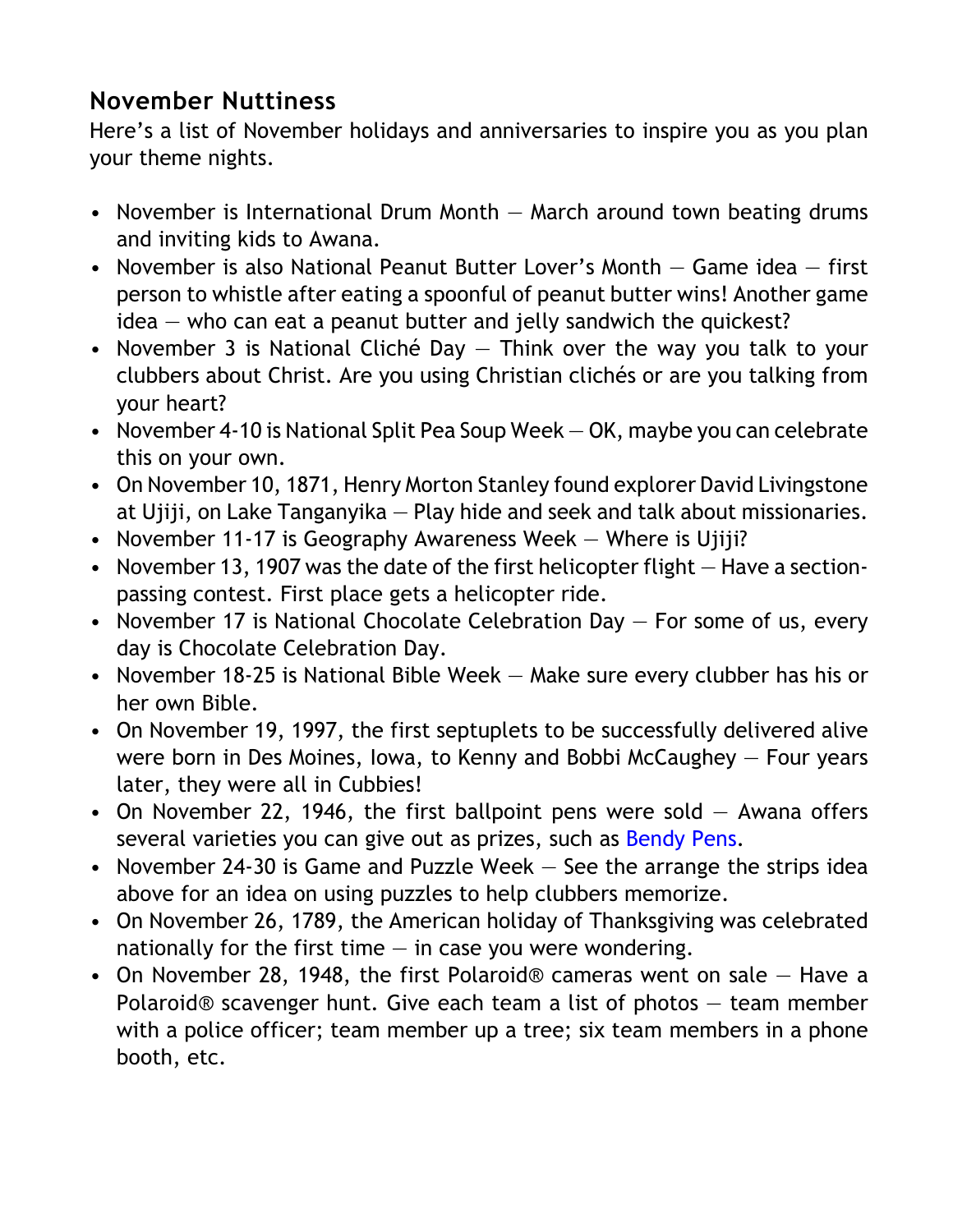# **December Theme Night Fodder**

Here's a list of December holidays and anniversaries to inspire you as you plan your theme nights.

- December is National Tie Month everyone wear a Christmas tie. (When's casual month?)
- December 1 to 7 is Cookie Cutter Week clubbers bring cookie cutters to make cookies for shut-ins or church socials.
- December 3 is Make a Gift Day when all else fails, make bookmarks.
- On December 6, 1877, Thomas Edison played the first record, a recording of himself reciting "Mary Had a Little Lamb" — a fun fact to know and tell.
- On December 7, 1941, Japan attacked the United States at Pearl Harbor in Hawaii  $-$  teach clubbers about the freedoms we enjoy and those who sacrificed so we can have them.
- December 14-20 is Tell Someone They're Doing a Good Job Week (bad grammar aside) a great time to thank leaders for their ministry.
- On December 14, 1911, Roald Amundsen and his men became the first to reach the South Pole  $-$  run an obstacle course race to the south side of the church property.
- On December 15, 1791, the Bill of Rights became part of the U.S. Constitution — another great time to teach about the freedoms we enjoy.
- On December 17, 1843, Charles Dickens published *A Christmas Carol* present the gospel with your own versions of Christmas past, Christmas present and Christmas yet to come.
- On December 17, 1903, the Wright Brothers made the first airplane flight  $$ everyone makes paper airplanes. Award prizes for farthest flight, best design and precision landings.
- On December 21, 1620, the Pilgrims landed at Plymouth Rock talk about what they were willing to endure to practice their faith.
- December 22 is the first day of winter  $-$  crumple newspaper into balls, divide the gym in half and the clubbers into two teams. Clubbers throw the "snowballs" into the other teams area. Blow the whistle and see which team loses because they have more snow.
- December 28 is Call a Friend Day  $-$  or call your clubbers to remind them to come back after the holidays.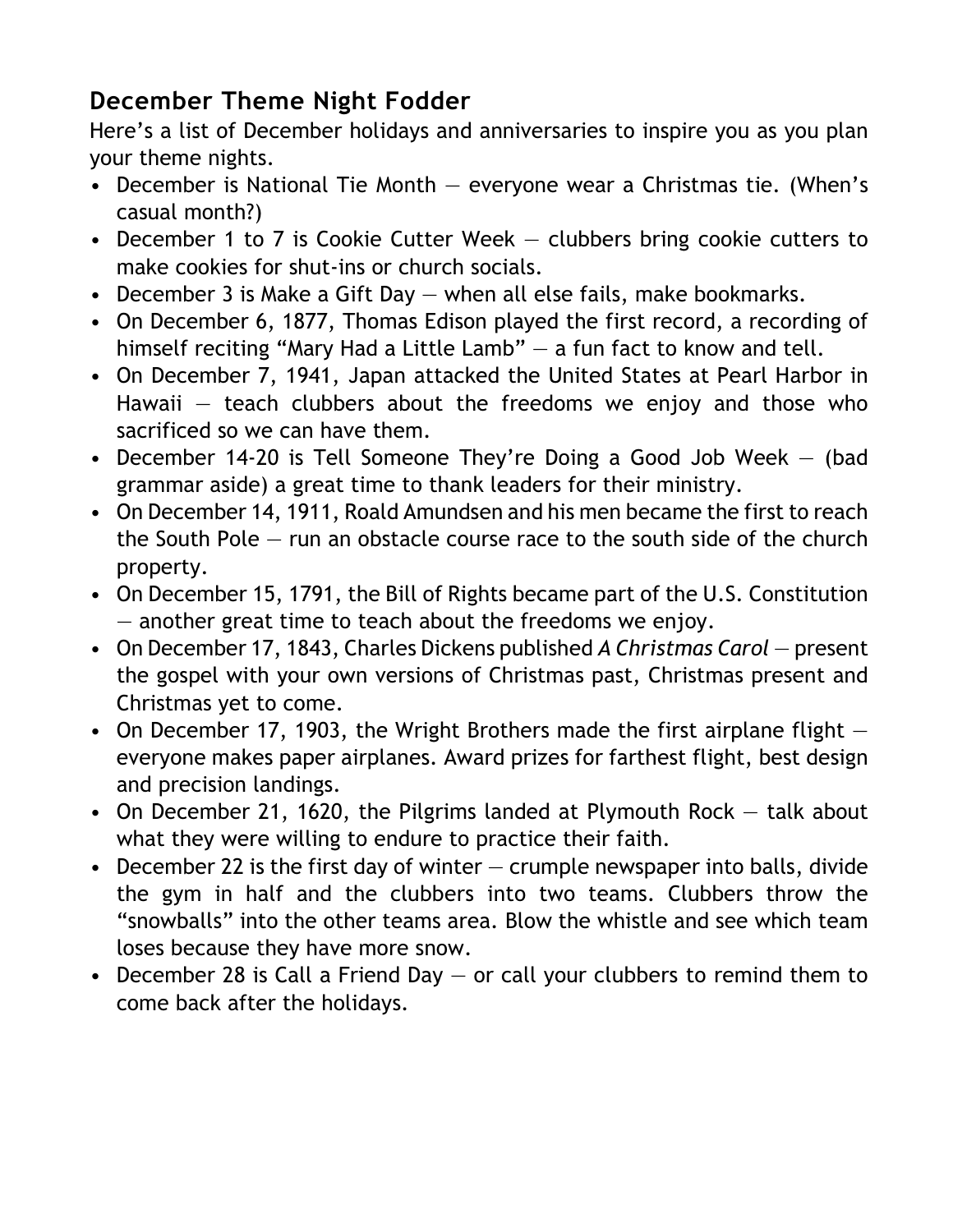# **January Jollity**

Here's a list of January holidays and anniversaries to inspire you as you plan your theme nights.

- January is National Book Month. Hand out Christian fiction as prizes.
- January is also National Soup Month. Take everyone sledding, then serve hot soup and crackers.
- On January 3, 1888, the drinking straw was invented.  $-$  Drink your soup through straws.
- January 9 is Static Electricity Day. Does your Council Time room have carpeting? Just wondering.
- January 14 is National Dress Up Your Pet Day.  $-$  Have a contest. Clubbers bring in photos of their pets dressed up for winter. Give prizes for the best outfits.
- January 19 is Penguin Awareness Day. Have you looked behind you lately? You always need to be aware, you know.
- January 19 is also National Popcorn Day. Show a movie and serve popcorn.
- On January 20, 1892, the first game of basketball was played.  $-$  Hold a monthlong tournament or just play relay games with basketballs.
- January 21 is Squirrel Appreciation Day. Why?
- On January 23, 1942, Tupperware® was invented. Hold a Tupperware stacking contest. Tallest and most creative stacks win prizes … Tupperware containers full of candy.
- January 26 is Super Bowl Sunday. Play games with footballs. Ask an athlete to give the Council Time message.
- January 27 is Bubble Wrap Appreciation Day. Two clubbers, two pieces of bubble wrap. Who can pop all the bubbles first?
- January 29 is National Puzzle Day. Hold jigsaw puzzle speed contests. Take a picture of your club and have it made into a puzzle.

# **February Fun**

Here's a list of February holidays and anniversaries to inspire you as you plan your theme nights.

- February is National Bird Feeding Month Build birdfeeders as a craft. Have a contest to see who can identify the most local birds.
- February is also National Hot Breakfast Month Invite clubbers who are current in their books to a Saturday morning breakfast and game party.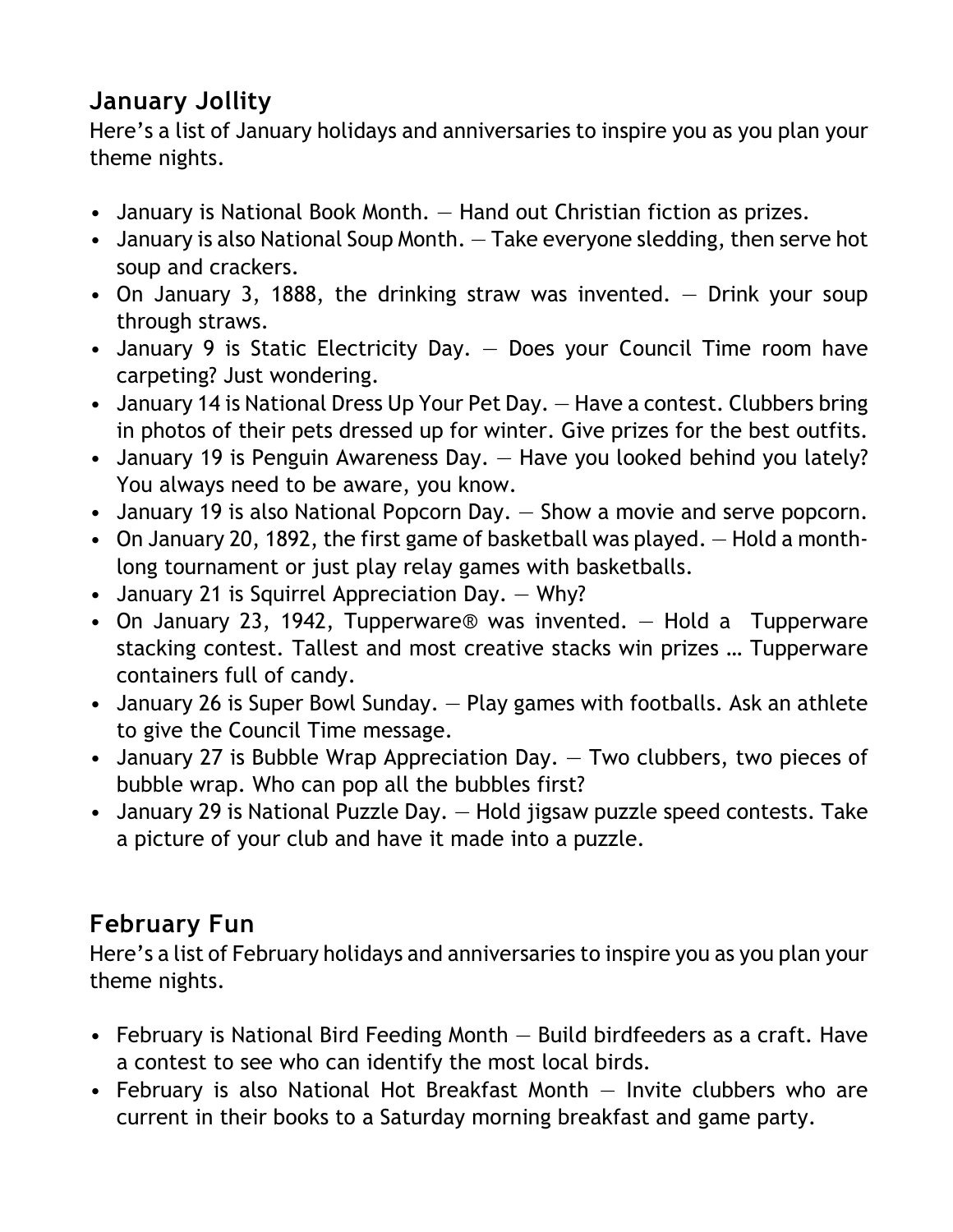- February 1 is Robinson Crusoe Day Play Shipwreck. Have all clubbers stand in the center of the game floor. Call out commands. The last clubber to respond to each command is out. Port — clubbers run to left wall; Starboard  $-$  clubbers run to right wall; Bow  $-$  clubbers run to front of room; Stern  $$ clubbers run to back of room; Shipwreck  $-$  clubbers fall down.
- February 2 is Groundhog Day  $-$  Who can make the best shadow picture?
- February 4 is Halfway Through Winter Day  $-$  Take clubbers outside for a snowball fight. Too warm where you live? Take them outside for a popcorn fight.
- February 5 is Weather Forecaster's Day The clubber who comes closest to predicting the temperature and weather at the start of next week's club meeting earns a prize.
- On February 6, 1911, Ronald Reagan was born Challenge your clubbers to learn all the presidents in order. Tell them there will be two contests later in the month.
- February 6 is Compliment Day  $-$  Say something nice about your leader.
- On February 12, 1809, Abraham Lincoln was born Give awards to all clubbers who can list all presidents.
- February 15 is National "I Want Butterscotch" Day Butterscotch sundaes for everyone!
- On February 18, 1930, Ollie became the first cow to fly in an airplane
- On February 22, 1918, Robert Wadlow, the world's tallest man (8' 11.1") was  $born - Play$  games on stilts (but use spotters to prevent injury).
- Also on February 22, in 1732, George Washington was born  $-$  Give a cherry pie to the clubber who can list all the presidents in order.
- February 28 is Write Grandma a Letter Day  $-$  Clubbers write their grandmothers to invite them to Grandma night at club next month.

# **March is National Frozen Food Month and National Noodle Month!**

- The second week of March is Bubble Gum Week.
- March 1 is National Pig Day and Peanut Butter Lover's Day.
- March 3 is National Anthem Day. The *Star Spangled Banner* was adopted by Congress on this date in 1931.
- March 6 is the day Oreo® Cookies were first sold in 1912.
- March 14 is National Potato Chip Day.
- March 16 is Buzzard Day.
- March 17 is Submarine Day.